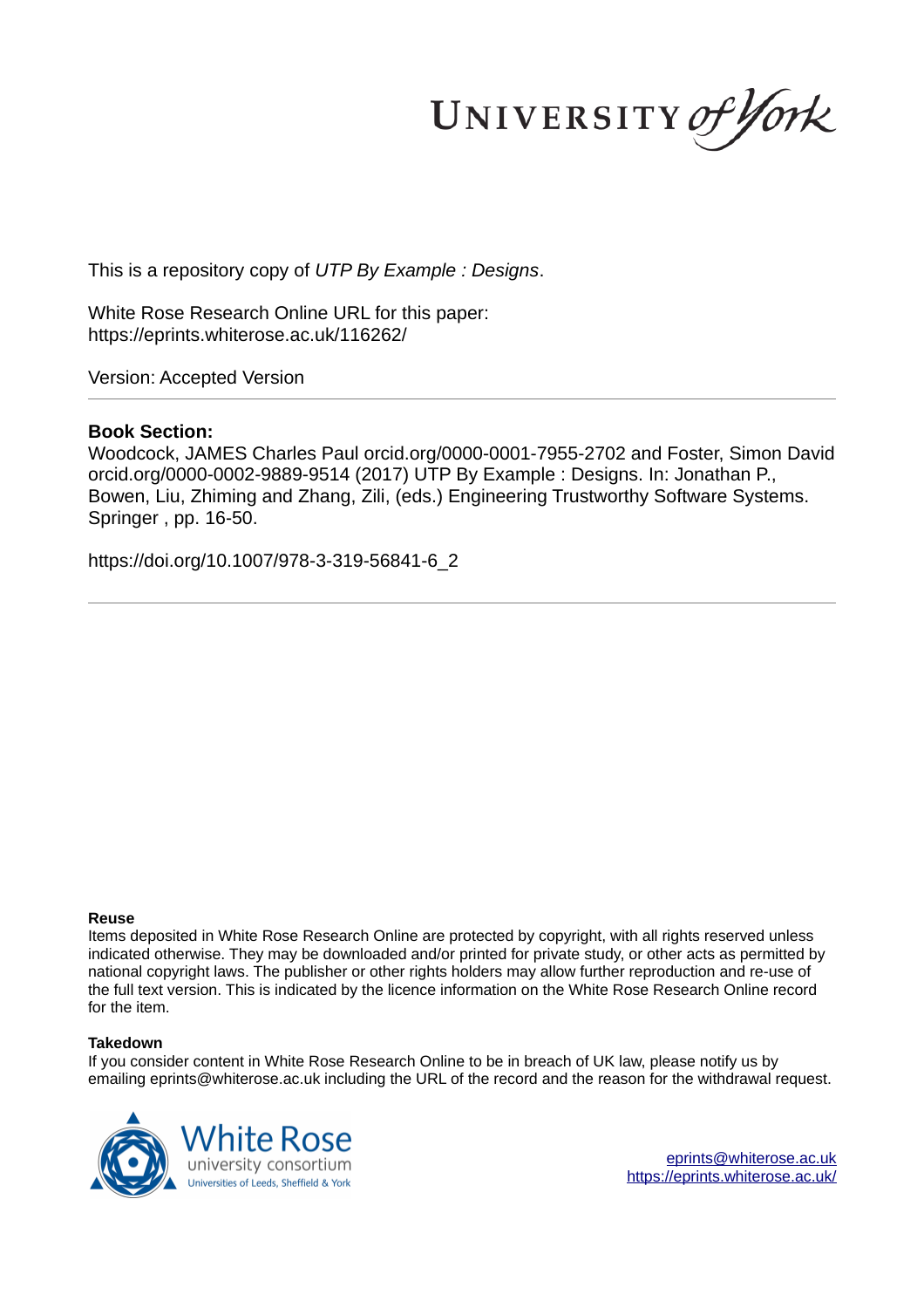# UTP by Example: Designs

Jim Woodcock and Simon Foster

University of York

Abstract. We present a tutorial introduction to the semantics of a basic nondeterministic imperative programming language in Unifying Theories of Programming (UTP). First, we give a simple relational semantics that accounts for a theory of partial correctness. Second, we give a semantics based on the theory of precondition-postcondition pairs, known in UTP as designs. This paper should be read in conjunction with the UTP book by Hoare & He. Our contribution lies in the large number of examples we introduce.

### 1 Introduction

Our paper is structured as follows. We give an overview of UTP in Sect. 2. We illustrate the ideas by constructing a UTP theory to capture Boyle's Law, which describes the relationship between the temperature, volume, and pressure of an ideal gas. We describe the meta-language used in UTP in Sect. 3. It is a point-wise variant of Tarski's alphabetised relational calculus. We introduce our nondeterministic imperative programming language in Sect. 4. We describe the semantics of the assignment, conditional, nondeterministic choice, and sequential composition statements. Before we can give a meaning to iteration and recursion, we need to cover some basic theory that underpins these constructs. In Sect. 5, we give an introduction to lattice theory, before returning in Sect. 6 to discuss recursion. We conclude our discussion of partial correctness in Sect. 7, by describing how the axioms of Hoare logic and the weakest precondition calculus can be validated by proving them as theorems in our relational semantics.

The second half of the paper deals with total correctness. Sect. 8 introduces the notion of a design: a precondition-postcondition pair embedded in the larger theory of relations. In Sect. 9, we describe the complete lattice of designs. We connect our two theories, relations and designs, by exhibiting in Sect. 10 a Galois connection that maps between them. Finally, we return to the theory of designs in Sect. 11, and show the two principal healthiness conditions that characterise the lattice.

In all these sections, we illustrate the ideas with a large number of examples.

## 2 Unifying Theories of Programming (UTP)

UTP is Hoare & He's long-term research agenda to provide a common basis for understanding the semantics of the modelling notations and programming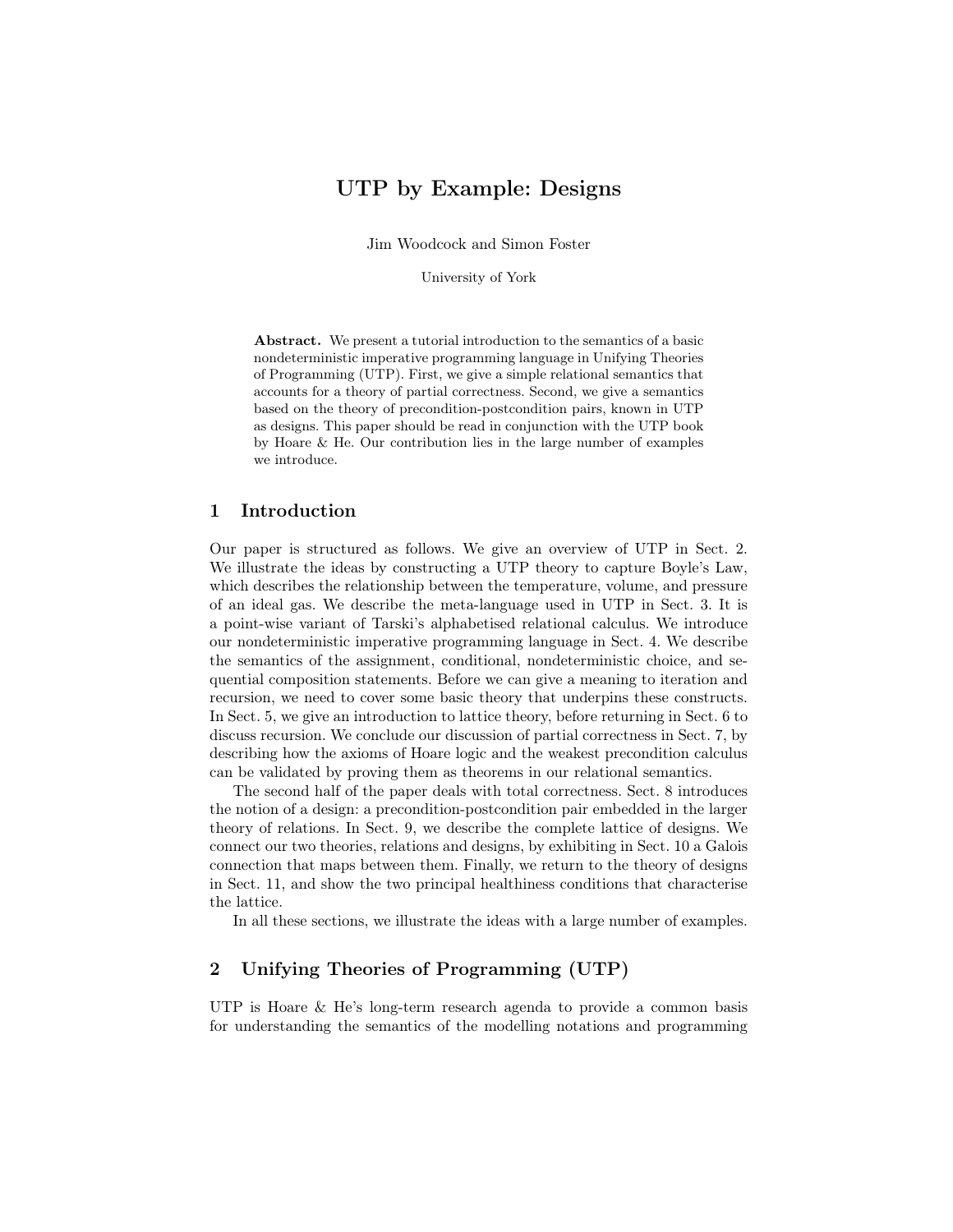languages used in describing the behaviour of computer-based systems [45]. The technique they employ is to describe different modelling and programming paradigms in a common semantic setting: the alphabetised relational calculus. They isolate individual features of these languages in order to be able to emphasise commonalities and differences. They record formal links between the resulting theories, so that predicates from one theory can be translated into another, often as approximations. These links can also be used to translate specifications into designs and programs as part of a program development method.

UTP has been used to describe a wide variety of programming theories. In [45], Hoare & He formalise theories of sequential programming, with assertional reasoning techniques for both partial and total correctness; a theory of correct compilation; concurrent computation with reactive processes and communications; higher-order logic programming; and theories that link denotational, algebraic, and operational semantics.

Other contributions to UTP theories of programming language semantics, including: angelic nondeterminism [22, 23, 58]; aspect-oriented programming [25]; component systems [76]; event-driven programming [47, 77, 80]; lazy evaluation semantics [35]; object-oriented programming [18, 59, 63]; pointer-based programming  $[37]$ ; probabilistic programming  $[43, 40, 64, 9, 79]$ ; real-time programming  $[42, 40, 64, 9, 79]$ 38]; reversible computation [65, 64]; timed reactive programming [61, 62, 69, 60, 66]; and transaction programming [39, 40]. Individual programming languages have been given semantics in UTP. This includes the hardware description languages Handel-C [55, 56] and Verilog [78]; the multi-paradigm languages Circus [52, 13, 74, 53, 66] and CML [73, 70]; Safety-Critical Java [21, 19, 24, 54, 20]; and Simulink [17]. A wide variety of programming theories have been formalised in UTP, including confidentiality  $[6, 7]$ ; general correctness  $[27, 29, 36, 28]$ ; theories of testing [15, 67, 16]; hybrid systems; and theories of undefinedness [71, 5]. These are complemented by a collection of meta-theory, including work on higher-order UTP [75]; UTP and temporal-logic model checking [2]; and CSP as a retract of CCS [41].

Mechanisation is a key aspect of any formalisation, and UTP has been embedded in a variety of theorem provers, notably in ProofPower-Z and Isabelle [51, 50, 74, 10, 26, 12, 31, 33, 34]. This allows a theory engineer to mechanically construct UTP theories, experiment with them, prove properties, and eventually deploy them for use in program verification. In these notes we focus on our Isabelle embedding of the UTP called Isabelle/UTP [32].

UTP has its origins in the work on predicative programming, which was started by Hehner; see [44] for a summary. The UTP research agenda has as its ultimate goal to cover all the interesting paradigms of computing, including both declarative and procedural, hardware and software. It presents a theoretical foundation for understanding software and systems engineering, and has already been exploited in areas such as hardware [56, 80], hardware/software co-design [8] and component-based systems [76]. But it also presents an opportunity when constructing new languages, especially ones with heterogeneous paradigms and techniques.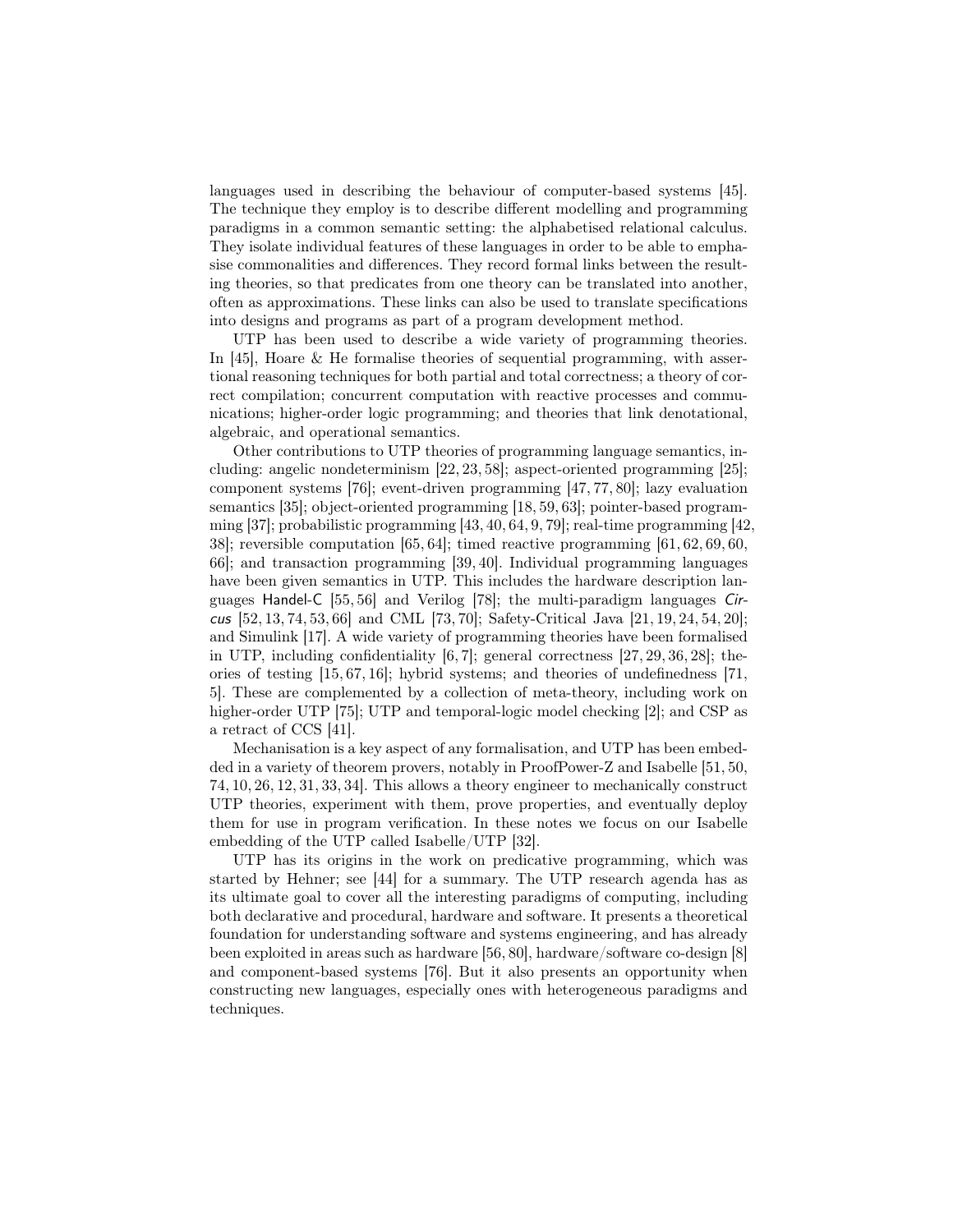Having studied the variety of existing programming languages and identified the major components of programming languages and theories, we can select theories for new, perhaps special-purpose languages. The analogy here is of a theory supermarket, where you shop for exactly those features you need while being confident that the theories plug-and-play together nicely.

Hoare & He define three axes for their classification of language semantics: (a) The first is by computational model, such as programming in the following styles: imperative, functional, logical, object-based, real-time, concurrent, or probabilistic. (b) The second is by level of abstraction, with requirements orientation at the very highest level, through architectural and algorithmic levels, down to platform dependence and hardware specificities at the lowest level. (c) The third axis is in the method of the presentation of semantics, such as denotational, operational, algebraic, or axiomatic. Language semantics are usually structured as complete lattices of predicates linked by Galois connections.

Example 1 (UTP theory: Boyle's Law). Building a UTP theorem is not unlike describing a physical phenomenon in physics or chemistry, and so we take as our first example modelling the behaviour of gas with varying volume and pressure. This is a physical phenomenon subject to Boyle's Law, which states

"For a fixed amount of an ideal gas kept at a fixed temperature  $k, p$  (pressure), and V (volume) are inversely proportional (while one doubles, the other halves)."

Suppose that we want to build a computer simulation of this physical phenomenon. We need to decide what we can observe in this electronic experiment. Fortunately, the statement of Boyle's Law tells us which observations we can make in an experiment: the temperature  $k$ , the pressure  $p$ , and the volume  $V$ . These three variables form the alphabet of predicates of interest: the state of the system. In fact, they are real-world observations, and this is the model-based agenda:  $k$ ,  $p$ , and  $V$  are all variables shared with real world. There is another observation hidden in the statement of Boyle's Law: the fixed amount of the gas. In a perfect world, we could count  $n$ , the number of molecules of the gas, for that is what we mean by stating that we have a fixed amount of it. But this observation is finessed by the implicit assumption that the gas is perfectly confined. If  $\phi$  is a condition in our theory, then its alphabet is given by  $\alpha(\phi) = \{p, V, k\}$ ; if it is a relation, then its alphabet is given by  $\alpha(\phi) = \{p, V, k, p', V', k'\}.$ 

Having fixed on an alphabet for our theory of ideal gases, our next task is to decide on its signature: the syntax for denoting objects of the theory. Here, this will comprise three operations on the state of the system: initialisation and the manipulation of the volume and pressure of the gas. There is no call for an operation to change the temperature.

The next task is to define some healthiness conditions for predicates in our theory. These can be thought of as enforcing state and dynamic invariants, and the statement of Boyle's Law suggests one of each type. The static invariant applies to conditions on states and requires that  $V$  and  $p$  are inversely proportional:  $p * V = k$ . The dynamic invariant applies to relations describing state transitions and requires that k must be constant:  $k' = k$ .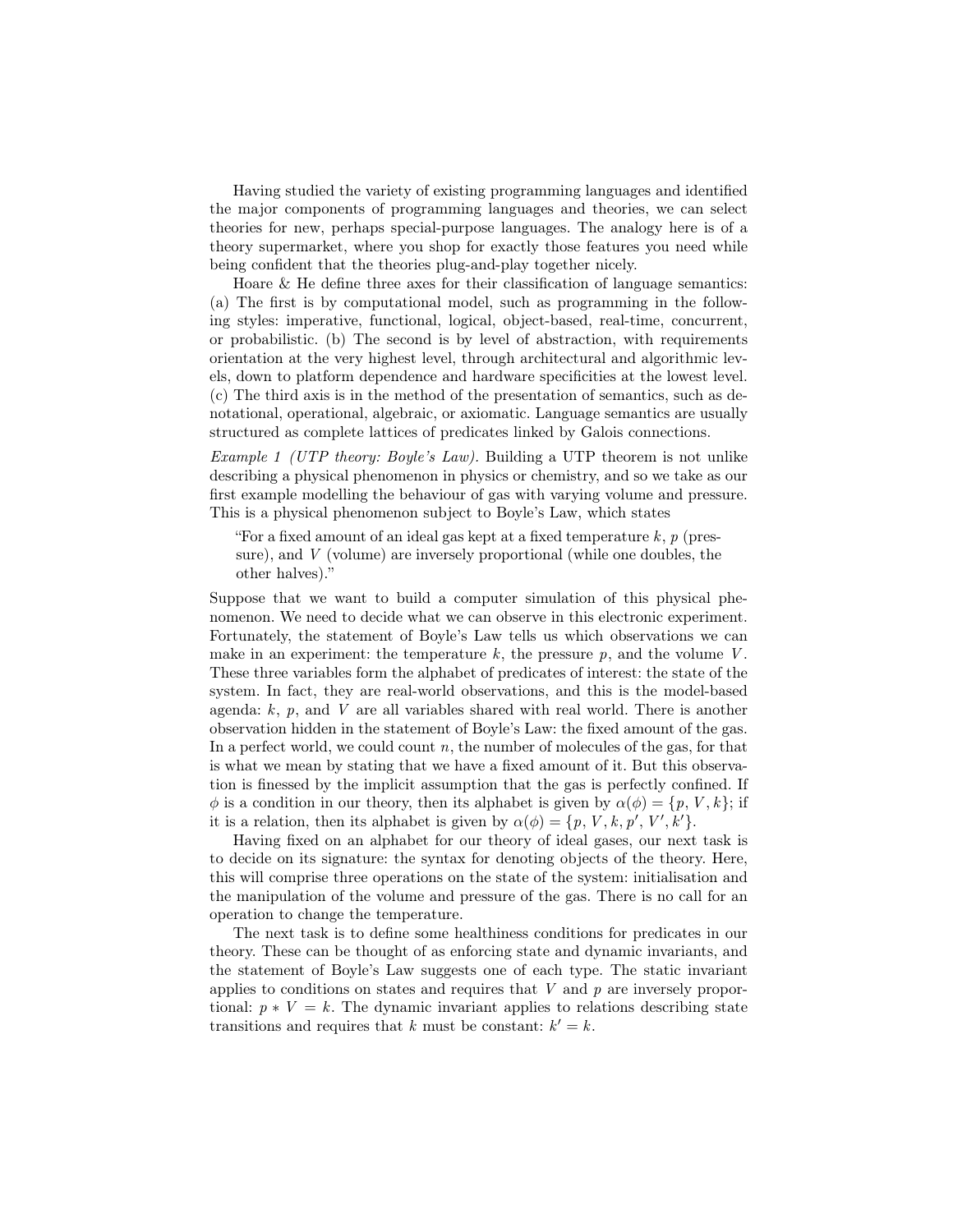In UTP, the technique for dealing with invariants is to create a function that enforces the invariant. Define the function  $\boldsymbol{B}$  on predicates as follows:

$$
\mathbf{B}(\phi) = (\exists k \bullet \phi) \land (k = p * V)
$$

In this definition, we preserve the values of the pressure and volume and create a possibly new temperature that is in the right relationship to  $p$  and  $V$ . So, regardless of whether or not  $\phi$  was healthy before application of **B**, it certainly is afterwards. For example, suppose that we have

$$
\phi = (p = 10) \land (V = 5) \land (k = 100)
$$

then we have the following derivation

$$
\begin{aligned} \mathbf{B}(\phi) &= (\exists \, k \bullet \phi) \land (k = p * V) \\ &= (\exists \, k \bullet (p = 10) \land (V = 5) \land (k = 100)) \land (k = p * V) \\ &= (p = 10) \land (V = 5) \land (k = p * V) \\ &= (p = 10) \land (V = 5) \land (k = 50) \end{aligned}
$$

An obvious and very desirable property is that **B** is idempotent:  $\mathbf{B}(\mathbf{B}(\phi)) = \mathbf{B}(\phi)$ . This means that taking the medicine twice leaves you as healthy as taking it once (no overdoses). This gives us a simple test for healthiness. A predicate  $\phi$  is already healthy if applying **B** leaves it unchanged:  $\phi = \mathbf{B}(\phi)$ . So, in UTP, the healthy predicates of a theory are the fixed points of idempotent functions, such as B.

Now suppose that we know that the pressure of the gas is somewhere between 10 and 20 Pa; this is recorded by the predicate  $\psi$ :

 $\psi = (p \in 10..20) \wedge (V = 5)$ 

The predicate  $\psi$  is rather weak in that it describes a variety of valid states (p and  $k$  are loosely constrained), as well as invalid states where the state invariant doesn't hold. In particular,  $\psi$  is satisfied by our other predicate  $\phi$ :

 $\phi \Rightarrow \psi$ 

Notice that this is still true if we make both predicates healthy with **B**:

$$
\boldsymbol{B}(\phi) \Rightarrow \boldsymbol{B}(\psi)
$$

$$
(p = 10) \land (V = 5) \land (k = 50) \Rightarrow (p \in 10..20) \land (V = 5) \land (p * V = k)
$$

In this way,  $\boldsymbol{B}$  is monotonic with respect to the lattice ordering.  $\Box$ 

#### 3 Relational calculus

As we saw in Example 1, UTP is based on an alphabetised version of the relational calculus. Relations are written pointwise, as predicates on free variables,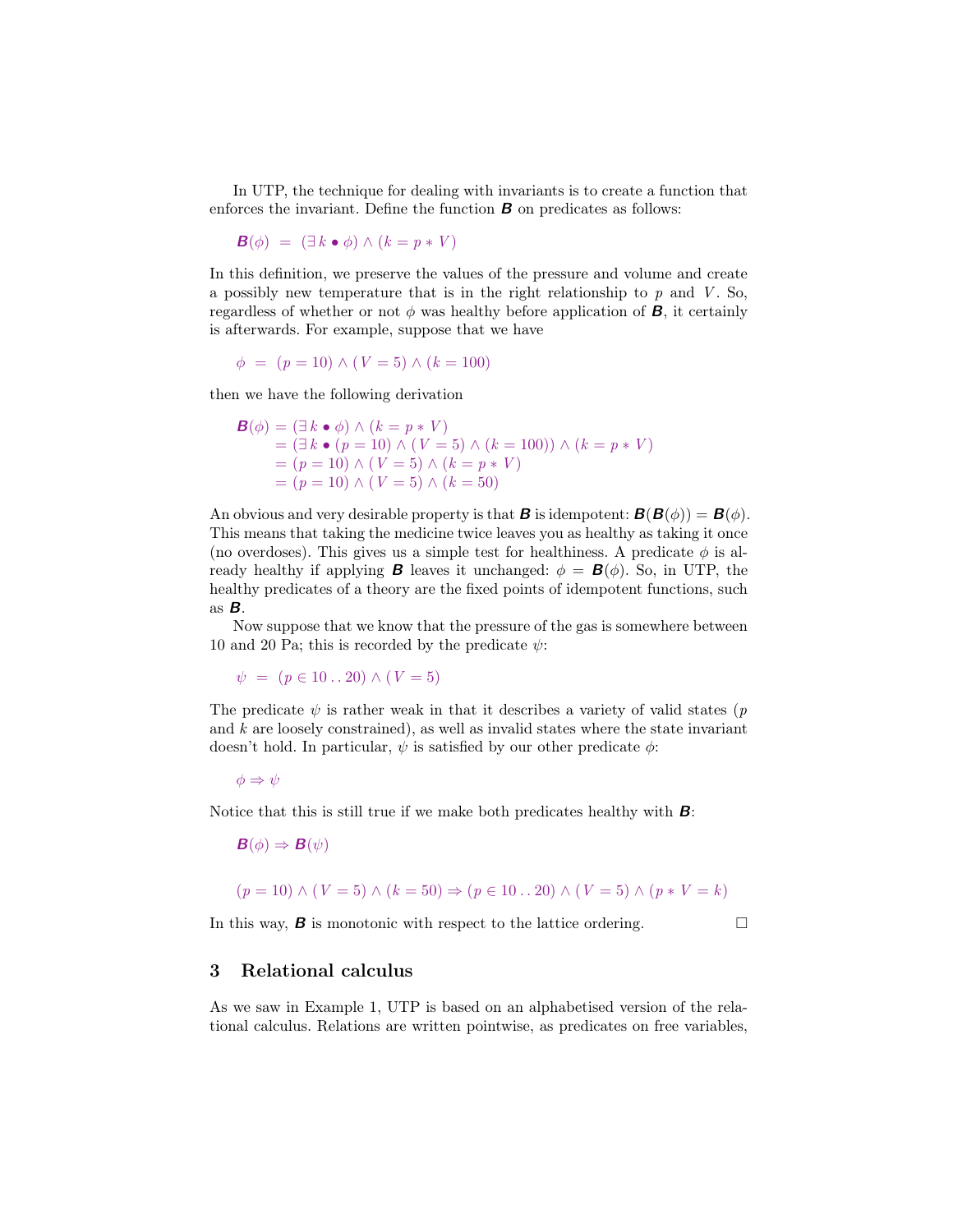each of which must be in the alphabet of the relation. For example, as we'll find out below, the assignment  $P = (x := x + y)$  has semantics  $x' = x + y \wedge y' = y$ . It is a relation between two states. The value of the programming variables  $x$  and x in the after-state are denoted by  $x'$  and  $y'$ , respectively; the values of x and  $y$  in the before-state are denoted by  $x$  and  $y$ , respectively. These four variables must all be in the alphabet of the relation  $P: \alpha P = \{x, y, x', y'\}$ . It is not possible to determine the exact alphabet of a relation simply from its free variables, even though they must be included. For this reason, alphabets should be specified separately. The alphabet is partitioned between before-variables  $(in\alpha P)$  and after-variables ( $out \alpha P$ ). A relation with an empty output alphabet is called a condition.

The principal operators of the relational calculus are:

| Operator                     |              | Syntax Operator                                                                                 | Syntax            |
|------------------------------|--------------|-------------------------------------------------------------------------------------------------|-------------------|
| conjunction                  | $P \wedge Q$ | disjunction                                                                                     | $P \vee Q$        |
| negation                     | $\neg P$     | implication                                                                                     | $P \Rightarrow Q$ |
|                              |              | universal quantification $\forall x \bullet P$ existential quantification $\exists x \bullet P$ |                   |
| relational composition $P:Q$ |              |                                                                                                 |                   |

When two relations  $P$  and  $Q$  are used to specify programs, there is a correctness relation between, the former viewed as a specification and the latter as an implementation. Suppose that both relations are on a vector of program variable  $x$ , then they each relate the values of the variables in this vector in the states before and after their execution; we denote these values by  $x$  and  $x'$ , respectively. If every pair  $(x, x')$  that satisfies Q also satisfies P, then Q is said to be a refinement of P. To formalise this, we introduce the universal closure of a predicate

 $[P] = \forall x, y, \ldots z \bullet P$  [for  $\alpha P = \{x, y, \ldots z\}$ ]

Refinement is then universal inverse implication:

 $P \sqsubset Q$  iff  $[Q \Rightarrow P]$ 

An important law for reasoning about existential quantification is the one-point rule:

 $(\exists x : T \bullet P \land (x = e)) = e \in T \land P[e/x]$  [providing x is not free in e]

## 4 Nondeterministic imperative programming language

We now consider a simple nondeterministic programming language with the following syntax:

 $Proof ::= \mathcal{I} | x := e | P \triangleleft b \triangleright Q | P \sqcap Q |$  while b do P

The syntax is the signature of the theory of nondeterministic imperative programming. The alphabet of predicates in this theory consists of a vector of the programming variables in scope. If P is a condition, then its alphabet is  $\{v\}$ and if it is a relation, then  $\{v, v'\}$ . We now give the semantics for each of the program constructs.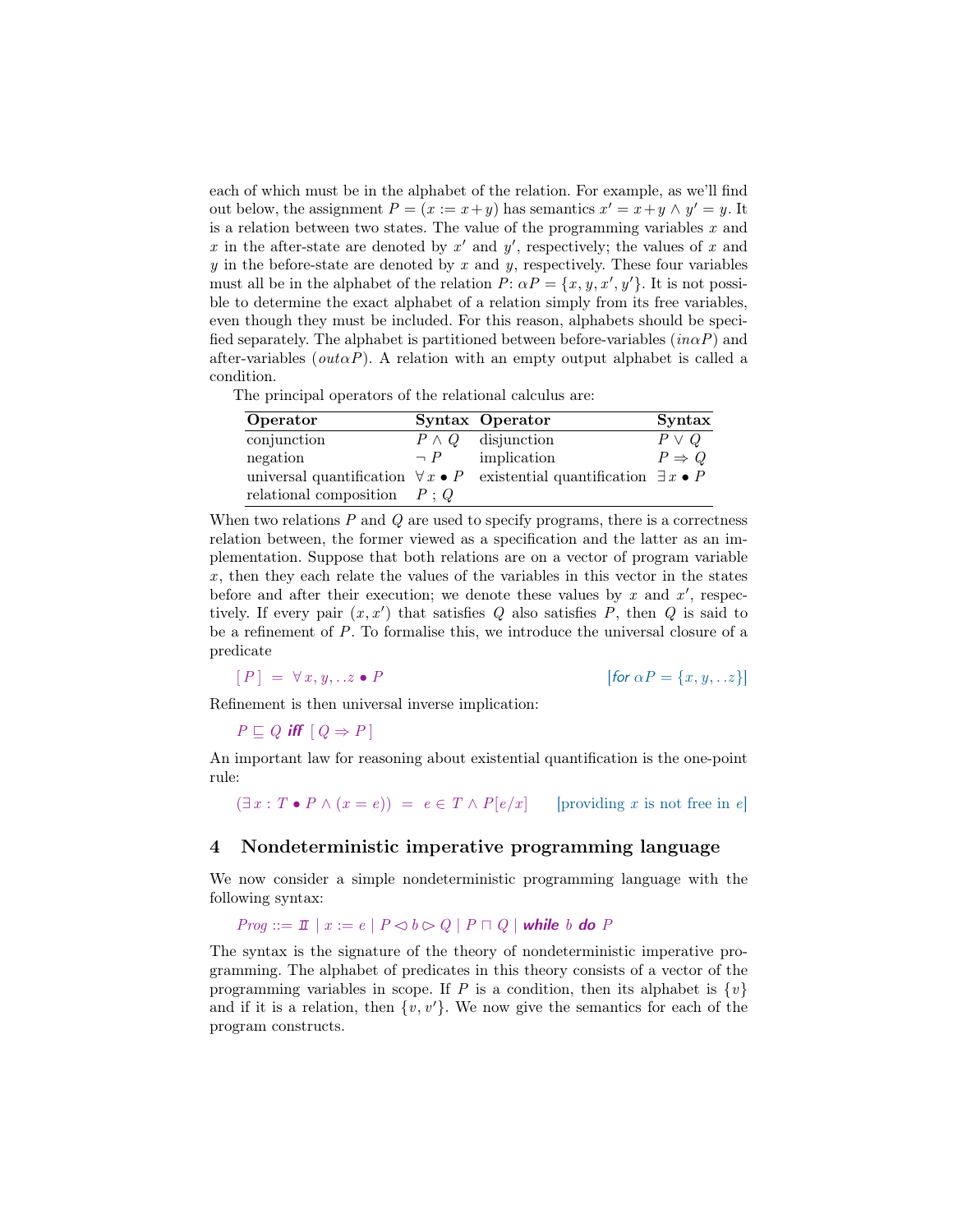#### 4.1 Skip

The program  $\mathbb{I}$  (skip) does nothing (many programming languages have such a no-op instruction). Suppose that the program state consists of a vector of variables  $v$ , then this vector is unchanged by the execution of the program:

$$
\pi_{\{v\}} \,\,\widehat{=}\,\,\left(v'=v\right) \qquad \qquad \alpha \pi_{\{v\}} \,\,\widehat{=}\,\,\left\{v,v'\right\}
$$

Skip plays an important role in the algebra of programs, since as shown below, it is both a left and a right unit for sequential composition.

 $P$ ;  $\mathcal{I}_{\alpha P} = P = \mathcal{I}_{\alpha P}$ ; P

#### 4.2 Conditional

The conditional program is written in an infix notation:

 $P \triangleleft b \triangleright Q \triangleq (b \wedge P) \vee (\neg b \wedge Q)$   $\alpha (P \triangleleft b \triangleright Q) \triangleq \alpha P$ 

The condition  $b$  constrains the common before-state; the two relations  $P$  and  $Q$ must have the same alphabet:

 $\alpha b \subseteq \alpha P = \alpha Q$ 

The infix notation is chosen so as to make the algebraic properties of conditional more apparent. The following laws of the conditional are familiar algebraic properties.

| $P \triangleleft b \triangleright = P$                                                                                                                                             | idempotence    |
|------------------------------------------------------------------------------------------------------------------------------------------------------------------------------------|----------------|
| $P \triangleleft b \triangleright Q = Q \triangleleft \neg b \triangleright P$                                                                                                     | commutativity  |
| $(P \triangleleft b \triangleright Q) \triangleleft c \triangleright R = P \triangleleft b \wedge c \triangleright (Q \triangleleft c \triangleright R)$                           | associativity  |
| $P \triangleleft b \triangleright (Q \triangleleft c \triangleright R) = (P \triangleleft b \triangleright Q) \triangleleft c \triangleright (P \triangleleft b \triangleright R)$ | distributivity |
| $P \lhd true \rhd Q = P = Q \lhd false \rhd P$                                                                                                                                     | unit           |
|                                                                                                                                                                                    |                |

The next two examples are laws that simplify the conditional when one of its operands is either true or false.

Example 2 (Conditional).

$$
(P \triangleleft b \triangleright \text{true}) = (b \Rightarrow P)
$$

[conditional-right-true]

Proof.

$$
(P \triangleleft b \triangle true)
$$
\n
$$
= \{ \text{ conditional } \}
$$
\n
$$
(b \land P) \lor (\neg b \land true)
$$
\n
$$
= \{ \text{ and-unit } \}
$$
\n
$$
(b \land P) \lor \neg b
$$
\n
$$
= \{ \text{ absorption } \}
$$
\n
$$
P \lor \neg b
$$
\n
$$
= \{ \text{ implication } \}
$$
\n
$$
b \Rightarrow P
$$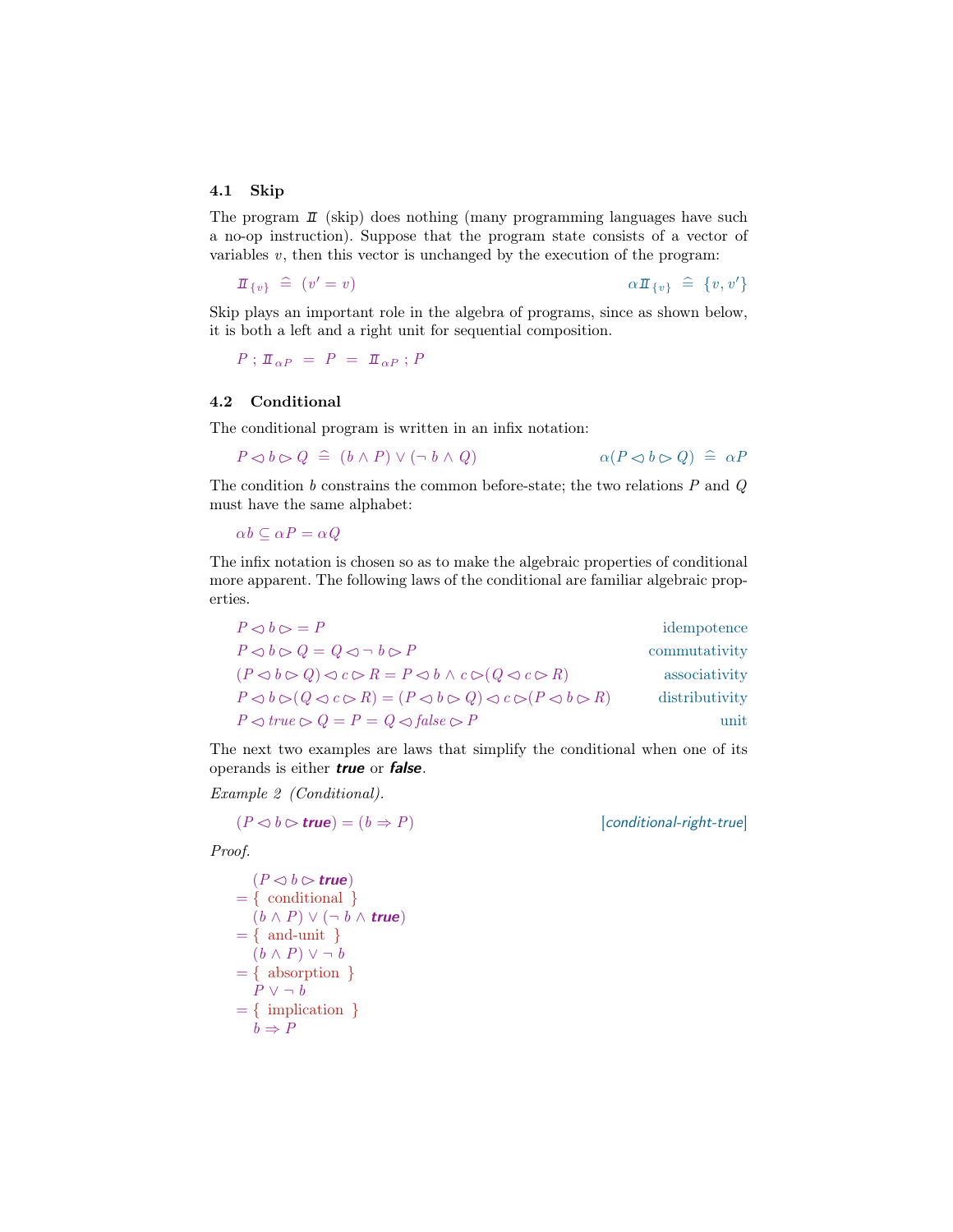Example 3 (Conditional).

$$
(P \triangleleft b \triangleright \mathit{false}) = (b \land P)
$$

 $[conditional$ -right-false $]$ 

Proof.

$$
(P \triangleleft b \triangleright \text{false})
$$
\n
$$
= \{ \text{ conditional } \}
$$
\n
$$
(b \wedge P) \vee (\neg b \wedge \text{false})
$$
\n
$$
= \{ \text{ and-zero } \}
$$
\n
$$
(b \wedge P) \vee \text{false}
$$
\n
$$
= \{ \text{or-unit } \}
$$
\n
$$
b \wedge P
$$

The next law imports the condition into its left-hand operand.

Example 4 (Conditional).

$$
(P \lhd b \rhd Q) = ((b \land P) \lhd b \rhd Q) \qquad [left\lnot condition]
$$

Proof.

$$
(P \triangleleft b \triangleright Q)
$$
  
= { conditional }  
(b \wedge P) \vee (\neg b \wedge Q)  
= { idempotence of conjunction }  
(b \wedge b \wedge P) \vee (\neg b \wedge Q)  
= { conditional }  
(b \wedge P) \triangleleft b \triangleright Q

Our next law is reminiscent of modus ponens: it allows us to simplify the conditional if we know the condition is true.

Example 5 (Conditional).

$$
b \wedge (P \triangleleft b \triangleright Q) = (b \wedge P)
$$

 $\left[ \text{left-simplification-1} \right]$ 

Proof.

$$
b \land (P \lhd b \rhd Q)
$$
\n
$$
= \{ \text{ conditional-conjunction } \}
$$
\n
$$
b \land P \lhd b \rhd b \land Q
$$
\n
$$
= \{ \text{ right-condition } \}
$$
\n
$$
b \land P \lhd b \rhd \neg b \land b \land Q
$$
\n
$$
= \{ \text{ contradiction } \}
$$
\n
$$
b \land P \lhd b \rhd \text{false}
$$
\n
$$
= \{ \text{ conditional-right-false } \}
$$
\n
$$
b \land P
$$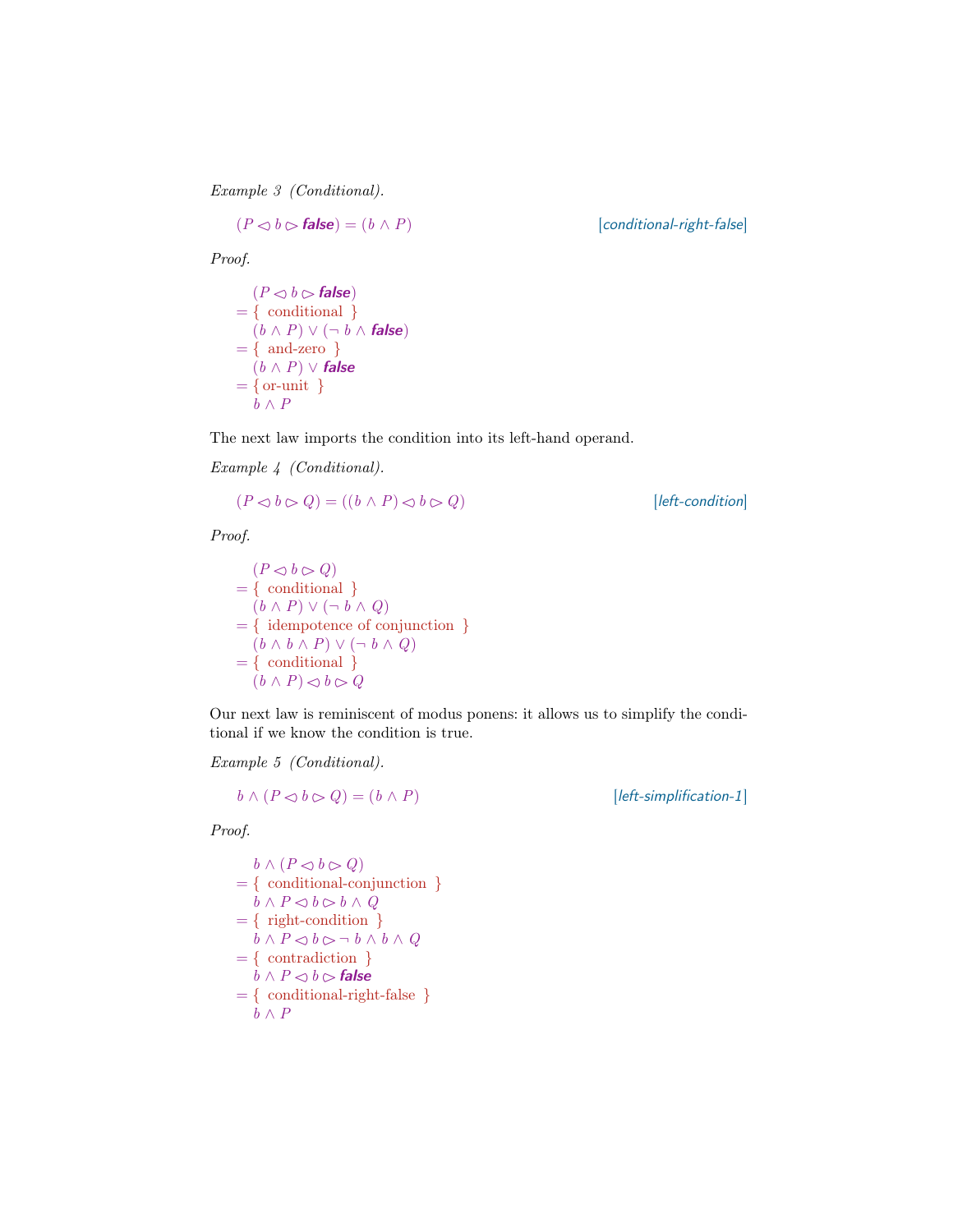The next law demonstrates that the conditional is associative, taking the encapsulated conditions into account.

Example 6 (Conditional).

$$
(P \triangleleft b \triangleright Q) \triangleleft c \triangleright R = P \triangleleft b \land c \triangleright (Q \triangleleft c \triangleright R) \tag{associativity}
$$

Proof.

$$
P \triangleleft b \land c \triangleleft Q \triangleleft c \triangle R
$$
  
= { conditional }  
(b \land c \land P) \lor ((\neg b \lor \neg c) \land (Q \triangleleft c \triangle R))  
= { and-or-dist. }  
(b \land c \land P) \lor (\neg b \land (Q \triangleleft c \triangle R)) \lor (\neg c \land (Q \triangleleft c \triangle R))  
= { right-simpl. }  
(b \land c \land P) \lor (\neg b \land (Q \triangleleft c \triangle R)) \lor (\neg c \land R)  
= { conditional }  
(b \land c \land P) \lor (\neg b \land c \land Q) \lor (\neg b \land \neg c \land R) \lor (\neg c \land R)  
= { absorption }  
(b \land c \land P) \lor (\neg b \land c \land Q) \lor (\neg c \land R)  
= { and-or-dist }  
(c \land ((b \land P) \lor (\neg b \land Q))) \lor (\neg c \land R)  
= { conditional }  
((b \land P) \lor (\neg b \land Q)) \triangleleft c \triangle R  
= { conditional }  
(P \triangle b \triangle Q) \triangleleft c \triangle R

Our final example in this section is taken from [45]. It expresses in a general way the relationship between the conditional and any truth functional operator. A logical operator is truth-functional if the truth-value of a compound predicate is a function of the truth-value of its component predicates. A key fact about truth-functional operators is that substitution distributes through them.

Example 7 (Conditional).

$$
(P \odot Q) \lhd b \rhd (R \odot S) = (P \lhd b \rhd R) \odot (Q \lhd b \rhd S) \qquad \qquad [\text{exchange}]
$$

where ⊙ is any truth-functional operator.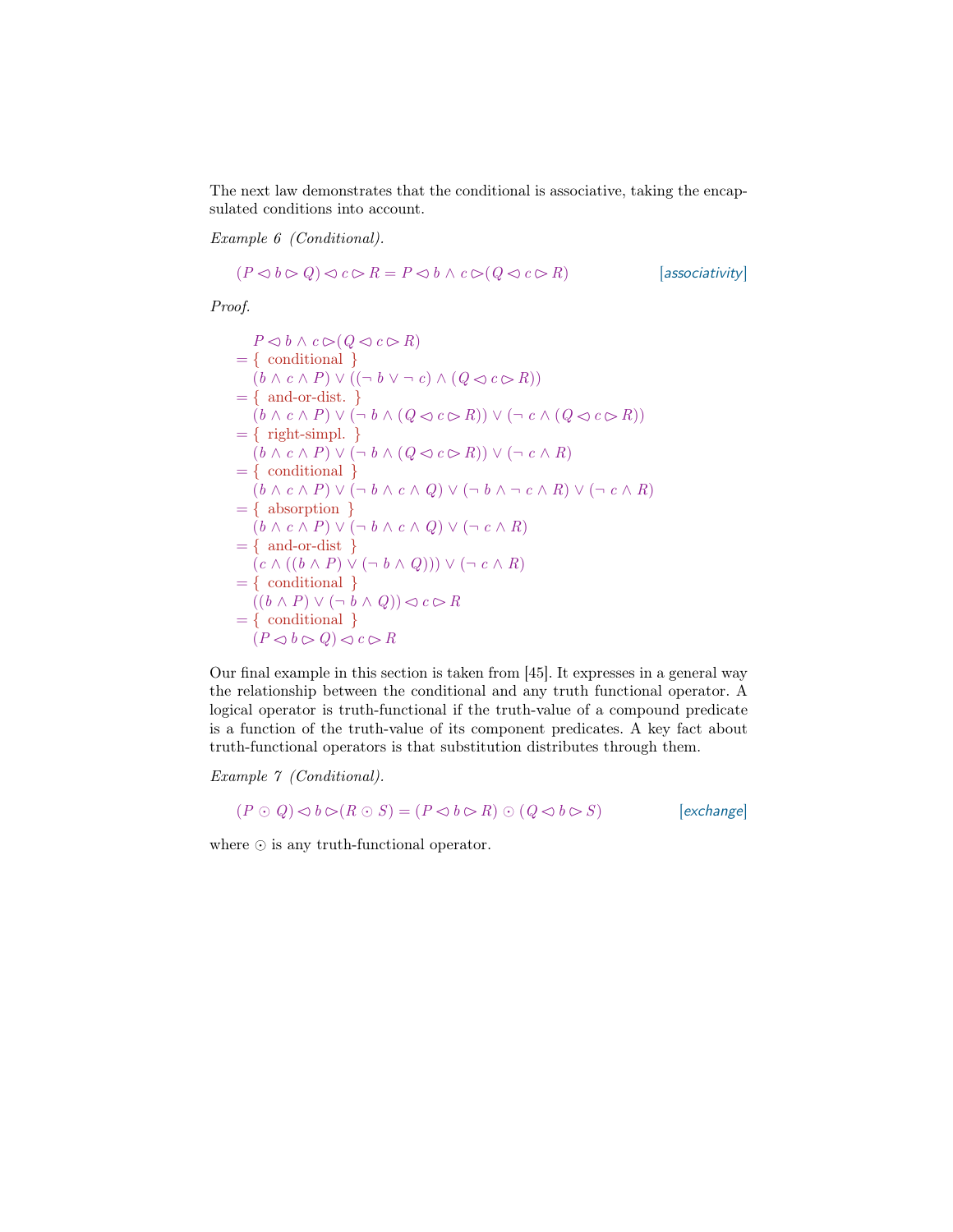Proof.

 $(P \triangleleft b \triangleright R) \odot (Q \triangleleft b \triangleright S)$  $=$  { propositional calculus: excluded middle }  $(b \vee \neg b) \wedge ((P \triangleleft b \triangleright R) \odot (Q \triangleleft b \triangleright S))$  $=\{$  and-or-distribution  $\}$  $(b \wedge ((P \triangleleft b \triangle R) \odot (Q \triangleleft b \triangle S))) \vee (\neg b \wedge ((P \triangleleft b \triangle R) \odot (Q \triangleleft b \triangle S)))$  $= \{$  Leibniz  $\}$  $(b \wedge ((P[\mathsf{true}/b] \triangleleft \mathsf{true} \triangleright R[\mathsf{true}/b]) \odot (Q[\mathsf{true}/b] \triangleleft \mathsf{true} \triangleright S[\mathsf{true}/b]))$  $\vee$  (¬ b  $\wedge$  ((P[false/b]  $\triangle$  false  $\triangleright$  R[false/b])  $\odot$  (Q[false/b] $\triangle$  false  $\triangleright$  S[false/b])))  $=\{$  conditional-unit  $\}$  $(b \wedge (P[true/b] \odot Q[true/b])) \vee (\neg b \wedge (R[false/b] \odot S[false/b]))$  $= \{$  Leibniz  $\}$  $(b \wedge (P \odot Q)) \vee (\neg b \wedge (R \odot S))$  $= \{$  conditional  $\}$  $(P \odot Q) \triangleleft b \bigtriangleup (R \odot S)$ 

#### 4.3 Sequential composition

The composition of two programs  $(P; Q)$  first executes P, and then executes Q on the result of P. If  $out \alpha P = in \alpha Q' = \{v'\},\$ 

$$
P(v')\,;\,Q(v) \,\,\widehat{=} \,\,\exists\,v_0 \bullet P(v_0) \land Q(v_0)
$$
  

$$
in\alpha(P(v')\,;\,Q(v)) \,\,\widehat{=} \,\,in\, P \qquad out\alpha(P(v')\,;\,Q(v)) \,\,\widehat{=} \,\,out\alpha Q
$$

Sequential composition is associative and distributes leftwards into the conditional.

$$
P: (Q: R) = (P: Q): R
$$
associativity  

$$
(P \triangleleft b \triangleright Q): R = (P: R) \triangleleft b \triangleright (Q: R)
$$
left distributivity  
left distributivity

The following trading law allows us to move a condition from the after-state of P to the before-state of Q.

Example 8 (Sequential composition).

$$
(P \wedge b') \; ; \; Q \; = \; P \; ; \; (b \wedge Q) \tag{trading}
$$

Proof.

$$
(P \wedge b') : Q
$$
  
= { sequence }  

$$
\exists v_0 \bullet P[v_0/v'] \wedge b'[v_0/v'] \wedge Q[v_0/v]
$$
  
= { decision }  

$$
\exists v_0 \bullet P[v_0/v'] \wedge b[v_0/v] \wedge Q[v_0/v]
$$
  
= { sequence }  

$$
P ; (b \wedge Q)
$$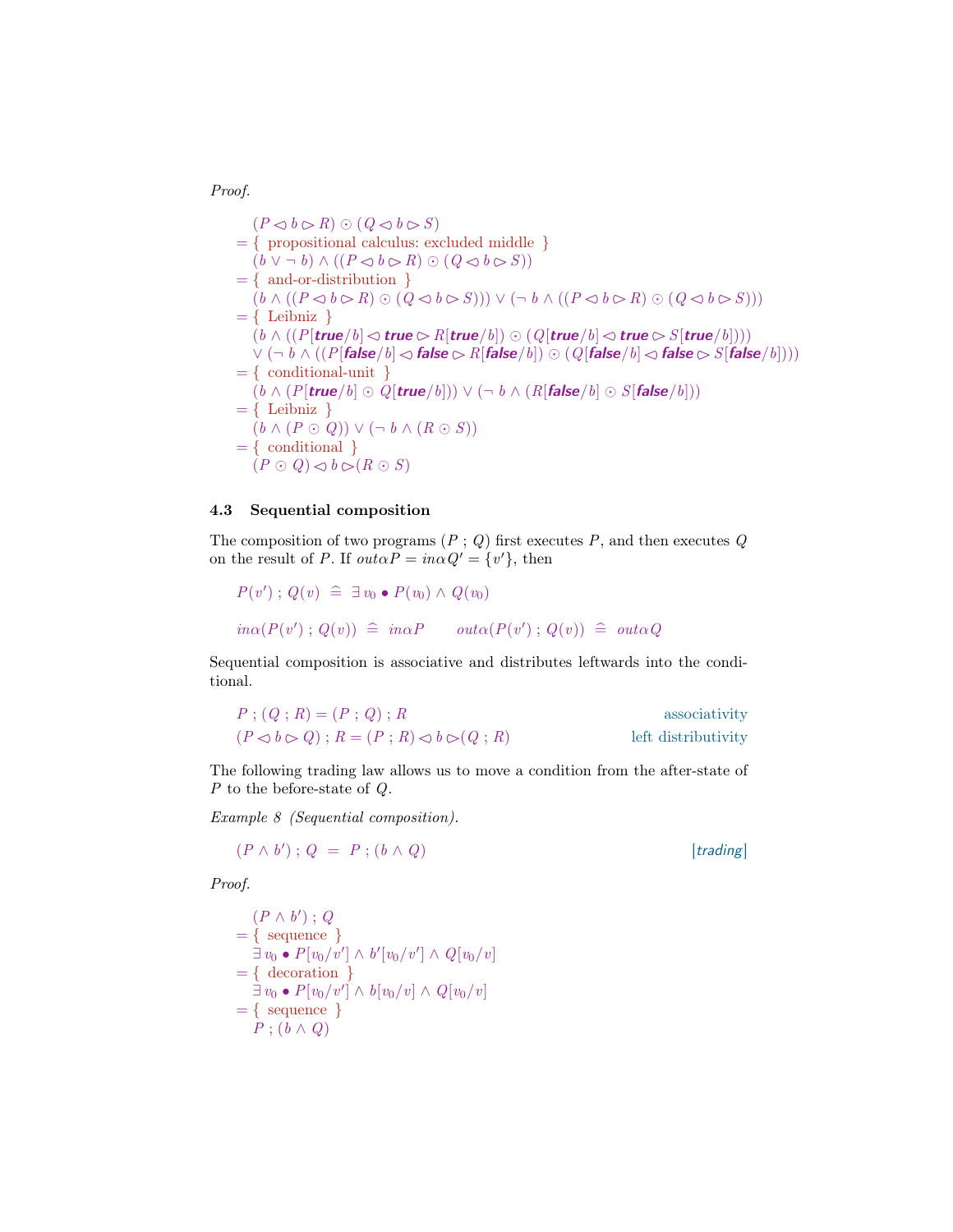A special case of the last example is a one-point rule for sequential composition. Example 9 (Sequential composition). For constant  $k$  and  $x'$  not free in  $P$ :

$$
(P \wedge x' = k); Q = P; Q[k/x]
$$
 [left one-point]

Proof.

$$
(P \land x' = k); Q
$$
  
= { sequence }  

$$
\exists v_0, x_0 \bullet P[v_0/v'] \land x_0 = k \land Q[v_0, x_0/v, x]
$$
  
= { one-point rule }  

$$
\exists v_0 \bullet P[v_0/v'] \land Q[v_0, k/v, x]
$$
  
= { sequence }  

$$
P; Q[k/x]
$$

A similar one-point rule exists for moving in the other direction:

 $P$ ;  $(x = k \wedge Q) = P[k/x']$ ; Q

#### 4.4 Assignment

The assignment  $(x :=_A e)$  relates two states with alphabet A and A', respectively, which together include  $x, x'$ , and the free variables of  $e$ . It changes  $x$  to take the value e, keeping all other variables constant. For  $A = \{x, y, \ldots, z\}$  and  $\alpha e \subseteq A$ , we have

$$
x :=_A e \; \widehat{=} \; \left( x' = e \land y' = y \land \cdots \land z' = z \right) \qquad \qquad \alpha(x :=_A e) \; \widehat{=} \; A \cup A'
$$

The subscript to the assignment operator is omitted when it can be inferred from context.

$$
(x := e) = (x, y := e, y)
$$
 contract frame  
\n
$$
(x, y, z := e, f, g) = (y, x, z := f, e, g)
$$
 commutativity  
\n
$$
(x := e; x := f(x)) = (x := f(e))
$$
 assignment-conditional distributivity

A leading assignment can be pushed into a following conditional.

Example 10 (Sequential composition).

$$
(x := e ; (P \lhd b(x) \rhd Q))
$$
\n
$$
= ((x := e ; P) \lhd b(e) \rhd (x := e ; Q))
$$
\n[left-assignment-conditional]

Proof.

$$
x := e ; (P \triangleleft b(x) \cap Q)
$$
  
= { assignment }  
(x' = e \wedge v' = v) ; (P \triangleleft b(x) \cap Q)  
= { left-one-point, twice }  
(P[e/x] \triangleleft b(e) \cap Q[e/x])  
= { left-one-point, twice }  
((x' = e \wedge v' = v) ; P) \triangleleft b(e) \cap ((x' = e \wedge v' = v) ; Q)  
= { assignment }  
(x := e ; P) \triangleleft b(e) \cap (x := e ; Q)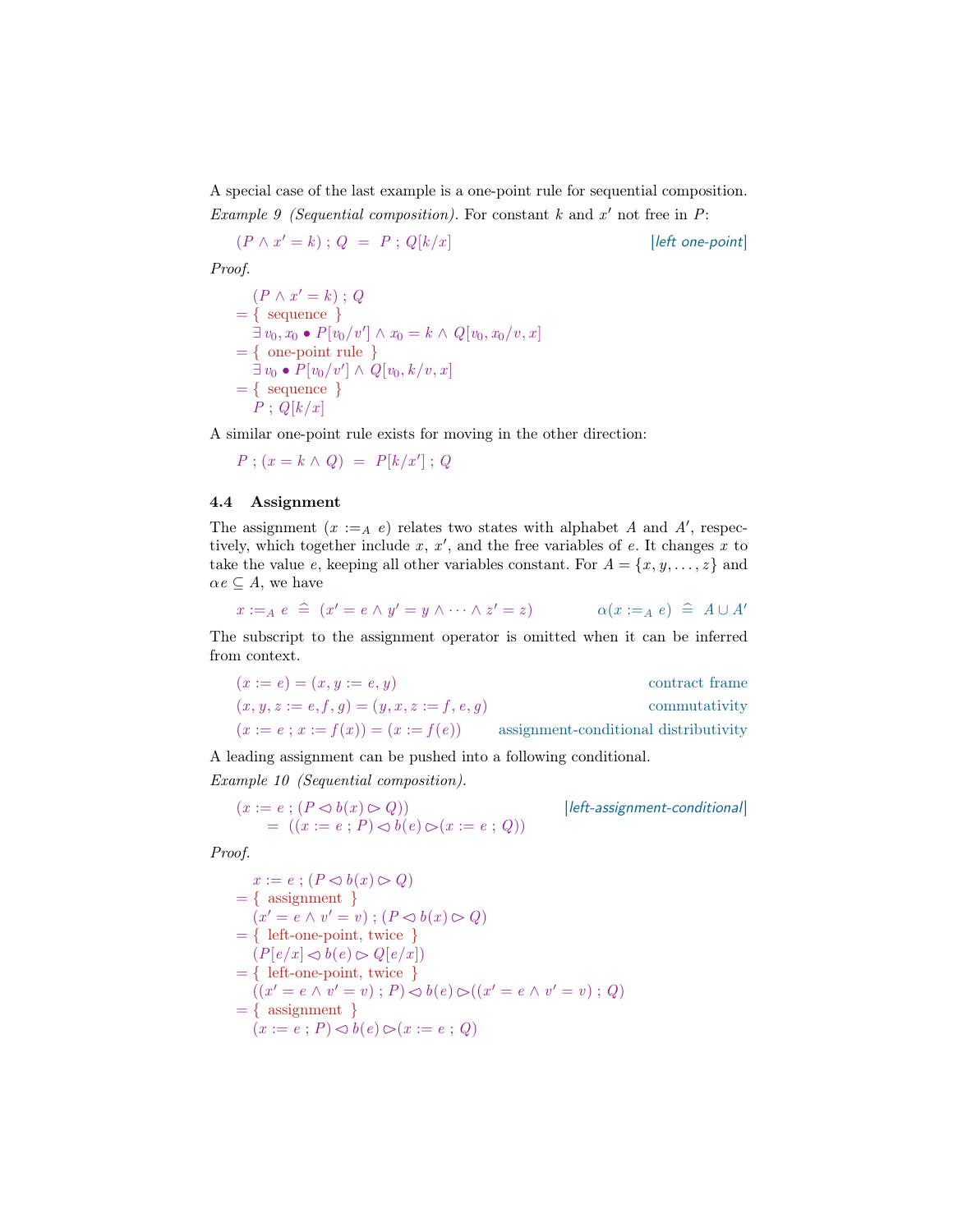Notice how this proof is entirely algebraic.

### 4.5 Nondeterministic choice

 $P \sqcap Q \triangleq P \vee Q$ 

The nondeterministic choice  $P \sqcap Q$  behaves either like P or like  $Q$ :

| $P \sqcap P = P$                                                                                                                   | idempotence                                        |
|------------------------------------------------------------------------------------------------------------------------------------|----------------------------------------------------|
| $P \sqcap Q = Q \sqcap P$                                                                                                          | commutativity                                      |
| $P \sqcap (Q \sqcap R) = (P \sqcap Q) \sqcap R$                                                                                    | associativity                                      |
| $P \triangleleft b \triangleright (Q \sqcap R) = (P \triangleleft b \triangleright Q) \sqcap (P \triangleleft b \triangleright R)$ | $\Diamond \Diamond \neg \Box$ distributivity       |
| $P \sqcap (Q \triangleleft b \triangleright R) = (P \sqcap Q) \triangleleft b \triangleright (P \sqcap R)$                         | $\Box \neg \Diamond \triangleright$ distributivity |
| $(P \sqcap Q)$ ; $R = (P; R) \sqcap (Q; R)$                                                                                        | sequence disjunctivity                             |
| $P$ ; $(Q \sqcap R) = (P; Q) \sqcap (P; R)^c$                                                                                      | sequence disjunctivity                             |

### 5 Lattices

Let  $(L, \subseteq)$  be a partially ordered set and let a and b be any pair of elements in L. The meet of a and b, the lattice operator denoted by  $a \sqcap b$ , is the greatest lower-bound of a and b:

 $a \sqcap b \ \widehat{=} \ \max \{ c : L \mid c \sqsubseteq a \land c \sqsubseteq b \}$ 

The join of a and b, denoted by  $a \sqcup b$ , is the least upper-bound of a and b:

 $a \sqcup b \ \widehat{=} \ \min \{ c : L \mid a \sqsubseteq c \land b \sqsubseteq c \}$ 

Both operators are idempotent, commutative, and associative, and satisfy a pair of absorption laws:

| $a \sqcap a = a$                                | $\Box$ -idempotent          |
|-------------------------------------------------|-----------------------------|
| $a \sqcap b = b \sqcap a$                       | $\Box$ -commutative         |
| $a \sqcap (b \sqcap c) = (a \sqcap b) \sqcap c$ | $\Box$ -associative         |
| $a \sqcup a = a$                                | $\sqcup$ -idempotent        |
| $a \sqcup b = b \sqcup a$                       | $\sqcup$ -commutative       |
| $a \sqcup (b \sqcup c) = (a \sqcup b) \sqcup c$ | $\sqcup$ -associative       |
| $a \sqcup (a \sqcap b) = a$                     | $\Box$ - $\Box$ -absorption |
| $a \sqcap (a \sqcup b) = a$                     | $\Box$ - $\Box$ -absorption |

A lattice consists of a partially set  $(L, \subseteq)$ , such that any two elements have both a meet and a join.  $L$  is a complete lattice if every subset  $A$  of  $L$  has both a meet and a join. The greatest lower-bound of the whole of  $L$  is the bottom element ⊥; the least upper-bound of the whole of L is the top element  $\top$ .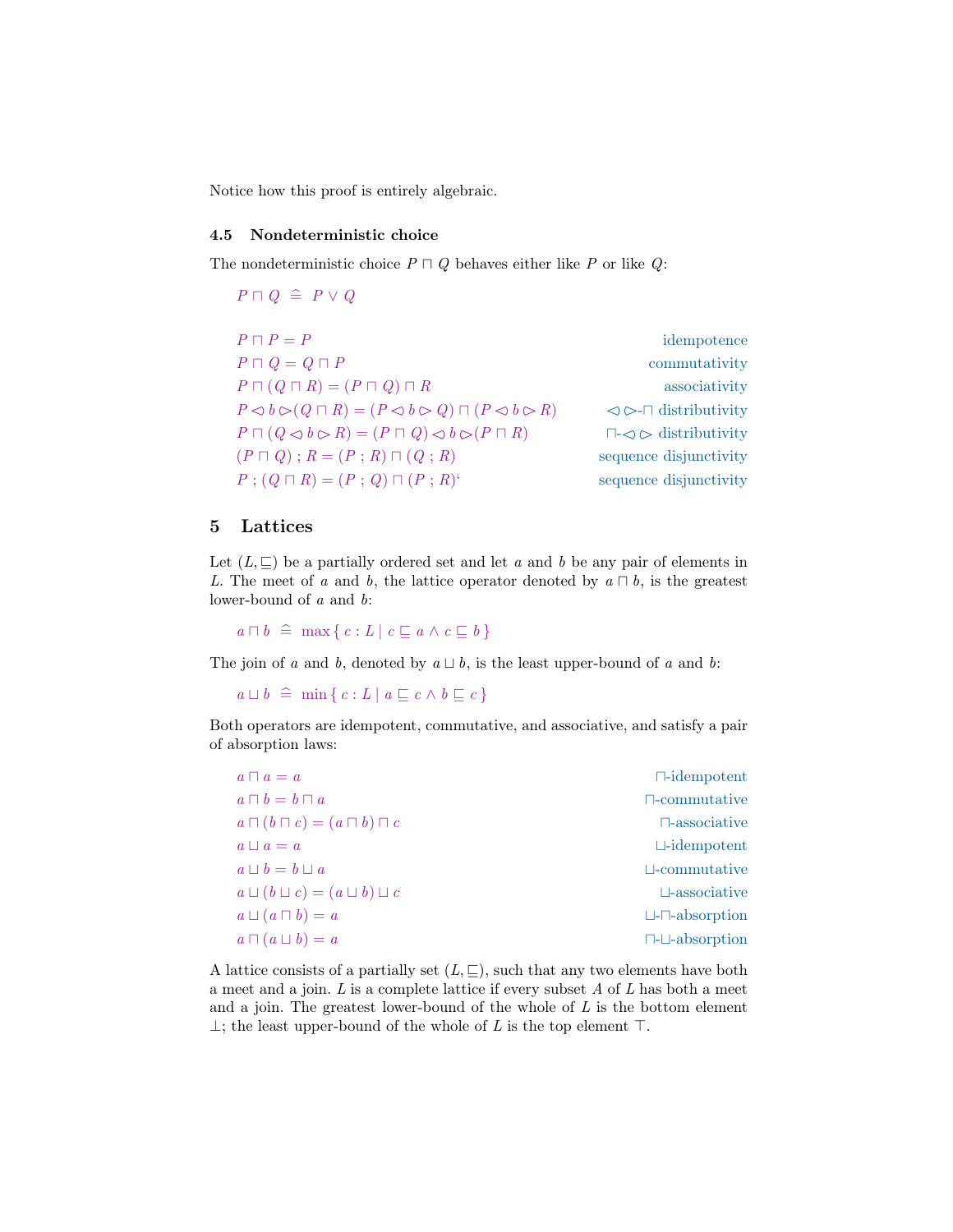Example 11 (Powerset lattice). The powerset of S ordered by inclusion is a lattice. The empty set is the least element and  $S$  is the greatest element. Intersection is the meet operation and union is the join. Fig. 1 depicts the lattice  $(\{0, 1, 2\}, \subseteq)$ .



Fig. 1. The lattice  $({0, 1, 2}, \subseteq)$ .

Example 12 (Divisibility lattice). The natural numbers ordered by divisibility form a partial order. Divisibility is defined as follows:

m divides  $n \hat{=} \exists k \bullet k * m = n$ 

The natural number 1 is the bottom element: it exactly divides every other number. The natural number 0 is the top element: it can be divided exactly by every other number. Fig. 2 depicts the lattice (0 . . 8, divides).



**Fig. 2.** The lattice  $(0 \dots 8, \text{divides}).$ 

A function  $f$  is monotonic with respect to an ordering  $\sqsubseteq,$  providing that

 $\forall x, y : \text{dom } f \bullet x \sqsubseteq y \Rightarrow f(x) \sqsubseteq f(y)$ 

Now we come to the theorem that justifies our interest in complete lattices. Tarski's fixed-point theorem states the following: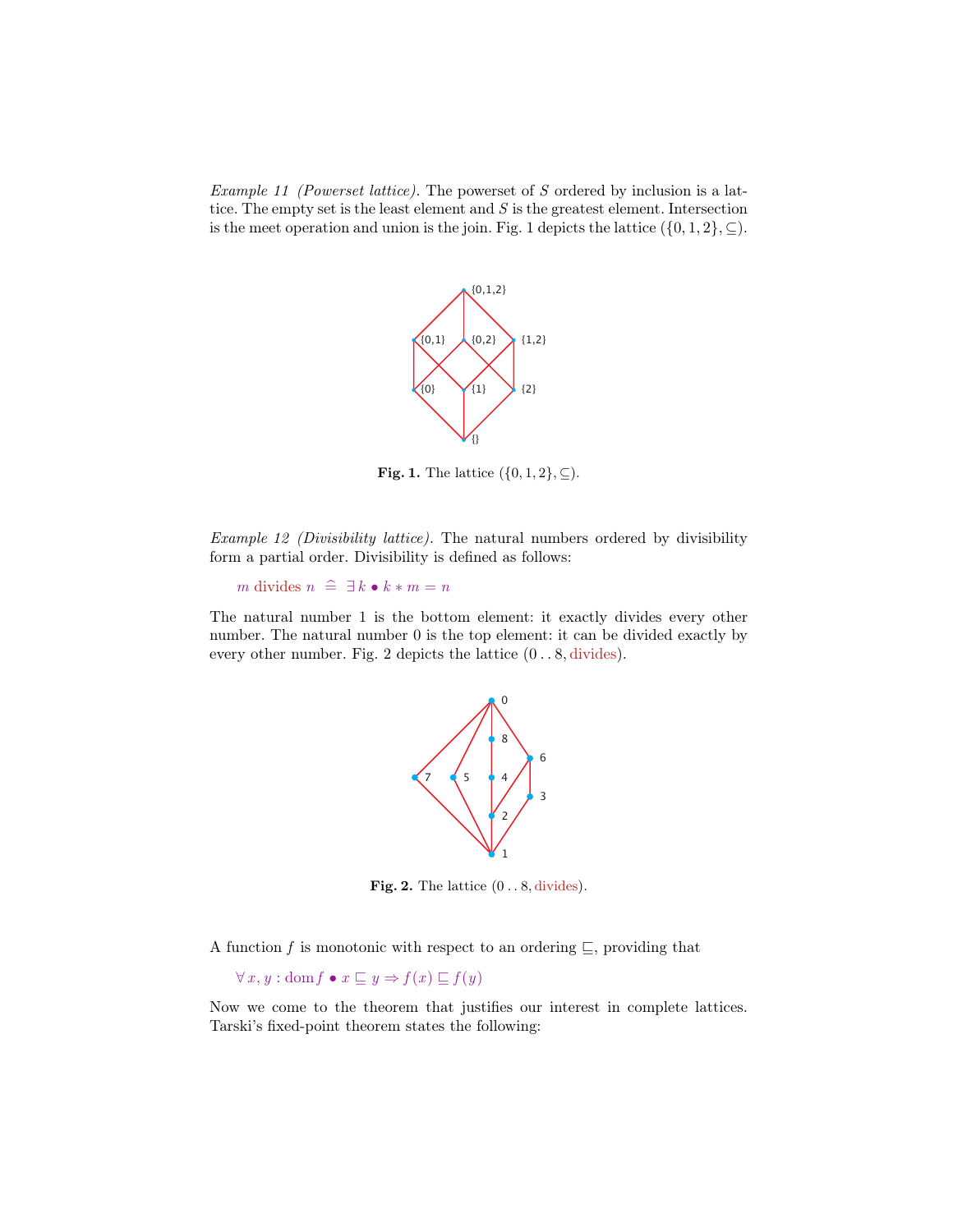Let L be a complete lattice and let  $f: L \to L$  be a monotonic function; then the set of fixed points of  $f$  in  $L$  is also a complete lattice.

Example 13 (Fixed points in Powerset lattice). Let  $f : \mathbb{P}\{0, 1, 2\} \to \mathbb{P}\{0, 1, 2\}$  be defined as  $f(s) = s \cup \{0\}$ . Clearly, f is monotonic with respect to the subset ordering. Fig. 4 depicts the lattice of the fixed points of  $f$ .



Fig. 3. Fixed points of  $f(s) = s \cup \{0\}.$ 

Tarski's theorem is interesting for us, since we want to give semantics to iteration and recursion in terms of fixed points. The theorem guarantees the existence of a fixed point, so long as the body of the iteration or recursion is monotonic. Furthermore, it helps us to choose which fixed point to use, by guaranteeing the arrangement of all fixed points in a lattice. The bottom element of the fixedpoint lattice is conventionally denoted by  $\mu F$  and the top element by  $\nu F$ . The former is the weakest fixed-point of  $F$  and the latter the strongest fixed-point of F. Fig. 4 shows the complete lattice of fixed points of a function F. The diagram also shows how the lattice of fixed points can be defined using the order relation on the lattice, since

$$
(X = F(X)) = (X \sqsubseteq F(X)) \land (F(X) \sqsubseteq X)
$$

A pre-fixed point of F is any X such that  $F(X) \sqsubseteq X$ ; a post-fixed point of F is any X such that  $X \subseteq F(X)$ . Now, another way to express Tarski's fixed-point theorem is

A monotonic function on a complete lattice has a weakest fixed-point that coincides with its weakest pre-fixed-point; its strongest fixed-point coincides with its strongest post-fixed-point.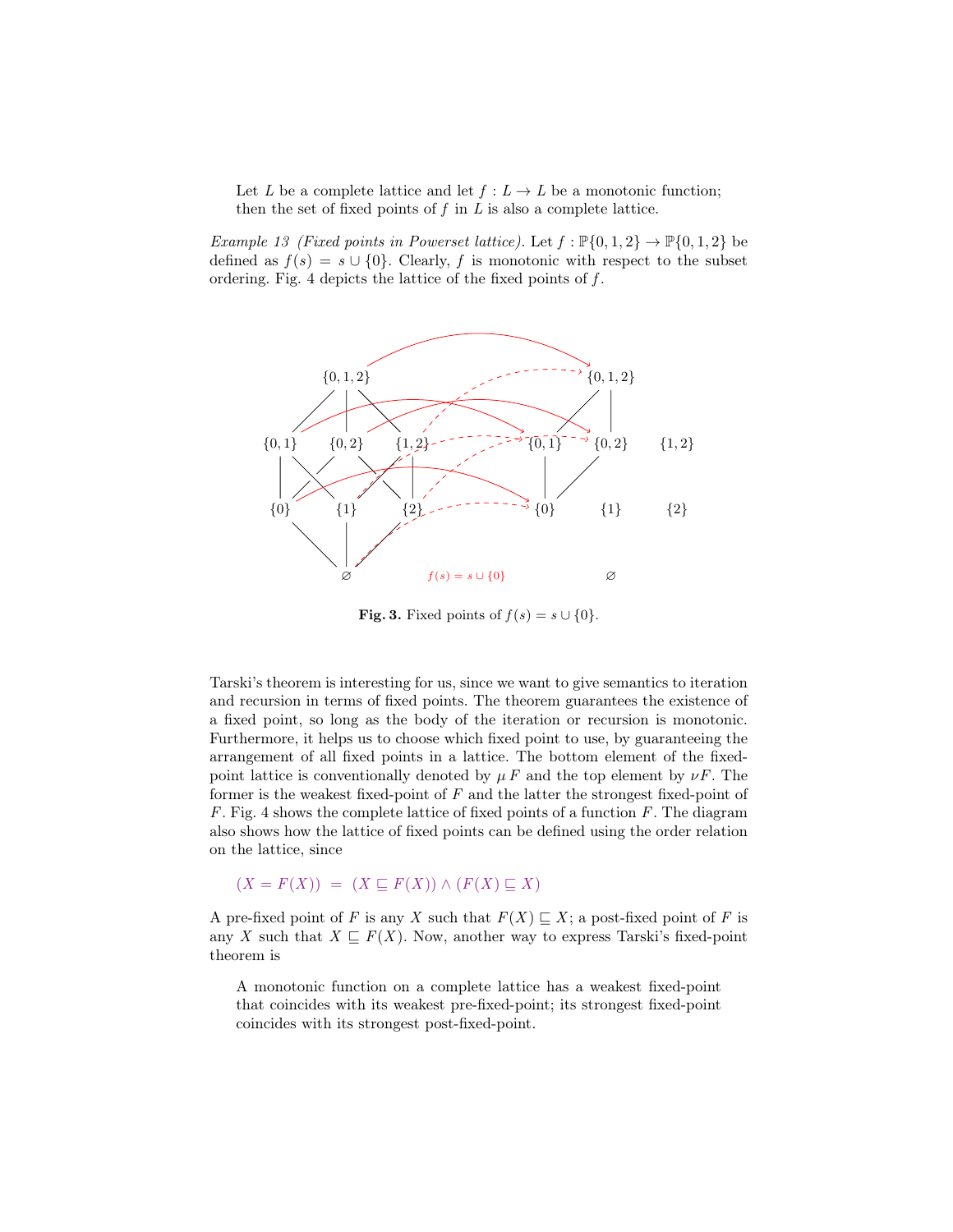

Fig. 4. Complete Lattice of Fixed Points.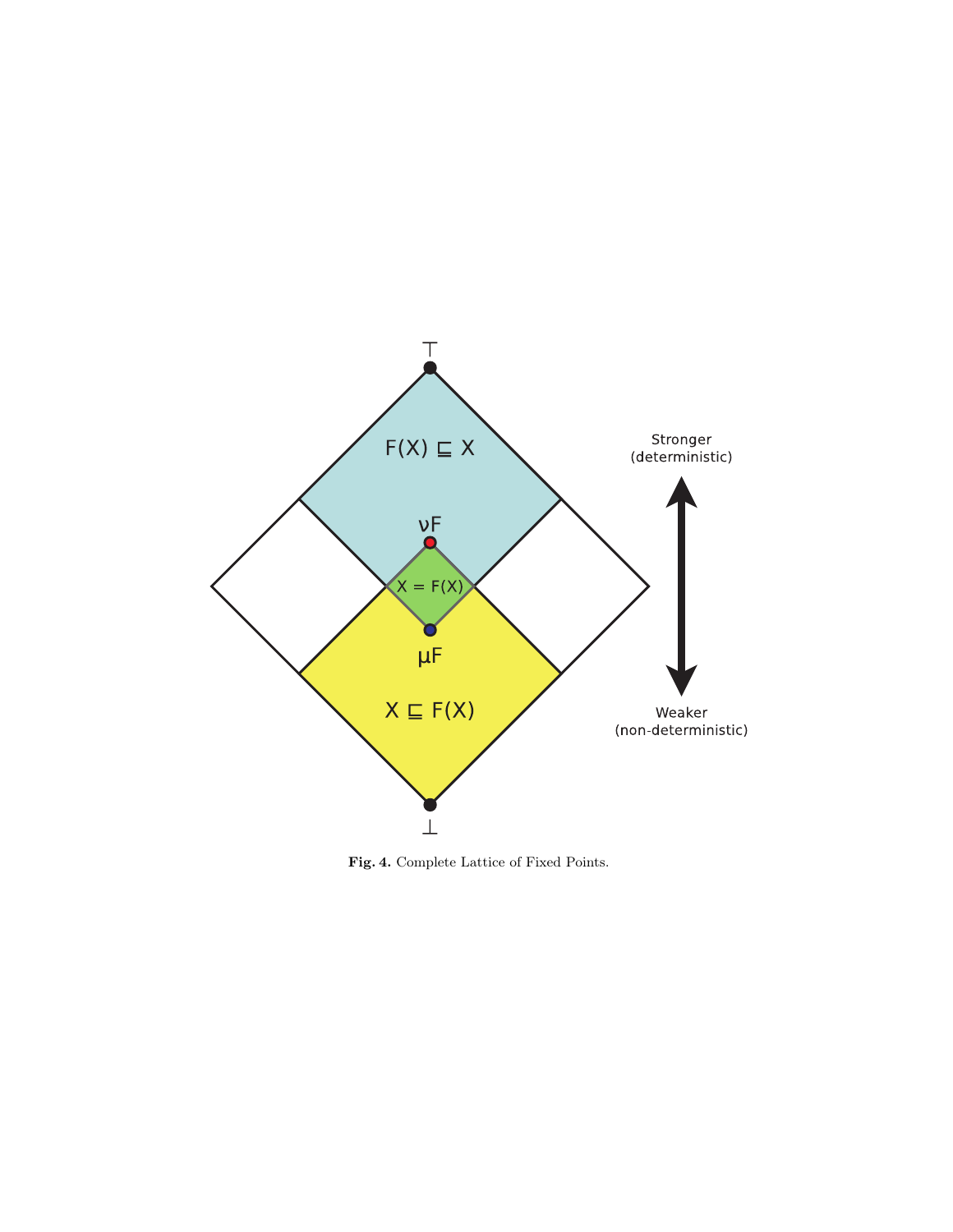#### 6 Recursion

After our discussion of complete lattices in the last section, we return now to the alphabetised relational calculus. Predicates with a particular alphabet form a complete lattice under a refinement ordering that is universal inverse implication

 $(P \sqsubseteq Q) = [Q \Rightarrow P]$ 

The bottom of the lattice is abort, the worst program because it can behave without constraint: **true**. The top of the lattice is  $\text{mincale}$ , the best program because it can achieve the impossible: false.

|  | $\perp_A \hat{=}$ true | $\alpha \perp_A \hat{=} A$ |  |
|--|------------------------|----------------------------|--|
|  | $T_A \triangleq$ false | $\alpha\top_A \hat{=} A$   |  |

The lattice greatest lower-bound  $(\bigcap)$  is simply disjunction and the least upperbound  $(\bigsqcup)$  is simply conjunction. Two axioms give the essential properties of these two operators.

| $P \sqsubseteq \bigcap S$ iff $\forall X : S \bullet (P \sqsubseteq X)$ | [greatest lower-bound axiom] |
|-------------------------------------------------------------------------|------------------------------|
| $\Box S \sqsubseteq P$ iff $\forall X : S \bullet (X \sqsubseteq P)$    | [least upper-bound axiom]    |

The next four laws specify useful properties of the two operators:

| $\forall X: S \bullet (\Box S \sqsubseteq X)$                                  | lower bound          |
|--------------------------------------------------------------------------------|----------------------|
| $(\forall X : S \bullet P \sqsubseteq X) \Rightarrow (P \sqsubseteq \sqcap S)$ | greatest lower-bound |
| $\forall X: S \bullet (X \sqsubseteq \sqcap S)$                                | upper bound          |
| $(\forall X : S \bullet X \sqsubseteq P) \Rightarrow (\Box S \sqsubseteq P)$   | least upper-bound    |

Finally the least and greatest elements have the obvious properties:

| $\bot \sqsubset P$ | bottom element |
|--------------------|----------------|
| $P \sqsubset \top$ | top element    |

In this setting, recursion is given a semantics as the strongest fixed-point, the least upper bound of all the post-fixed points of the recursive function.

 $\nu F \triangleq \bigsqcup \{ X \mid X \sqsubseteq F(X) \}$ 

The weakest fixed-point has the dual definition:

 $\mu F \ \widehat{=} \ \bigcap \{ X \mid F(X) \sqsubseteq X \}$ 

These two operators have the following characteristic properties:

| $(F(Y) \sqsubseteq Y) \Rightarrow (\mu F \sqsubseteq Y)$ | weakest fixed-point   |
|----------------------------------------------------------|-----------------------|
| $\mu F = F(\mu F)$                                       | fixed point           |
| $(S \sqsubseteq F(S)) \Rightarrow (S \sqsubseteq \nu F)$ | strongest fixed-point |
| $\nu F = F(\nu F)$                                       | fixed point           |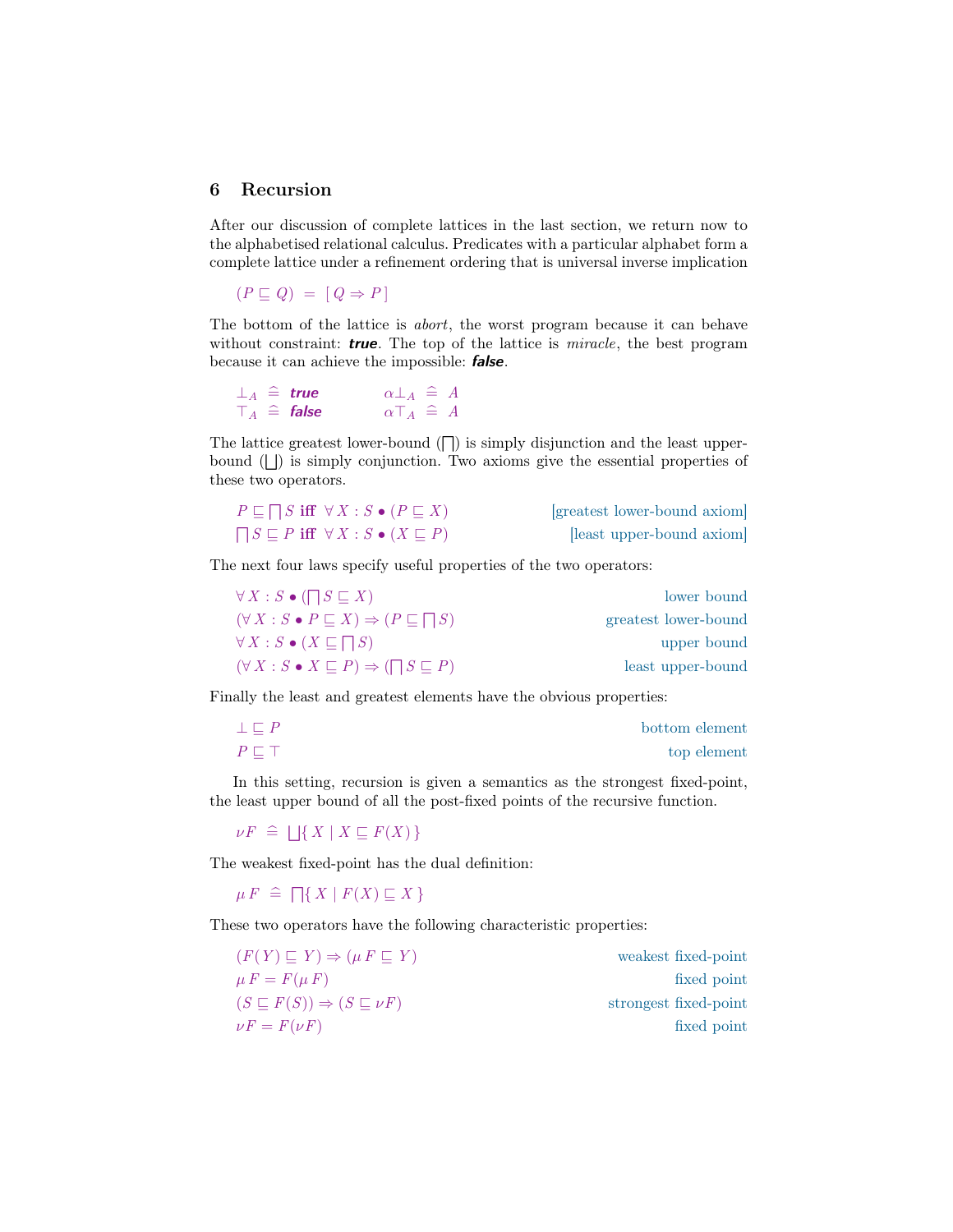Example 14 (Hoare logic for while loop). Strongest fixed-point semantics leads to a simple rule for reasoning about iteration, which is defined in terms of recursion.

$$
\frac{\{\,b \wedge c\,\} \,P\,\{\,c\,\}}{\{\,b \wedge c\,\}\ \text{while } b \text{ do } P\,\{\,\neg\,b \wedge c\,\}}
$$

The validity of this rule depends on the strongest fixed-point law:

 $(S \sqsubset F(S)) \Rightarrow (S \sqsubset \nu F)$ 

This allows us to reason about a recursive implementation, at the risk of producing an infeasible program: the miracle is always a correct implementation. Of course, since it is the predicate false, it has no behaviour, and in particular, cannot be guaranteed to terminate. So the simplicity of the rule must be balanced by proving termination separately.

In contrast, the weakest fixed-point law doesn't allow us to reason about a recursive implementation, but instead about a recursive specification, since the fixed-point operator is on the left of the refinement, which is not useful here:

 $(F(Y) \sqsubset Y) \Rightarrow (\mu F \sqsubset Y)$ 

If we can show that the recursive program terminates, then the weakest and strongest fixed-points actually coincide.

Our next law shows how to unfold a weakest fixed-point involving the composition of two functions. This is known as the rolling rule.

Example 15 (Fixed points).

 $\mu X \bullet F(G(X)) = F(\mu X \bullet G(F(X)))$ 

Proof. We prove this by mutual refinement.

1.  $(\sqsubseteq)$ 

$$
\mu X \bullet F(G(X)) \sqsubseteq F(\mu X \bullet G(F(X)))
$$
\n
$$
= \{ \text{ weakest fixed-point } \}
$$
\n
$$
\Box \{ X \mid F(G(X)) \sqsubseteq X \} \sqsubseteq F(\mu X \bullet G(F(X)))
$$
\n
$$
\Leftarrow \{ \text{ lower bound } \}
$$
\n
$$
F(\mu X \bullet G(F(X))) \in \{ X \mid F(G(X)) \sqsubseteq X \}
$$
\n
$$
\Leftarrow \{ \text{ comprehension } \}
$$
\n
$$
F(G(F(\mu X \bullet G(F(X)))) \sqsubseteq F(\mu X \bullet G(F(X))))
$$
\n
$$
= \{ \text{ fixed point } \}
$$
\n
$$
F(\mu X \bullet G(F(X))) \sqsubseteq F(\mu X \bullet G(F(X)))
$$
\n
$$
= \{ \text{ refinement relative } \}
$$
\n
$$
true
$$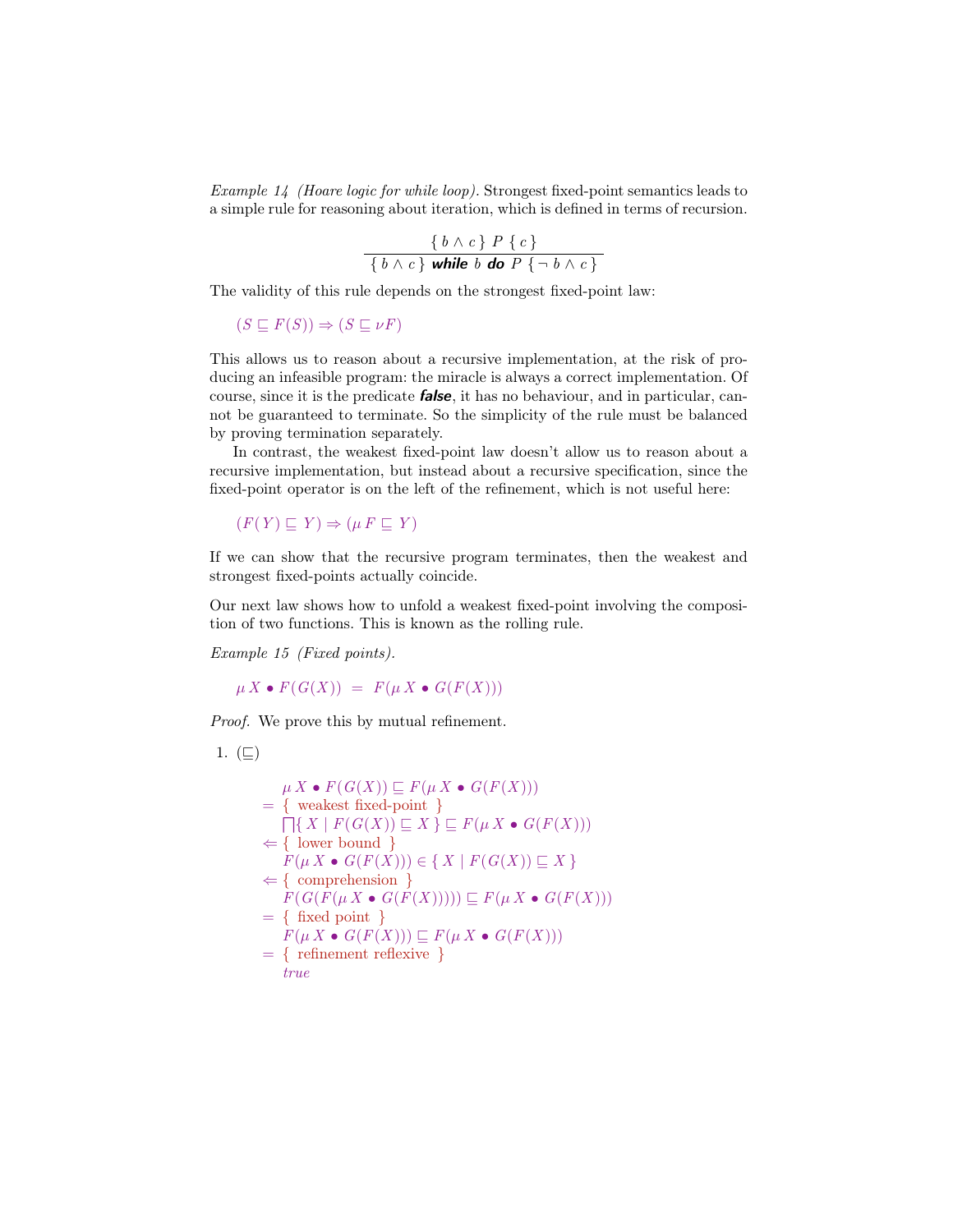2. ( $\supseteq$ ) Suppose by hypothesis that  $F(G(X)) \sqsubseteq X$ .

$$
F(G(X)) \subseteq X
$$
  
\n
$$
\Rightarrow \{ G \text{ monotonic } \}
$$
  
\n
$$
G(F(G(X))) \subseteq G(X)
$$
  
\n
$$
= \{ \text{ comprehension } \}
$$
  
\n
$$
G(X) \in \{ X \mid G(F(X)) \subseteq X \}
$$
  
\n
$$
\Rightarrow \{ \text{ lower bound } \}
$$
  
\n
$$
\bigcap \{ X \mid G(F(X)) \subseteq X \} \subseteq G(X)
$$
  
\n
$$
= \{ \text{ weakest fixed-point } \}
$$
  
\n
$$
\mu X \bullet G(F(X)) \subseteq G(X)
$$
  
\n
$$
\Rightarrow \{ F \text{ monotonic } \}
$$
  
\n
$$
F(\mu X \bullet G(F(X))) \subseteq F(G(X))
$$
  
\n
$$
\Rightarrow \{ \text{ monotonicity of refinement, hypothesis } \}
$$
  
\n
$$
F(\mu X \bullet G(F(X))) \subseteq X
$$

Therefore,

$$
\forall X \in \{ X \mid F(G(X)) \sqsubseteq X \} \bullet F(\mu X \bullet G(F(X))) \sqsubseteq X
$$

and so by the definition of least upper-bound, we have

 $F(\mu X \bullet G(F(X))) \sqsubseteq \bigcap \{ X \mid F(G(X)) \sqsubseteq X \}$ 

and so by the definition of weakest fixed-point we have

 $F(\mu X \bullet G(F(X))) \sqsubseteq \mu X \bullet F(G(X))$ 

Example 16. Haskell B. Curry's  $\boldsymbol{Y}$  combinator is a higher-order function that computes a fixed point of other functions.

 $\mathbf{Y} \triangleq \lambda G \bullet (\lambda g \bullet G(g g))(\lambda g \bullet G(g g))$ 

We prove that  $\mathbf{Y} F$  really is a fixed point of  $F$ .

Proof.

$$
\mathbf{Y}F
$$
\n=\n
$$
\{ \mathbf{Y} \text{ definition } \}
$$
\n
$$
(\lambda G \bullet (\lambda g \bullet G(g g))(\lambda g \bullet G(g g))) F
$$
\n=\n
$$
\{ \text{ reduction } \}
$$
\n
$$
(\lambda g \bullet F(g g))(\lambda g \bullet F(g g))
$$
\n=\n
$$
\{ \text{ above } \}
$$
\n
$$
(\lambda g \bullet F(g g))(\lambda g \bullet F(g g))
$$
\n=\n
$$
\{ \text{ reduction } \}
$$
\n
$$
F((\lambda g \bullet F(g g))(\lambda g \bullet F(g g)))
$$
\n=\n
$$
\{ \text{ above } \}
$$
\n
$$
F(\mathbf{Y}F)
$$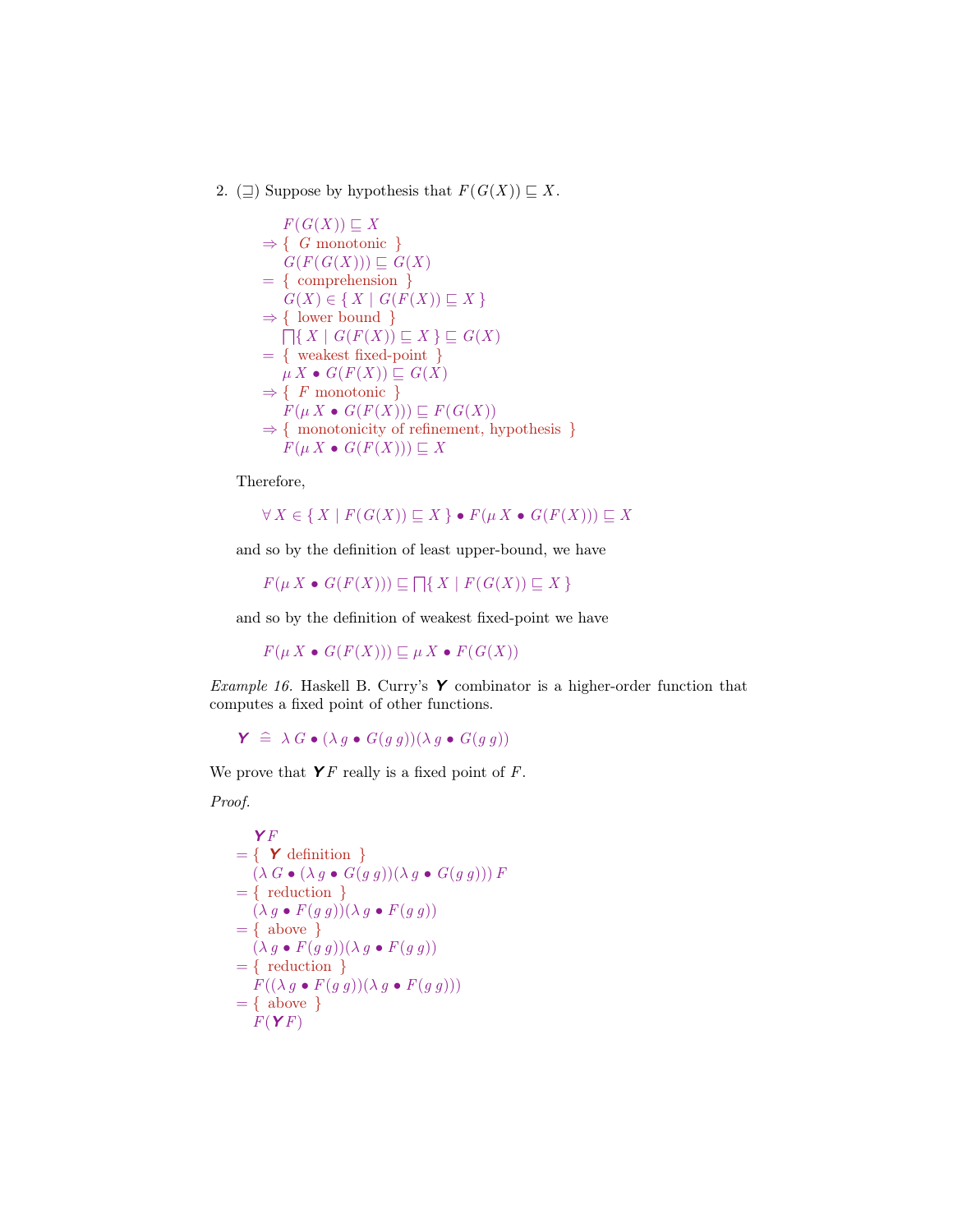Example 17. Define the body of a function that calculates factorials as follows:

$$
F \ \widehat{=} \ \lambda f \bullet \lambda x \bullet (1 \triangleleft x = 0 \triangleright x * f(x - 1))
$$

Calculate the value of  $(\mathbf{Y} F)(n)$  in terms of  $(\mathbf{Y} F)(n-1)$ .

$$
(\mathbf{Y}F)(n)
$$
  
= {  $\mathbf{Y}$  is a fixed point of  $F$  }  
( $F(\mathbf{Y}F)$ )(n)  
= {  $F$  definition }  
( $\lambda x \cdot (1 \le x = 0 \le x * (\mathbf{Y}F)(x-1)))(n)$   
= {  $\beta$  reduction }  
1  $\le n = 0 \le n * (\mathbf{Y}F)(n-1)$ 

Example 18 (Lattices). Suppose that we know that a function  $F$  has a unique fixed-point, modulo  $C$ .

 $(C \wedge \mu F) = (C \wedge \nu F)$ 

Suppose in addition that  $C$  is itself a fixed-point of  $F$ . Prove that  $F$  has an unconditional unique fixed-point. That is, the weakest and strongest fixed-points are equal, modulo  $C$ . But  $C$  is also a fixed point. The last two facts mean that the strongest fixed-point is actually  $C$ .

$$
C \wedge \mu F = C \wedge \nu F
$$
  
= { predicate calculus }  
[ C \Rightarrow ( \mu F = \nu F )]  
 $\Rightarrow$  { C is a fixed point of F }  
[ C \Rightarrow ( \mu F = \nu F ) \wedge \mu F \subseteq C \subseteq \nu F ]  
= { Leibniz }  
[ C \Rightarrow ( \mu F = \nu F ) \wedge \nu F \subseteq C \subseteq \nu F ]  
 $\Rightarrow$  { propositional calculus }  
[ C \Rightarrow ( \nu F \subseteq C )]  
 $\Rightarrow$  { refinement }  
[ C \Rightarrow ( C \Rightarrow \nu F ]]  
 $\Rightarrow$  { propositional calculus }  
[ C \Rightarrow \nu F ]  
= { refinement }  
 $\nu F \subseteq C$   
= {  $\nu F$  is strongest fixed-point, so  $C \subseteq \nu F$ , equality }  
 $\nu F = C$ 

## 7 Assertional reasoning

Hoare logic is a system for reasoning about computer programs, in this case, about programs written in the nondeterministic programming language we have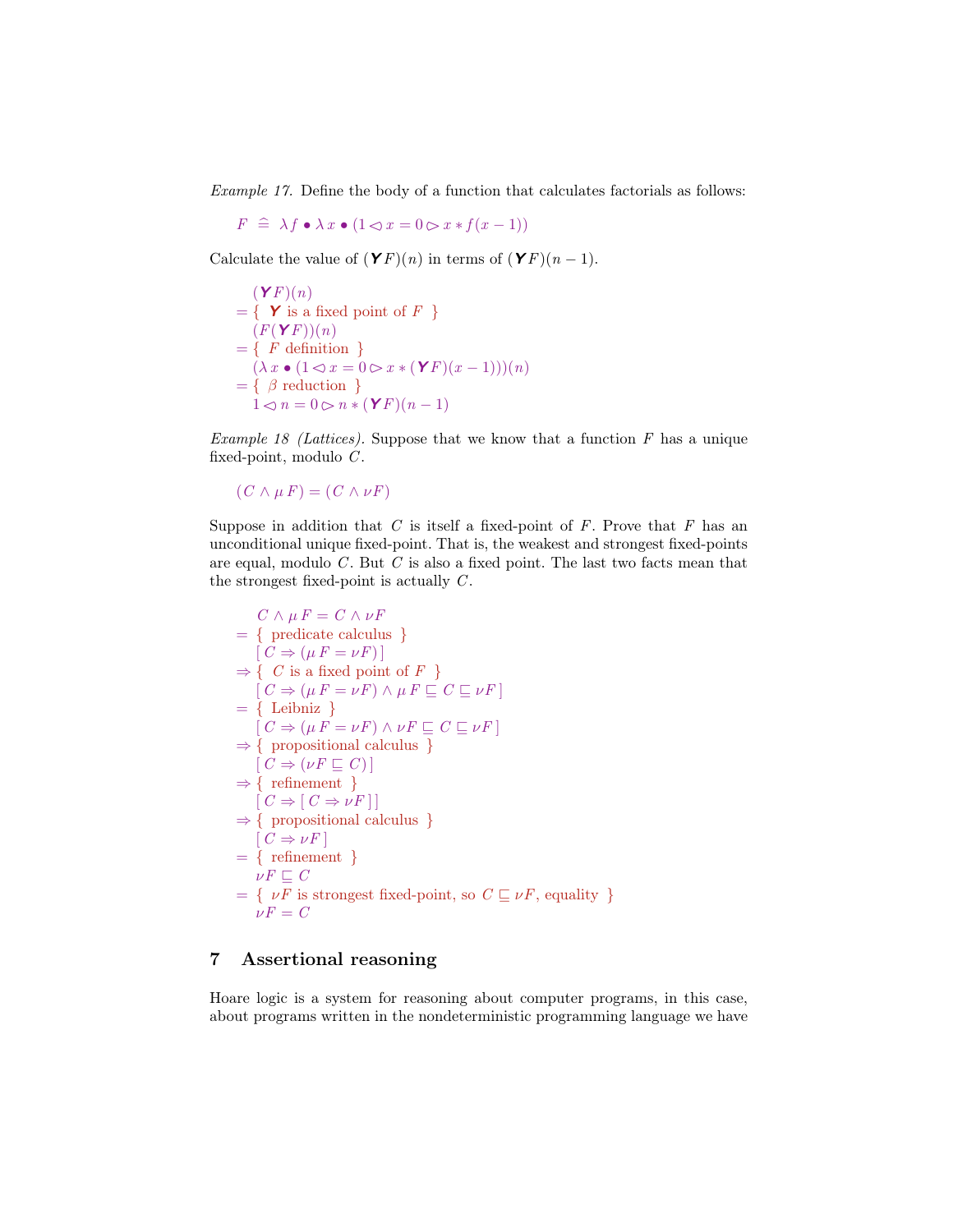introduced. In this kind of program logic, each syntactic construct in the language's signature is provided with an introduction rule that can be used to reason about this construct.

The key notion in Hoare logic is the Hoare triple  $\{p\} Q \{r\}$ :

If precondition  $p$  holds of the state before the execution of program  $Q$ , then, if  $Q$  terminates, postcondition  $r$  will hold afterwards.

Notice that this is a statement of partial correctness. The Hoare triple is defined in UTP as follows:

$$
\{p\} \ Q \{r\} \ \widehat{=} \ (p \Rightarrow r') \sqsubseteq Q
$$

The definition constructs a relational specification from the precondition  $p$  and postcondition r as an implication:  $p \Rightarrow r'$ . (Note how the postcondition must be decorated as a predicate on the after-state to distinguish it from the precondition, which is a predicate on the before-state.) If the precondition doesn't hold, then this is simply **true**, which is the semantics of the *abort* program, which is the bottom of the refinement lattice and Q automatically refines it.

The rules of Hoare logic can now all be proved valid as theorems from the definition of the Hoare triple.

L1 if  $\{p\} \, Q \, \{r\}$  and  $\{p\} \, Q \, \{s\}$  then  $\{p\} \, Q \, \{r \wedge s\}$  $\begin{array}{ccc} \mathsf{L2} & \text{if } \{p\} \mathrel{Q} \{r\} & \text{and } \{q\} \mathrel{Q} \{r\} & \text{then } \{p \vee q\} \mathrel{Q} \{r\} \end{array}$ L3 if  ${p} Q {r}$  then  ${p \wedge q} Q {r \vee s}$  $L4 \quad \{r[e/x]\}\, x := e\{r\}$ L5 if  $\{p \wedge b\} \ Q_1 \{r\}$  and  $\{p \wedge \neg b\} \ Q_2 \{r\}$ then  $\{p\} Q_1 \triangleleft b \triangleright Q_2 \{r\}$ <br>
L6 if  $\{p\} Q_1 \{s\}$  and  $\{s\} Q_2 \{r\}$  then  $\{p\} Q_1$ ;  $Q_2 \{r\}$  $\begin{array}{ll} \textsf{L7} & \text{if } \{p\} \; Q_1 \, \{r\} \; \text{ and } \; \{p\} \; Q_2 \, \{r\} \; \text{ then } \; \{ \, p \, \} \; Q_1 \sqcap Q_2 \, \{ \, r \, \} \end{array}$ L8 if  $\{b \wedge c\} Q \{c\}$ then  $\{ c \} \nu X \bullet (Q; X) \diamond b \diamond \mathbb{I} \{ \neg b \wedge c \}$ <br>
L9  $\{false\} Q \{r\}$  and  $\{p\} Q \{true\}$  $\text{and} \;\; \{p\} \;\text{false} \{ \text{false} \} \;\; \text{and} \;\; \{p\} \;\text{If} \; \{p\}$ 

We prove the axiom for reasoning about the conditional as a theorem in the underlying semantics of Hoare logic.

Example 19 (Hoare logic).

if  $\{p\} Q \{r\}$  and  $\{q\} Q \{r\}$  then  $\{(p \vee q)\} Q \{r\}$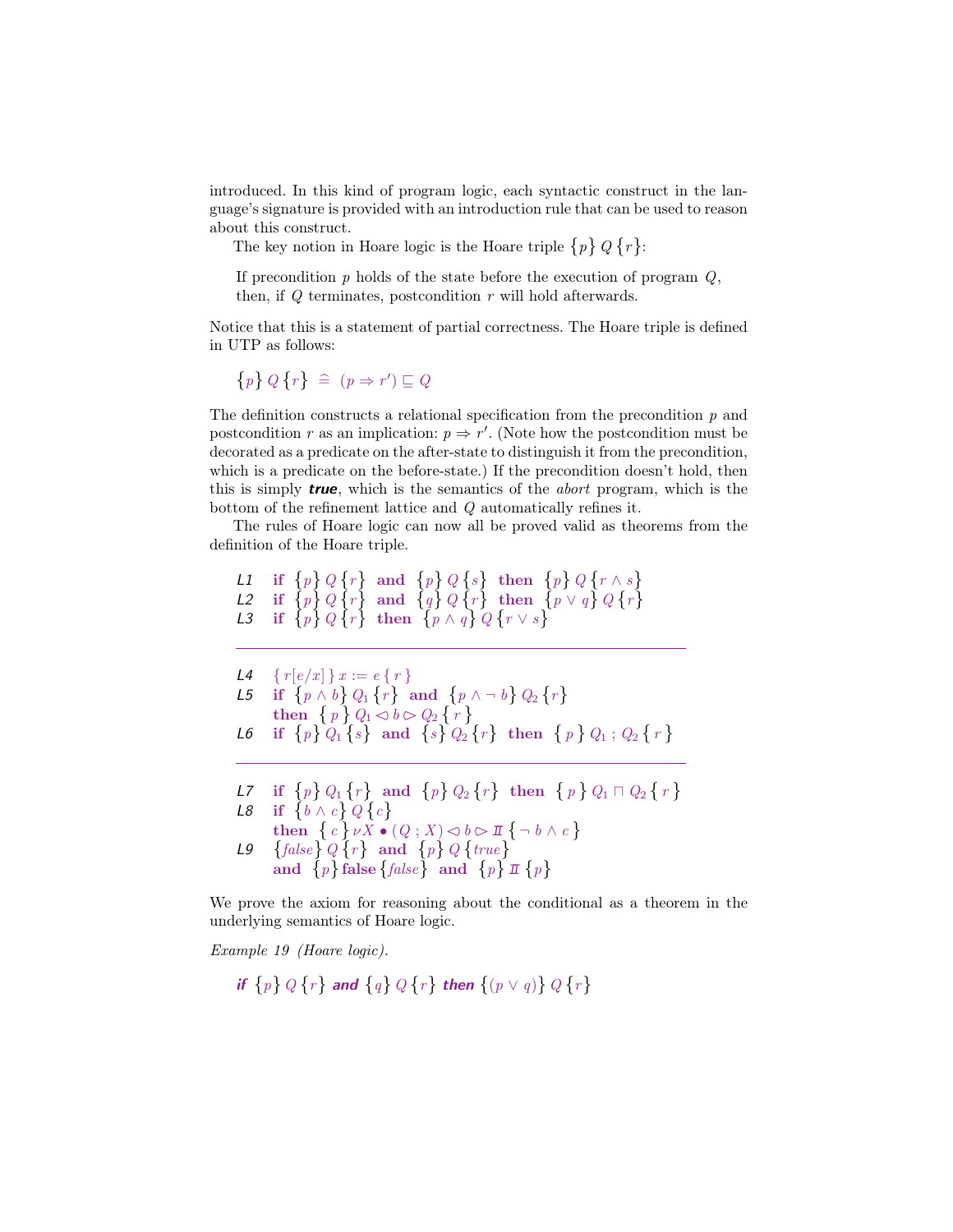Proof.

$$
\begin{array}{l} \left\{(p\vee q)\right\}Q\left\{r\right\} \\ =\left\{\begin{array}{l} \text{Hoare triple } \\ \left[Q\Rightarrow\left((p\vee q)\Rightarrow r'\right)\right] \\ =\left\{\begin{array}{l} \text{collecting antecedents } \\ \left[Q\wedge\left(p\vee q\right)\Rightarrow r'\right] \\ =\left\{\begin{array}{l} \text{and-or-distribution }\\ \left[(Q\wedge p)\vee\left(Q\wedge q\right)\Rightarrow r'\right] \\ =\left\{\begin{array}{l} \text{or-implies }\\ \left[(Q\wedge p\Rightarrow r')\wedge\left(Q\wedge q\Rightarrow r'\right)\right] \\ =\left\{\begin{array}{l} \text{for-all-associativity }\\ \left[Q\wedge p\Rightarrow r'\right]\wedge\left[Q\wedge q\Rightarrow r'\right] \\ =\left\{\begin{array}{l} \text{collecting antecedents }\\ \left[Q\Rightarrow\left(p\Rightarrow r'\right)\right]\wedge\left[Q\Rightarrow\left(q\Rightarrow r'\right)\right] \\ =\left\{\begin{array}{l} \text{Hoare triple }\\ \left\{\begin{array}{l} \text{Hoare triple }\\ \left\{q\right\}Q\left\{r\right\}\right\}\wedge\left\{q\right\}Q\left\{r\right\}\end{array}\right\} \end{array}\right. \end{array}
$$

Next, we prove the rule for reasoning about assignment.

Example 20 (Assignment rule).

 ${r[e/x]}$   $x := e {r}$ 

Proof.

$$
\begin{aligned}\n&\left\{r[e/x]\right\}x := e\left\{r(x)\right\} \\
&= \left\{\begin{array}{l}\n\text{Hoare triple }\\
\left[x := e \Rightarrow (r[e/x] \Rightarrow r[x'/x])\right]\n\end{array}\right. \\
&= \left\{\begin{array}{l}\n\text{assignment }\\
\left[x' = e \land v' = v \Rightarrow (r[e/x] \Rightarrow r[x'/x])\right]\n\end{array}\right. \\
&= \left\{\begin{array}{l}\n\text{universal one-point rule }\\
\left[\left(r[e/x] \Rightarrow r[x'/x][e/x']\right)\right]\n\end{array}\right. \\
&= \left\{\begin{array}{l}\n\text{substitution, implication }\\
\left[\text{true}\right]\n\end{array}\right.\n\end{aligned}
$$

The Hoare triple  ${p} Q {r}$  is a tertiary relation between a precondition p, postcondition r and program  $Q$ . If we fix any two of these, then we can find solutions for the third. The weakest precondition calculus is based on this idea: it fixes the program  $Q$  and a postcondition  $r$  and provides the weakest solution for p.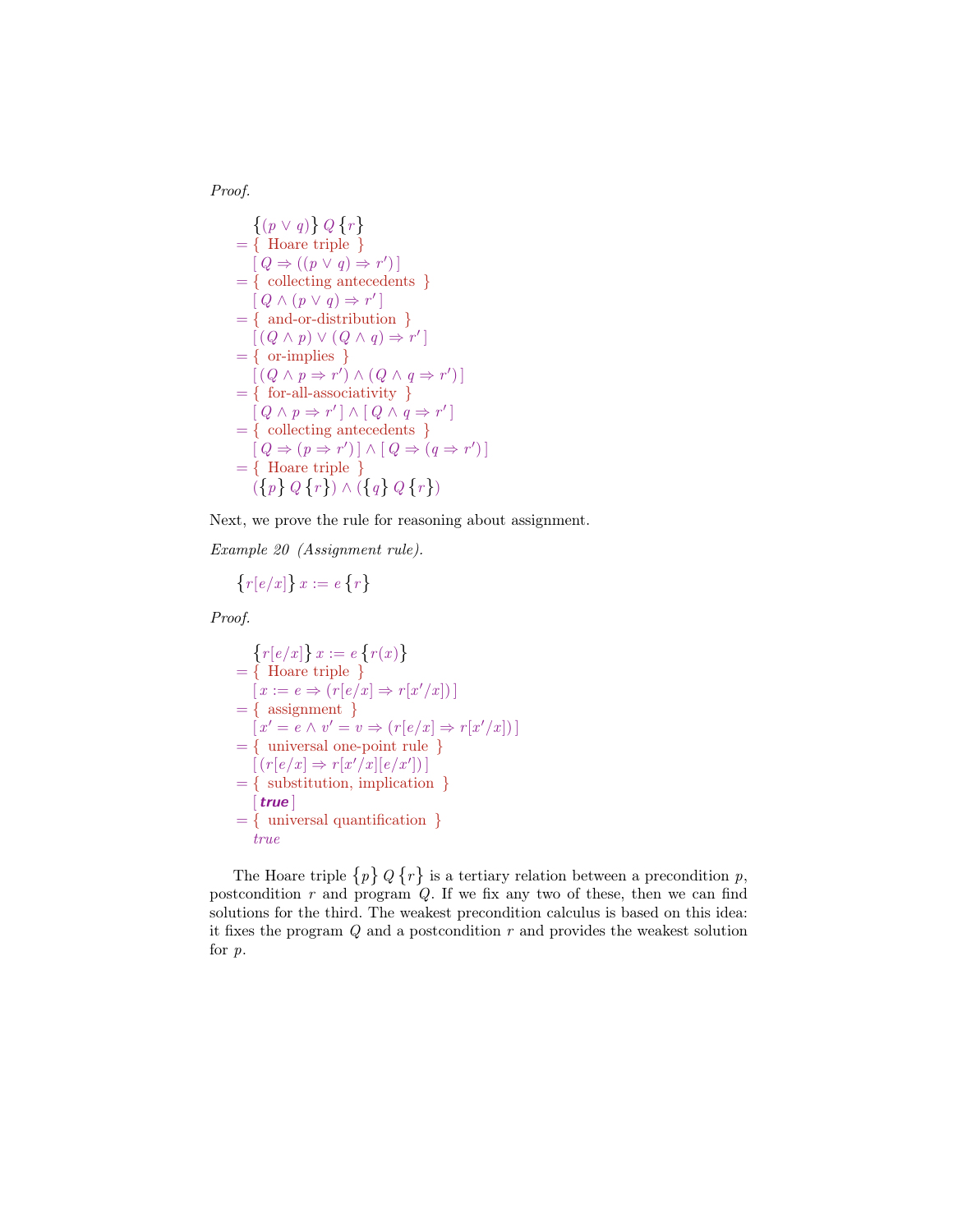Example 21 (Weakest precondition derivation).

$$
\{p\} Q \{r\}
$$
\n
$$
= \{ \text{ Hoare triple } \}
$$
\n
$$
[Q \Rightarrow (p \Rightarrow r')]
$$
\n
$$
= \{ \text{ implication } \}
$$
\n
$$
[p \Rightarrow (Q \Rightarrow r')]
$$
\n
$$
= \{ \text{ universal closure } (v' \text{ in the alphabet}) \}
$$
\n
$$
[p \Rightarrow (\forall v' \bullet Q \Rightarrow r')]
$$
\n
$$
= \{ \text{ De Morgan's law } \}
$$
\n
$$
[p \Rightarrow \neg (\exists v' \bullet Q \land \neg r')]
$$
\n
$$
= \{ \text{ change of bound variable (fresh } v_0) \}
$$
\n
$$
[p \Rightarrow \neg (\exists v_0 \bullet Q[v_0/v'] \land \neg r_0)]
$$
\n
$$
= \{ \text{sequential composition } \}
$$
\n
$$
[p \Rightarrow \neg (Q; \neg r)]
$$

The final line of this derivation suggests the weakest solution for Q to guarantee  $r: p$  can be equal to any predicate that satisfies this expression, but it cannot be weaker than  $\neg (Q; \neg r)$ . That is, the behaviours other than those where Q violates the postcondition  $r$ . This leads us to the definition:

Q wp  $r \triangleq \neg (Q; \neg r)$ 

We now use this definition to prove some of the laws of the weakest precondition calculus as theorems of the relational theory.

Example 22 (Weakest precondition for sequential composition).

 $((P; Q)$  wp  $r) = (P$  wp  $(Q$  wp  $r))$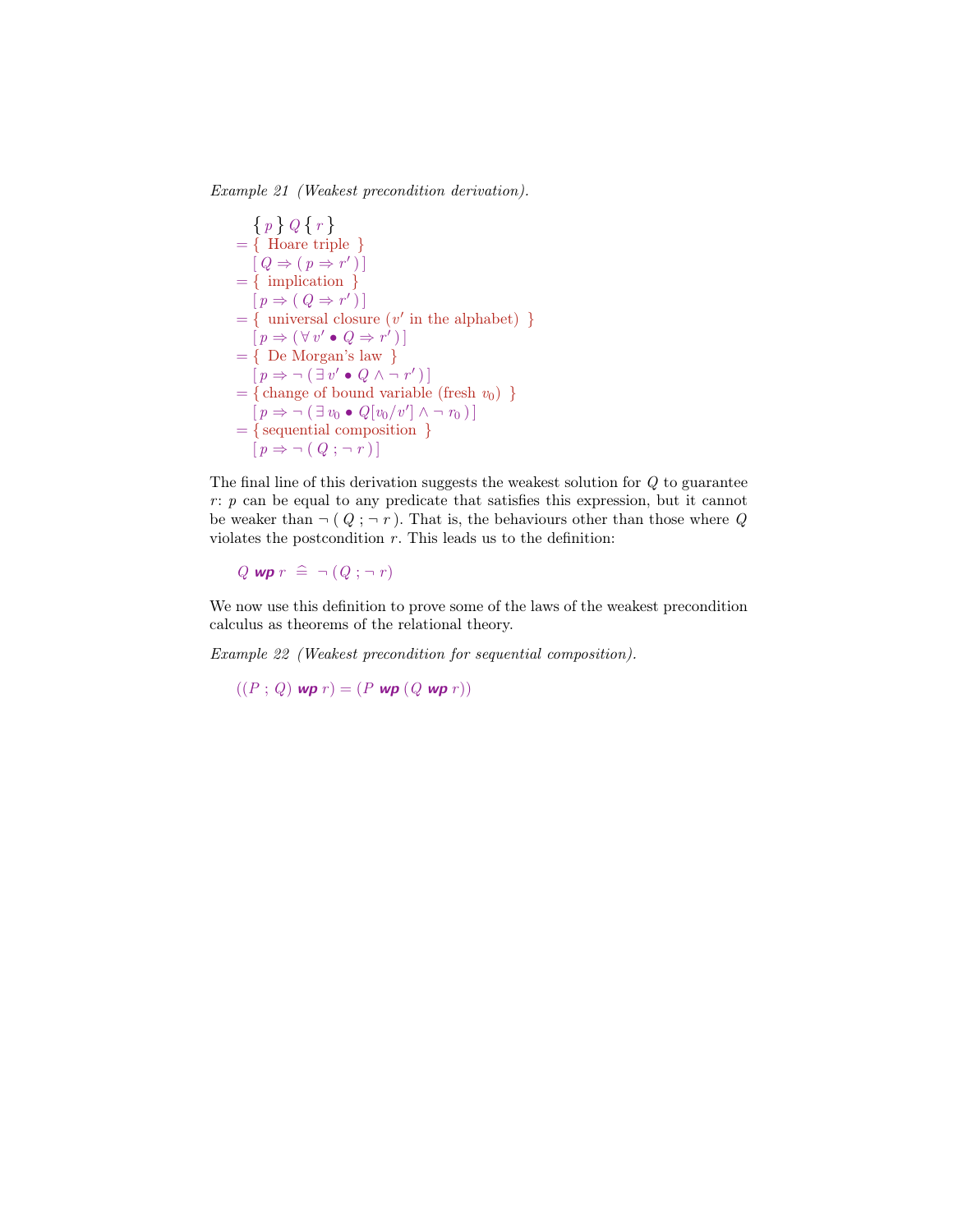Proof.

$$
((P; Q) \text{ wp } r)
$$
\n
$$
= \{ \text{ wp } \}
$$
\n
$$
\neg ((P; Q); \neg r)
$$
\n
$$
= \{ \text{ sequence } \}
$$
\n
$$
\neg (\exists v_0 \bullet (P; Q[v_0/v']) \land \neg r_0)
$$
\n
$$
= \{ \text{ sequence } \}
$$
\n
$$
\neg (\exists v_0 \bullet (\exists v_1 \bullet P[v_1/v'] \land Q[v_1, v_0/v, v']) \land \neg r_0)
$$
\n
$$
= \{ \text{ expand scope } \}
$$
\n
$$
\neg (\exists v_1, v_0 \bullet P[v_1/v'] \land Q[v_1, v_0/v, v'] \land \neg r_0)
$$
\n
$$
= \{ \text{ restrict scope } \}
$$
\n
$$
\neg (\exists v_1 \bullet P[v_1/v'] \land (\exists v_0 \bullet Q[v_1, v_0/v, v'] \land \neg r_0))
$$
\n
$$
= \{ \text{ sequence } \}
$$
\n
$$
\neg (\exists v_1 \bullet P[v_1/v'] \land (Q[v_1/v]; \neg r))
$$
\n
$$
= \{ \text{ double negation } \}
$$
\n
$$
\neg (\exists v_1 \bullet P[v_1/v'] \land \neg (Q[v_1/v]; \neg r))
$$
\n
$$
= \{ \text{ wp } \}
$$
\n
$$
\neg (\exists v_1 \bullet P[v_1/v'] \land \neg (Q[v_1/v]; \neg r))
$$
\n
$$
= \{ \text{ sequence } \}
$$
\n
$$
\neg (P; \neg (Q \text{ wp } r))
$$
\n
$$
= \{ \text{ wp } \}
$$
\n
$$
(P \text{ wp } (Q \text{ wp } r))
$$

Example 23 (Weakest precondition conjunctive).

$$
(Q \text{ wp } (\bigwedge R)) = \bigwedge \{ (Q \text{ wp } r) \mid r \in R \}
$$

Proof.

$$
Q \text{ wp } (\bigwedge R)
$$
  
= { wp }  

$$
\neg (Q; \neg (\bigwedge R))
$$
  
= { duality }  

$$
\neg (Q; \bigvee \{\neg r \mid r \in R \})
$$
  
= { sequence disjunction }  

$$
\neg (\bigvee \{Q; \neg r \mid r \in R \})
$$
  
= { duality }  

$$
\bigwedge \{\neg (Q; \neg r) \mid r \in R \}
$$
  
= { wp }  

$$
\bigwedge \{Q \text{ wp } r \mid r \in R \}
$$

## 8 Designs

We now turn to an important theory in UTP that describes the semantics of our nondeterministic imperative programming once more, but this time in a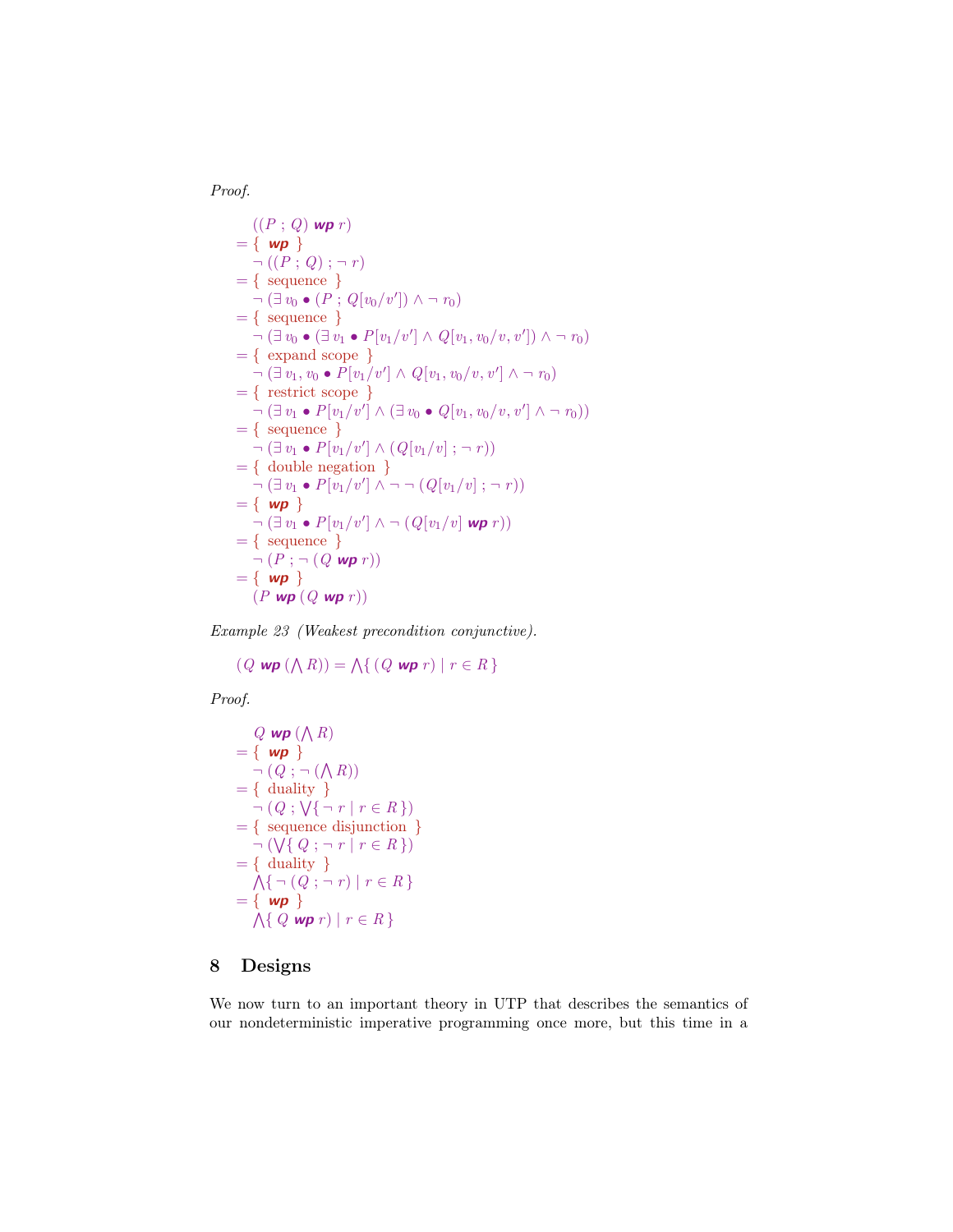theory of total correctness. Termination is captured in the semantics by using assumption-commitment pairs. This gives a way of specifying behaviour that is similar to VDM [46], B [1], and the refinement calculus [3, 48, 49].

The theory of designs involves two boolean observations:  $ok$ , which signals that the program has started; and ok′ , which signals that the program has terminated. The use of these two observations allows us to encode the precondition and postcondition as a single relation:

 $(P \vdash Q) \triangleq (ok \land P \Rightarrow ok' \land Q)$ 

for  $P$  and  $Q$  not containing ok or ok'. This definition can be read as

"If the program has started  $(ok)$  and the precondition  $P$  holds, then it must terminate  $(ok')$  in a state where the postcondition  $Q$  holds."

Example 24 (Search with sentinel). Suppose that we want to specify a program that searches an *array* for an element  $x$ , and that we assume that  $x$  is somewhere in the array (maybe in multiple occurrences). We can arrange for this assumption to hold by extending the array by one element and inserting  $x$  at the end (Dijkstra's "sentinel"). We model the array as a function from indexes to elements. Here is our specification:

```
x \in \text{ran array} \vdash array' = array \land i' \in \text{dom array} \land array(i') = x
```
The precondition states that we can assume  $x \in \text{ran } \text{array}$ . The postcondition states that the array isn't changed by this operation  $array' = array$ , that the index ends up pointing to an element of the array  $i' \in \text{dom array}$ , and that it ends up pointing to an occurrence of x in the array  $array(i') = x$ .

We now re-express the semantics of the nondeterministic programming language in terms of designs.

#### 8.1 Skip

Skip still does nothing, as before, but we must add a precondition to insist that it always terminates:

 $\pi_{\scriptscriptstyle D} \hat{=}$  (true  $\vdash \pi$ )

#### 8.2 Conditional

In design semantics, the conditional is a choice between two designs. The result is, of course, a design:

```
(P_1 \rhd P_2) \triangleleft b \bigcirc (Q_1 \rhd Q_2) = (P_1 \triangleleft b \bigcirc Q_1) \rhd (P_2 \triangleleft b \bigcirc Q_2)
```
Actually, this is not a definition, but a theorem that relies on the previous definition of the conditional and on the definition of a design.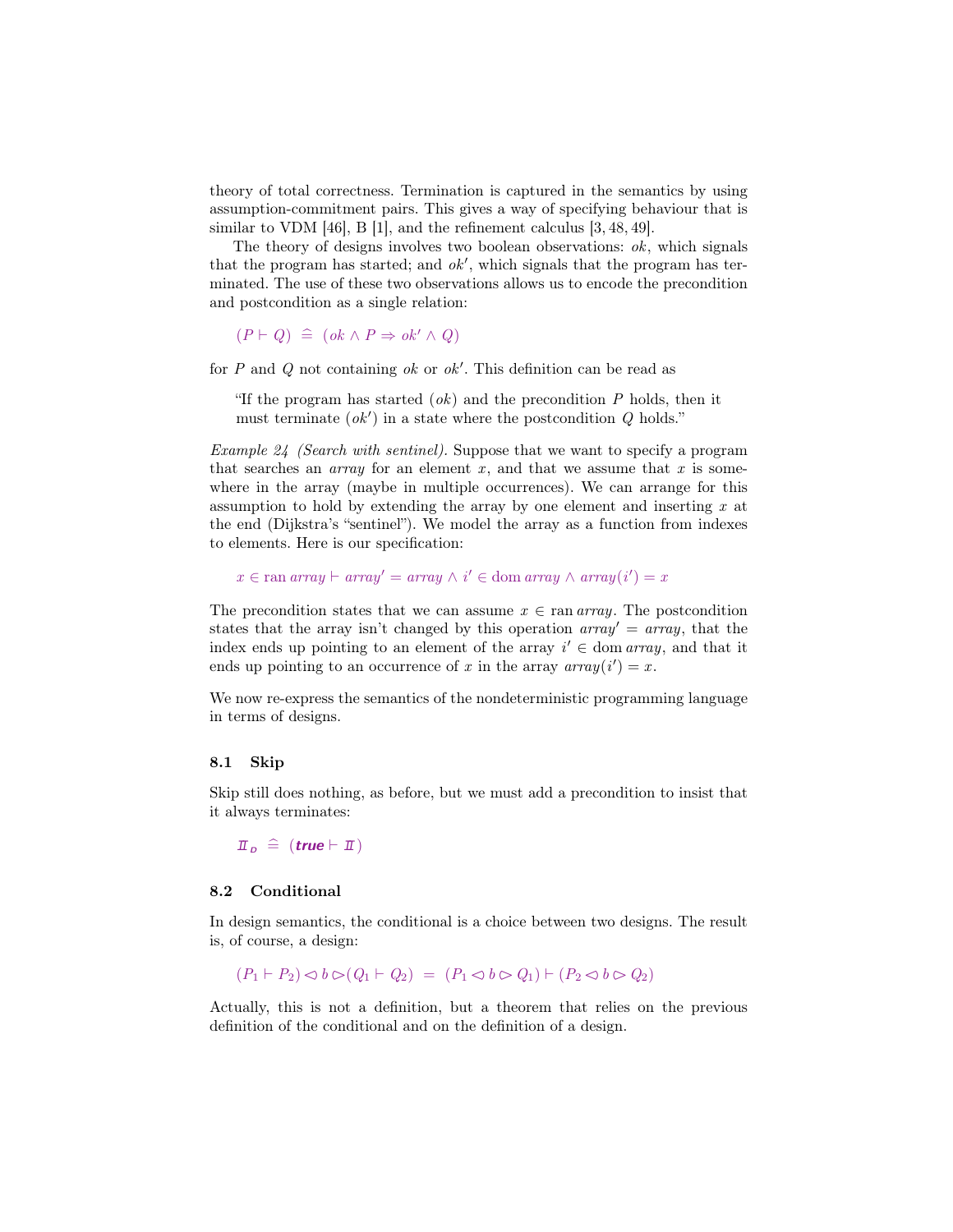#### 8.3 Sequential composition

For the sequential composition operator, we have another theorem:

 $(p_1 \vdash P_2)$ ;  $(Q_1 \vdash Q_2) = (p_1 \land (P_2 \text{ wp } Q_1) \vdash P_2$ ;  $Q_2)$ 

The meaning of the sequential composition augments this precondition by the weakest precondition for the first postcondition to establish the second precondition. This guarantees that control can be passed successfully from the first design to the second. Finally, the overall postcondition is simply the relational composition of the individual postconditions.

#### 8.4 Assignment

For the design assignment, we need to consider a precondition that guarantees that the assignment will not abort. In the case of  $(x := 1/y)$ , the precondition establishes the definedness of the expression  $1/y$ , which includes  $y \neq 0$ , as well as considerations of overflow and underflow. In this paper, we assume that the expression is well-defined, without these problems. As a result, we simply lift the semantics of the relational assignment:

 $x := e \triangleq$  (true  $\vdash x := e$ )

#### 8.5 Nondeterministic choice

For nondeterministic choice, we have another theorem:

 $(P_1 \vdash P_2) \sqcap (Q_1 \vdash Q_2) = (P_1 \wedge Q_1 \vdash P_2 \vee Q_2)$ 

The resulting design must satisfy the assumptions of both designs, but need establish the postcondition of only one of them.

#### 9 The complete lattice of designs

The greatest lower-bound of a set of designs has a similar form to the binary case for nondeterministic choice. Since we don't know which design will be selected, all the preconditions must hold in advance of the selection. The postcondition is nondeterministically selected.

 $\prod_i (P_i \vdash Q_i) \ \widehat{=} \ (\bigwedge_i P_i) \vdash (\bigvee_i Q_i)$ 

The least upper-bound of a set of designs has a weaker precondition than each individual design (see the discussion on refinement, below). But at the same time, since it is the least upper-bound, this precondition needs to be as strong as possible. Thus, the actual precondition is  $(\bigvee_i P_i)$ . The postcondition is the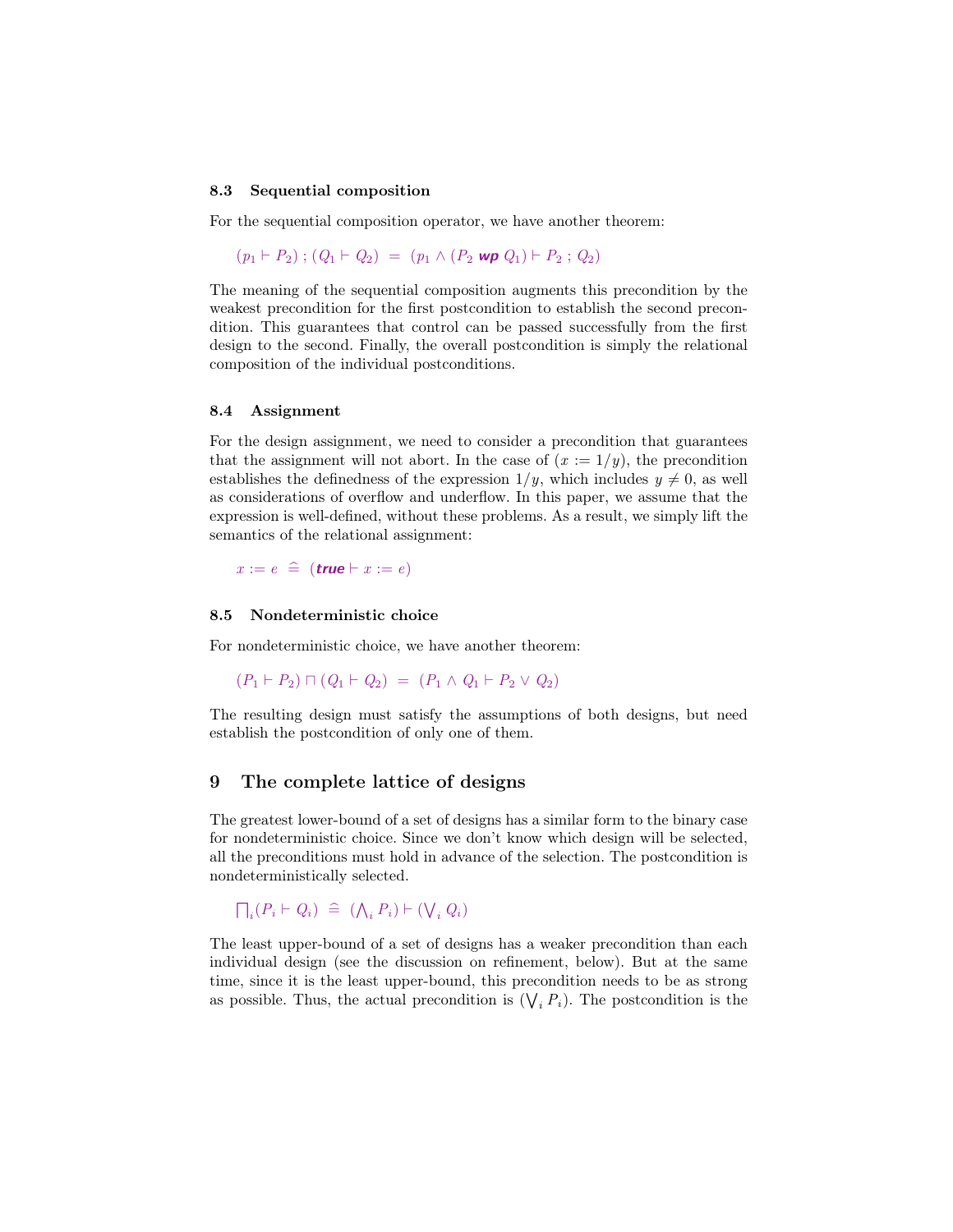conjunction of all the individual postconditions, each modified to assume its individual precondition.

 $\bigsqcup_i (P_i \vdash Q_i) \ \widehat{=} \ \left( \bigvee_i P_i \right) \vdash \left( \bigwedge_i P_i \Rightarrow Q_i \right)$ 

To exemplify this, we show how modulus operation can be constructed from the least upper bound of the positive and negative cases.

Example 25 (Least upper-bound of designs).

$$
(x \ge 0 \mid x' = x) \sqcap (x \le 0 \mid x' = -x)
$$
  
= 
$$
(x \ge 0 \lor x \le 0 \mid (x \ge 0 \Rightarrow x' = x) \land (x \le 0 \Rightarrow x' = -x))
$$
  
= 
$$
(\text{true} \mid x' = |x|)
$$

With these definitions, designs form a complete lattice. The bottom of the lattice is abort

$$
\perp_D \hat{=} \mathit{false} \vdash \mathit{true}
$$

The definition of a design allows us to simplify this to **true**. The top of the lattice is miracle:

 $\top_{\scriptscriptstyle D} \hat{=}$  true ⊢ false

Again, we can simplify this, and we obtain  $\neg$  ok. So, the program that can achieve the impossible is the program that cannot be started.

## 10 Galois connections

In UTP, the links between different theories are expressed as Galois connections. Backhouse [4] introduces a useful example, which we adopt here.

Example 26 (The floor function). The floor function is defined informally as follows:

For all real numbers  $x$ , the floor of  $x$  is the greatest integer that is at most  $x$ .

More formally, the floor function is an extreme solution for  $n$  in the following equivalence:

 $real(n) \leq x$  iff  $n \leq floor(x)$ 

Where real :  $\int \rightarrow$  is a function that casts an integer to its real number representation. It should be noted that we're overloading the inequality relation. On one side of the equivalence, it is inequality between two real numbers, whilst on the other side, it is inequality between integers.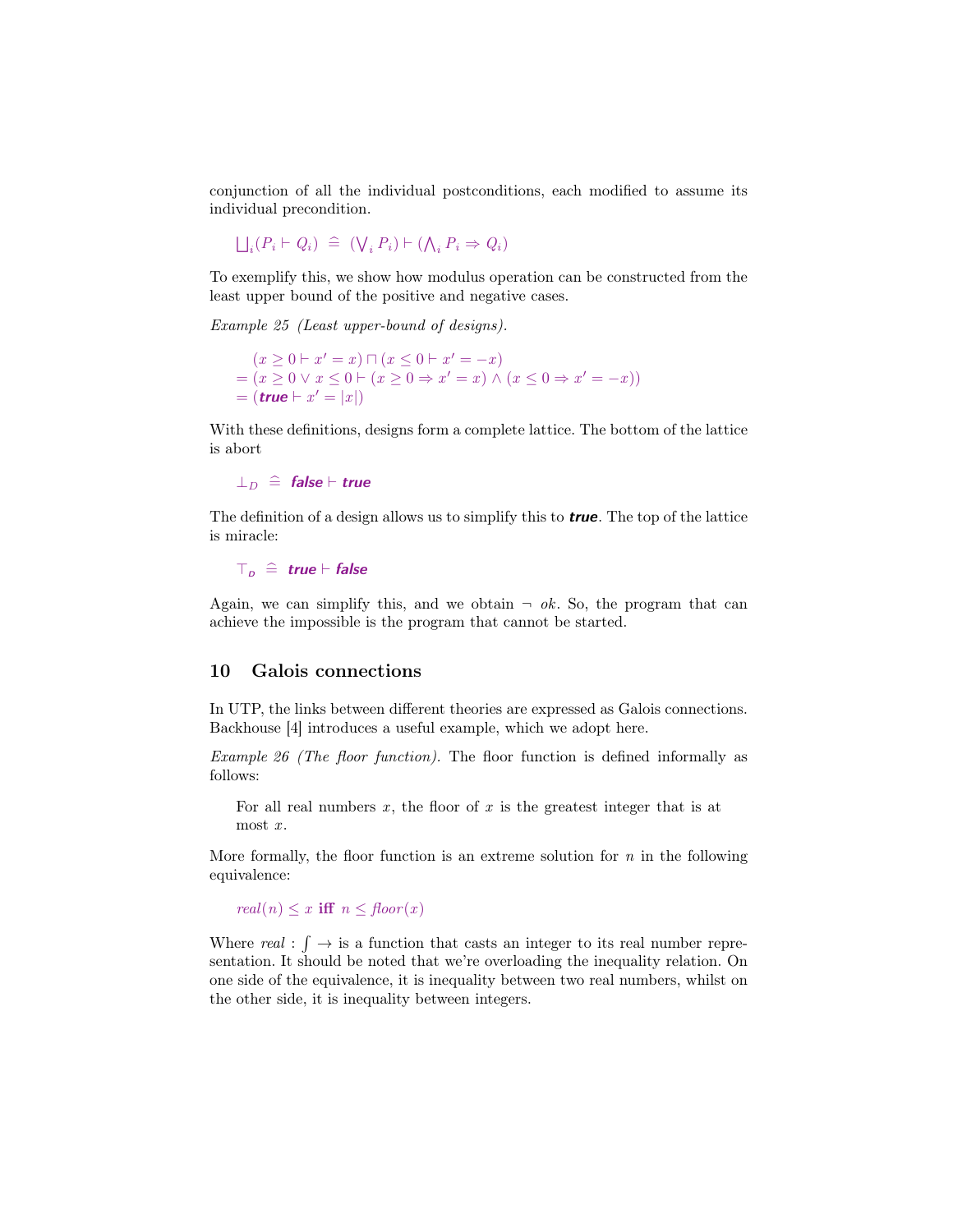Example 27 (Floor rounds downwards). Instantiating n to  $floor(x)$ , our equivalence gives us

 $real(floor(x)) \leq x$  iff  $floor(x) \leq floor(x)$ 

which simplifies to  $real(floor(x)) \leq x$ . So, we now know that the floor function rounds downwards.

Example 28 (Floor is inverse for real). Instantiating x to real(n), we get

 $real(n) \leq real(n)$  iff  $n \leq floor-real(n)$ 

which simplifies to  $n \leq \text{floor}(\text{real}(n))$ . Now, using our previous result, with x instantiated to  $real(n)$ , we have the conjunction

 $n \leq floor(\text{real}(n)) \wedge \text{real}(\text{floor}(\text{real}(n))) \leq \text{real}(n)$ 

Next, the function that maps an integer to its real representation is injective, so we have

 $n \leq floor(\text{real}(n)) \wedge floor(\text{real}(n)) \leq n$ 

which is equivalent to

 $n = floor (real(n))$ 

So, floor is an exact inverse for real.

Example 29 (Floor brackets real). Let's take the contrapositive of the equivalence defining the floor function:

 $real(n) \leq x$  iff  $n \leq floor(x)$  $=\{$  contraposition  $\}$  $\neg$  (real(n)  $\leq x$ ) iff  $\neg$  (n  $\leq$  floor(x))  $= \{$  arithmetic  $\}$  $x < real(n)$  iff  $floor(x) < n$  $= \{$  arithmetic  $\}$  $x < real(n)$  iff  $floor(x) + 1 \leq n$ 

Now, instantiate *n* with  $floor(x) + 1$ :

 $x < real(floor(x) + 1)$  iff  $floor(x) + 1 \leq floor(x) + 1$ 

But we already know that  $floor(x) \leq x$ , so we have

 $floor(x) \leq x \leq floor(x) + 1$ 

Example 30 (Floor monotonic). We want to prove that

 $x \leq y \Rightarrow floor(x) \leq floor(y)$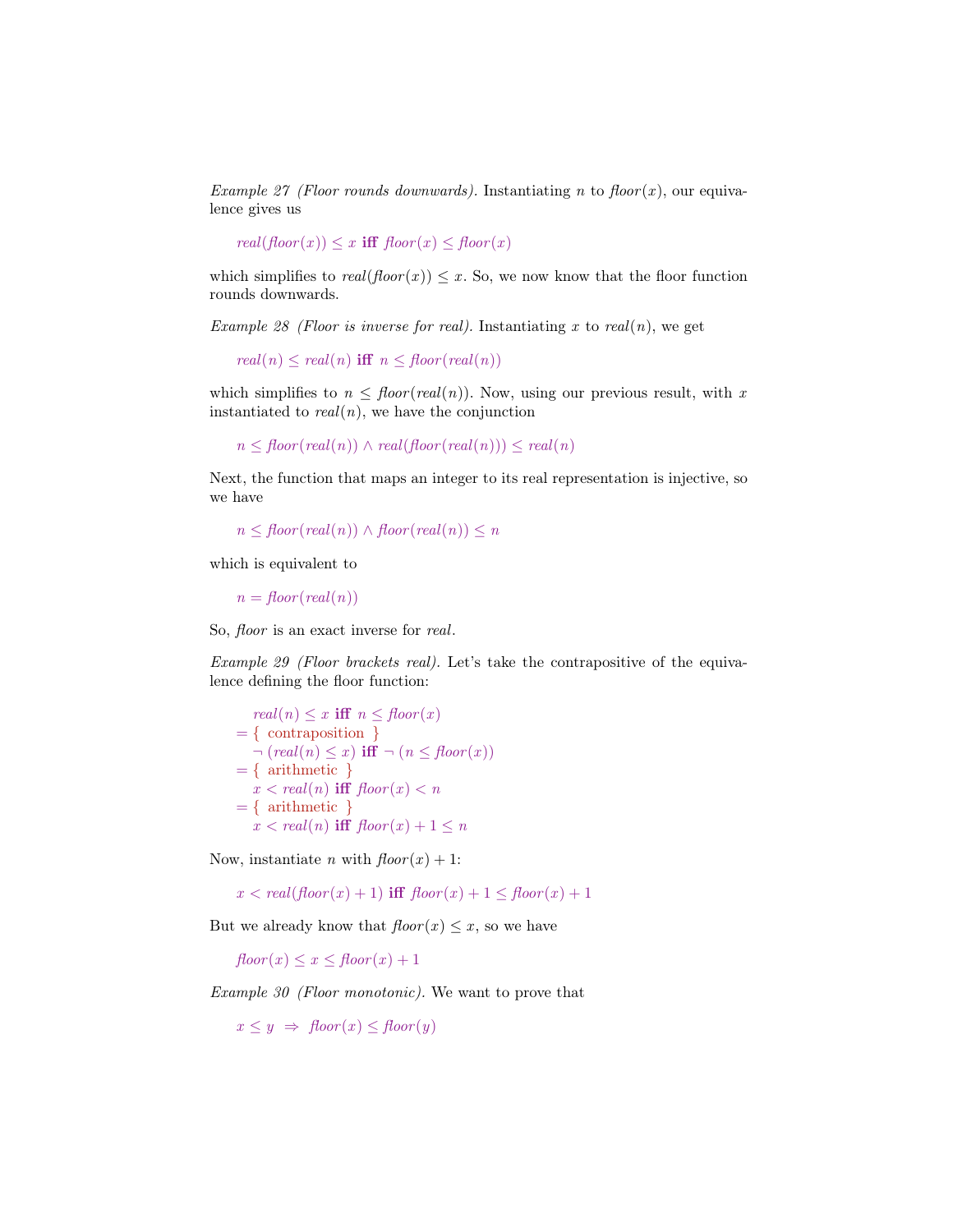First, we specialise the definition of the Galois connection between real and floor:

 $real(n) \leq x$  iff  $n \leq floor(x)$  $\Rightarrow$  { specialisation with x,n := y,floor(x) }  $real(floor(x)) \leq y = floor(x) \leq floor(y)$ 

Now we can use this result to prove the monotonicity of floor:

 $floor(x) \leq floor(y)$  $= \{ \text{ above } \}$  $real(floor(x)) \leq y$  $\Leftarrow \{$  transitivity of  $\leq \}$  $real(floor(x)) \leq x \leq y$  $= \{ \text{ since } \n\phi \circ \widehat{r(x)} \leq \widehat{x} \}$  $x \leq y$ 

What we have achieved in the last example is to prove that real and floor form a Galois connection between the real numbers and the integers and to explore some of the consequences of this result. Specifically, the *floor* function provides the best approximation of a real number as an integer. We now describe the notion of Galois connections more generally.

Let  $S$  and  $T$  both be complete lattices. Let  $L$  be a function from  $S$  to  $T$ . Let R be a function from **T** to **S**. The pair  $(L, R)$  is a Galois connection if

for all  $X \in \mathbf{S}$  and  $Y \in \mathbf{T}$ :  $L(X) \sqsupseteq Y$  iff  $X \sqsupseteq R(Y)$ 

R is a weak inverse of L (right adjoint); L is a strong inverse of R (left adjoint).

Example 31 (Galois connection: relational theory and designs). There is a Galois connection between the two semantics that we have provided for the nondeterministic imperative programming language.

The left adjoint, which we'll call  $Des(R)$ , maps a plain relation R to a design. The relation comes from the theory of partial correctness, where we assume that a relational program  $R$  terminates. We record this assumption by adding the precondition *true* when we map to the design *true*  $\vdash R$ .

The right adjoint, which we'll call Rel, maps a design back to a plain relation. In the theory of designs, we can observe the start and termination of execution, but these observations cannot be made in the theory of relations. So we must assume initiation and termination by setting  $ok$  and  $ok'$  both the **true**. Thus we have  $Rel(D) = D[$ true, true/ok, ok'].

We introduce the abbreviations:  $D^b = D[b/ok']$ ,  $D^t = D$ **true**,  $D^f = D$ **false**.

Example 32 (Des is the inverse of Rel ).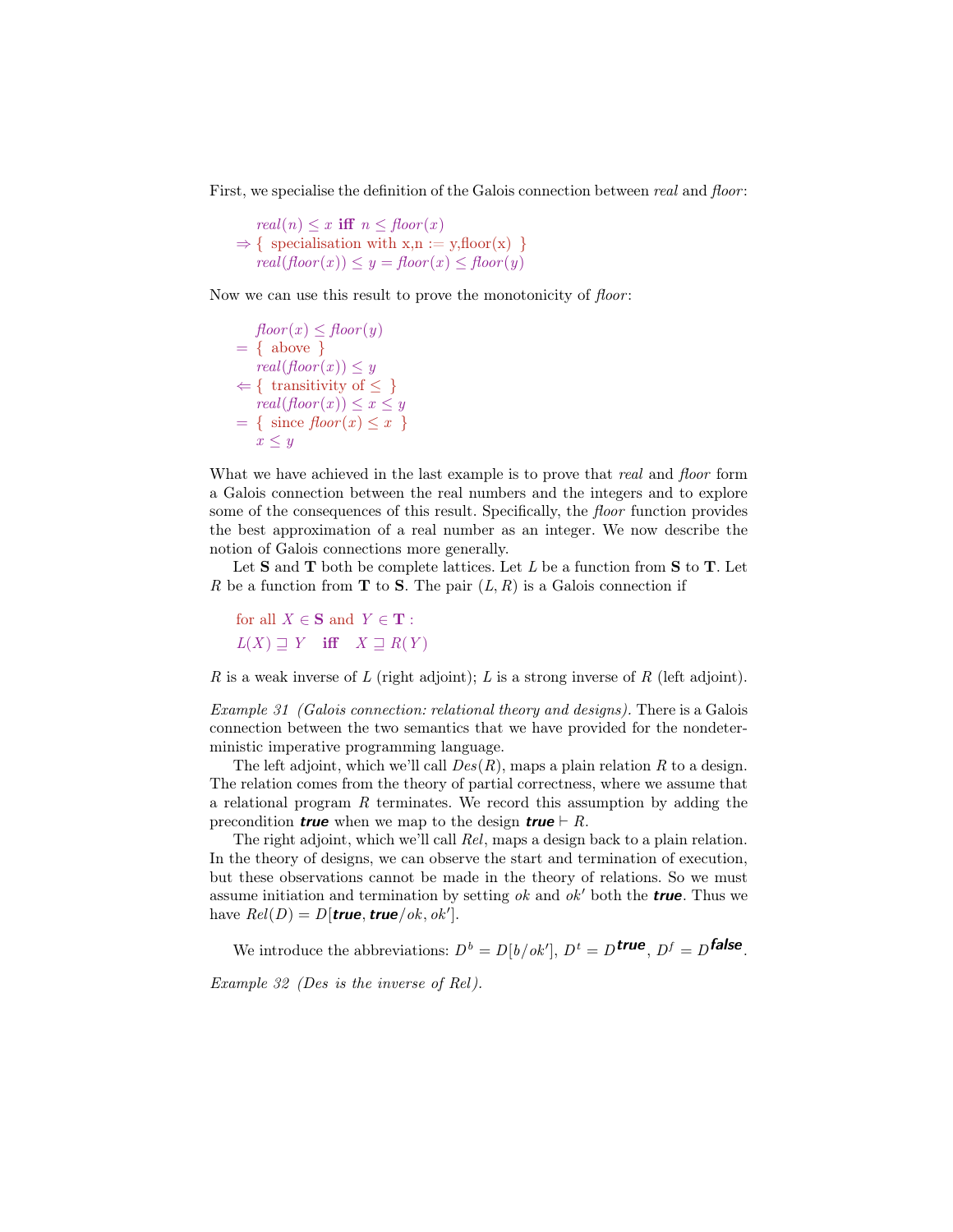Proof.

 $Des \circ Rel(P \vdash Q)$  $= \{$  definition of Rel  $\}$  $Des((P \vdash Q)^t[\text{true}/ok])$  $= \{$  substitution  $\}$  $Des(P \Rightarrow Q)$  $=\{$  definition of  $Des \}$  $=$  true  $\vdash P \Rightarrow Q$  $=$  { definition of design, propositional calculus }  $= P \vdash Q$ 

Example 33 (Extraction of precondition and postcondition). Every design D can be expressed as  $(\neg D^f \vdash D^t)$ . Without loss of generality, we exploit the fact that we have characterised designs syntactically. So it is sufficient to prove that

 $P \vdash Q = \neg (P \vdash Q)^f \vdash (P \vdash Q)^t$ 

Proof.

$$
\neg (P \vdash Q)^f \vdash (P \vdash Q)^t
$$
\n
$$
= \{ \text{ definition of design, substitution } \}
$$
\n
$$
\neg (ok \land P \Rightarrow false \land Q) \vdash ok \land P \Rightarrow true \land Q
$$
\n
$$
= \{ \text{ propositional calculus } \}
$$
\n
$$
ok \land P \vdash ok \land P \Rightarrow Q
$$
\n
$$
= \{ \text{ definition of design } \}
$$
\n
$$
ok \land P \Rightarrow ok' \land (ok \land P \Rightarrow Q)
$$
\n
$$
= \{ \text{ propositional calculus } \}
$$
\n
$$
ok \land P \Rightarrow ok' \land Q
$$
\n
$$
= \{ \text{ definition of design } \}
$$
\n
$$
P \vdash Q
$$

This example allows us to write the following equation for Rel:

 $Rel(D) = (\neg D^f \Rightarrow D^t)$ 

Example 34 (Refinement for designs). Recall the definition of refinement for relations:

 $P \sqsubseteq Q = [Q \Rightarrow P]$ 

We keep the same order relation on designs; after all, a design is a rather special kind of relation. In VDM and B, refinement is usually expressed through the two slogans:

Weaken the precondition, strengthen the postcondition.

More formally,

$$
(P_1 \vdash P_2) \sqsubseteq (Q_1 \vdash Q_2) = [P_1 \Rightarrow Q_1] \land [P_1 \land Q_2 \Rightarrow Q_1]
$$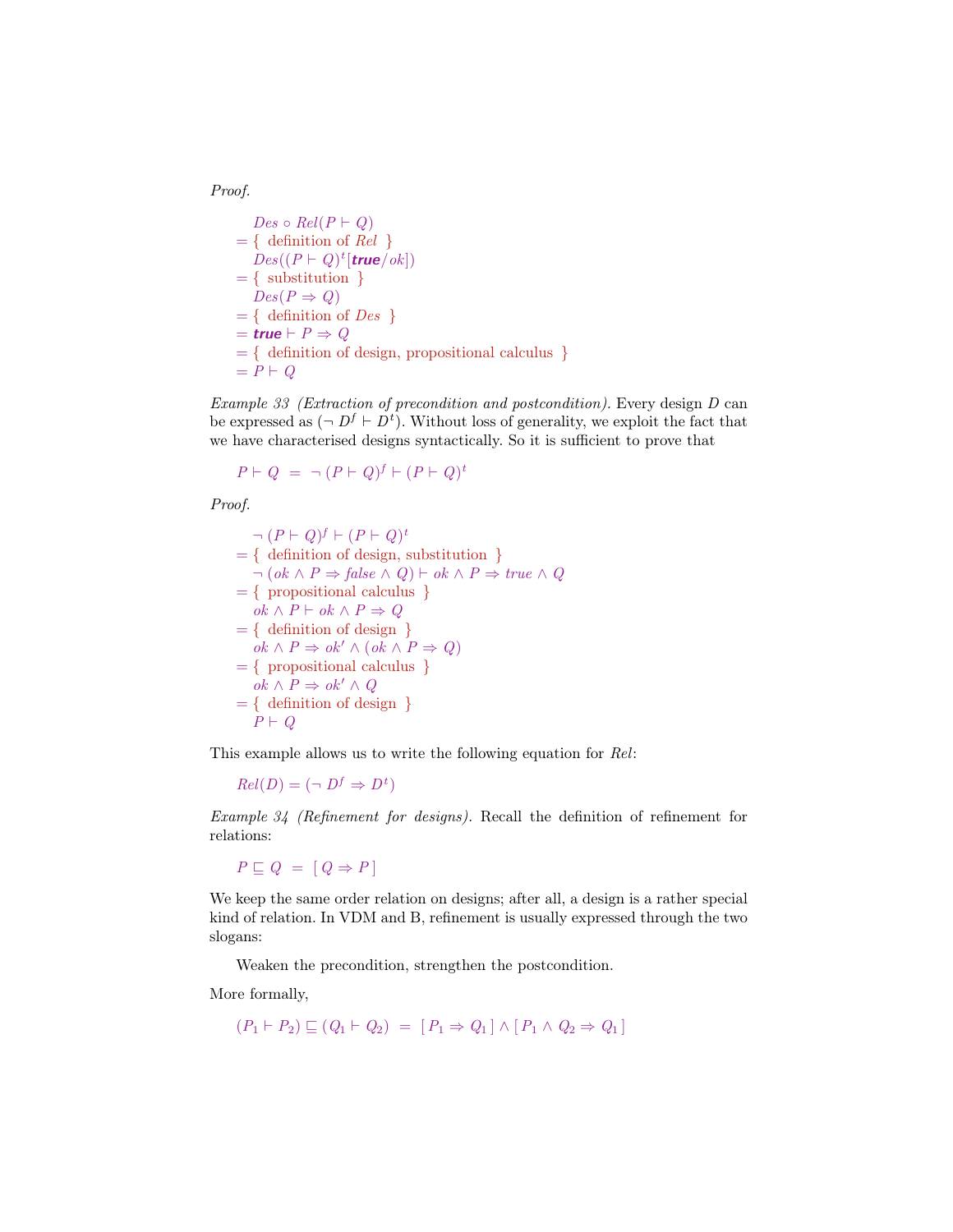We show that the VDM/B slogan is a consequence of the relational view of refinement. That is,

$$
((P_1 \vdash P_2) \sqsubseteq (Q_1 \vdash Q_2)) = [P_1 \land Q_2 \Rightarrow P_2] \land [P_1 \Rightarrow Q_1]
$$

Proof.

$$
(P_1 \vdash P_2) \sqsubseteq (Q_1 \vdash Q_2)
$$
  
= { definition of refinement }  
\n
$$
[(Q_1 \vdash Q_2) \Rightarrow (P_1 \vdash P_2)]
$$
  
= { universal closure }  
\n
$$
[(Q_1 \vdash Q_2)[true/ok] \Rightarrow (P_1 \vdash P_2)[true/ok]]
$$
  

$$
\wedge [(Q_1 \vdash Q_2)[false/ok] \Rightarrow (P_1 \vdash P_2)[false/ok]]
$$
  
= { definition of design }  
\n
$$
[(Q_1 \Rightarrow ok' \land Q_2) \Rightarrow (P_1 \Rightarrow ok' \land P_2)]
$$
  
= { universal closure }  
\n
$$
[(Q_1 \Rightarrow ok' \land Q_2)[true/ok'] \Rightarrow (P_1 \Rightarrow ok' \land P_2)[true/ok']]
$$
  

$$
\wedge [(Q_1 \Rightarrow ok' \land Q_2)[false/ok'] \Rightarrow (P_1 \Rightarrow ok' \land P_2)[false/ok']]
$$
  
= { propositional calculus }  
\n
$$
[(Q_1 \Rightarrow Q_2) \Rightarrow (P_1 \Rightarrow P_2)] \wedge [\neg Q_1 \Rightarrow \neg P_1]
$$
  
= { propositional calculus }  
\n
$$
[P_1 \wedge (Q_1 \Rightarrow Q_2) \Rightarrow P_2] \wedge [P_1 \Rightarrow Q_1]
$$
  
= { predicate calculus }  
\n
$$
[P_1 \wedge Q_2 \Rightarrow P_2] \wedge [P_1 \Rightarrow Q_1]
$$

Finally, we use this result to show that  $Des$  and  $Rel$  form a Galois connection. Example 35 ((Des, Rel) is a Galois connection). Proof.

$$
Des(R) \supseteq D
$$
\n
$$
= \{ \text{ definition of } Des \}
$$
\n
$$
(\text{true} \vdash R) \supseteq D
$$
\n
$$
= \{ \text{ refinement of designs } \}
$$
\n
$$
[\neg D^f \Rightarrow \text{true}] \land [\neg D^f \land R \Rightarrow D^t]
$$
\n
$$
= \{ \text{ propositional calculus } \}
$$
\n
$$
[\neg D^f \land R \Rightarrow D^t]
$$
\n
$$
= \{ \text{ propositional calculus } \}
$$
\n
$$
[R \Rightarrow (\neg D^f \Rightarrow D^t)]
$$
\n
$$
= \{ \text{ refinement of relations } \}
$$
\n
$$
R \supseteq (\neg D^f \Rightarrow D^t)
$$
\n
$$
= \{ \text{ definition of } Rel \}
$$
\n
$$
R \supseteq Rel(D)
$$

## 11 Design healthiness conditions

There are two principal healthiness conditions for design-hood: one for ok and one for ok′ .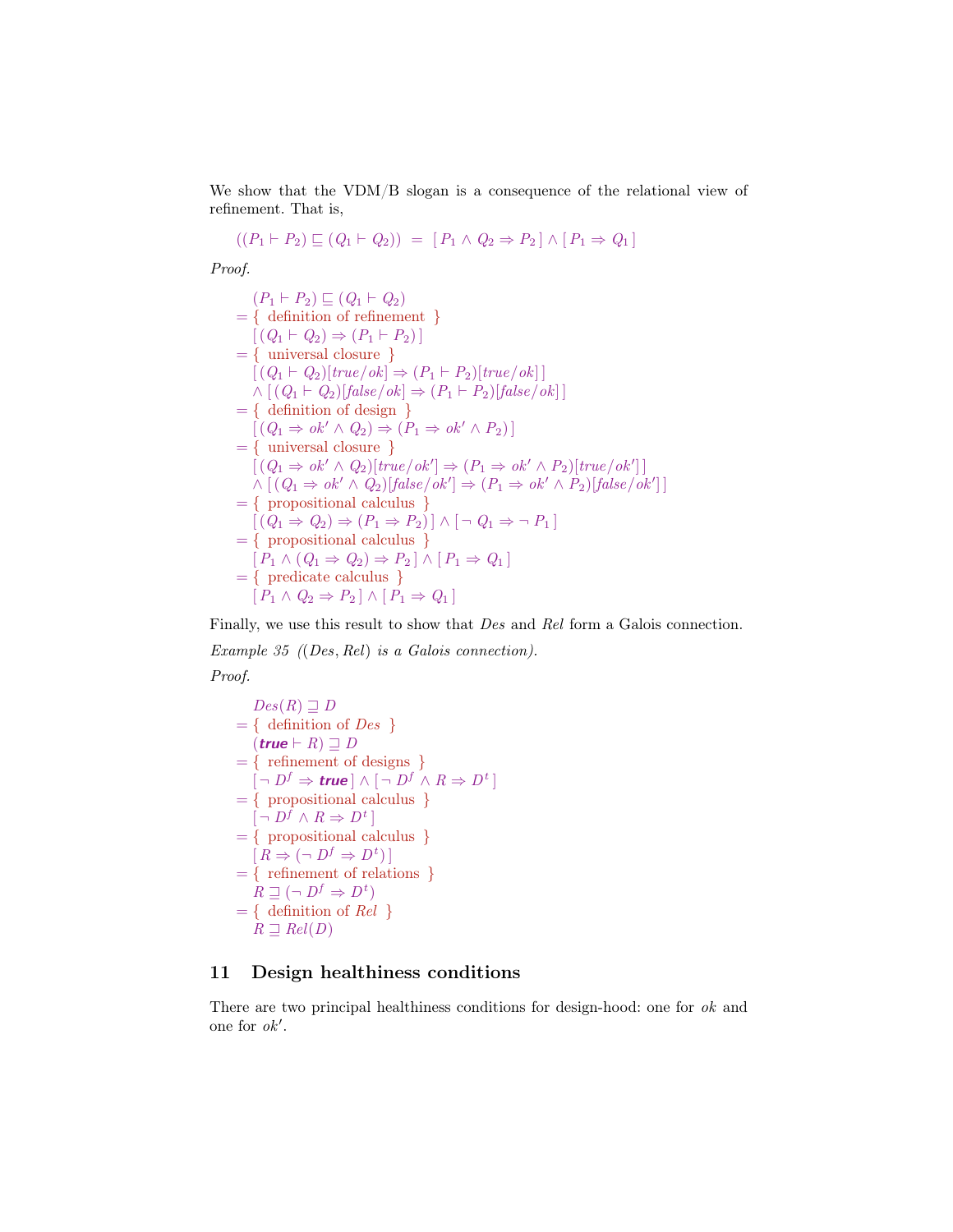The first concerns starting programs: no observation can be made before the program starts.

 $H1(P) = ok \Rightarrow P$ 

The second concerns terminating programs: anything is better than nontermination

 $H2: [P[ \mathit{false}/ \mathit{ok}'] \Rightarrow P[ \mathit{true}/ \mathit{ok}'] ]$ 

This healthiness condition states that you mustn't require nontermination as a property of a program.

Example 36 ( $H2$  as a monotonic idempotent). We've expressed  $H2$  as a property, but it can also be expressed as a monotonic idempotent function. The  $H2$ property that we've specified requires a predicate to be monotonic in  $ok'$ . We can introduce a pseudo-identity to capture this:

 $J = (ok \Rightarrow ok') \wedge \mathcal{I}(v)$ 

and then redefine  $H2$  as a function:

 $H2(P) = P ; J$ 

This leads to a useful lemma, for a  $H2$ -healthy predicate  $P$ :

 $P = P^f \vee (ok' \wedge P^t)$ 

Proof.

$$
P = \{ P \text{ is } H2 \}
$$
  
\n
$$
P; J = \{ \text{ propositional calculus } \}
$$
  
\n
$$
P; (\neg \, ok \lor \, ok') \land \Pi(v)
$$
  
\n
$$
= \{ \text{ relational calculus } \}
$$
  
\n
$$
(P; \neg \, ok \land \Pi(v)) \lor (P; \, ok' \land \Pi(v))
$$
  
\n
$$
= \{ \text{ relational calculus } \}
$$
  
\n
$$
(P^f; \Pi(v)) \lor ((P; \Pi(v)) \land ok')
$$
  
\n
$$
= \{ \text{ relational unit (alphabet match)} \}
$$
  
\n
$$
P^f \lor ((P; \Pi(v)) \land ok')
$$
  
\n
$$
= \{ \text{ relational calculus } \}
$$
  
\n
$$
P^f \lor ((\exists \, ok' \bullet P) \land ok')
$$
  
\n
$$
= \{ \text{ case enumeration } (ok' \text{ is boolean}) \}
$$
  
\n
$$
P^f \lor ((P^t \lor P^f) \land ok')
$$
  
\n
$$
= \{ \text{ propositional calculus } \}
$$
  
\n
$$
P^f \lor (P^t \land ok') \lor (P^f \land ok')
$$
  
\n
$$
= \{ \text{absorption } \}
$$
  
\n
$$
P^f \lor (P^t \land ok')
$$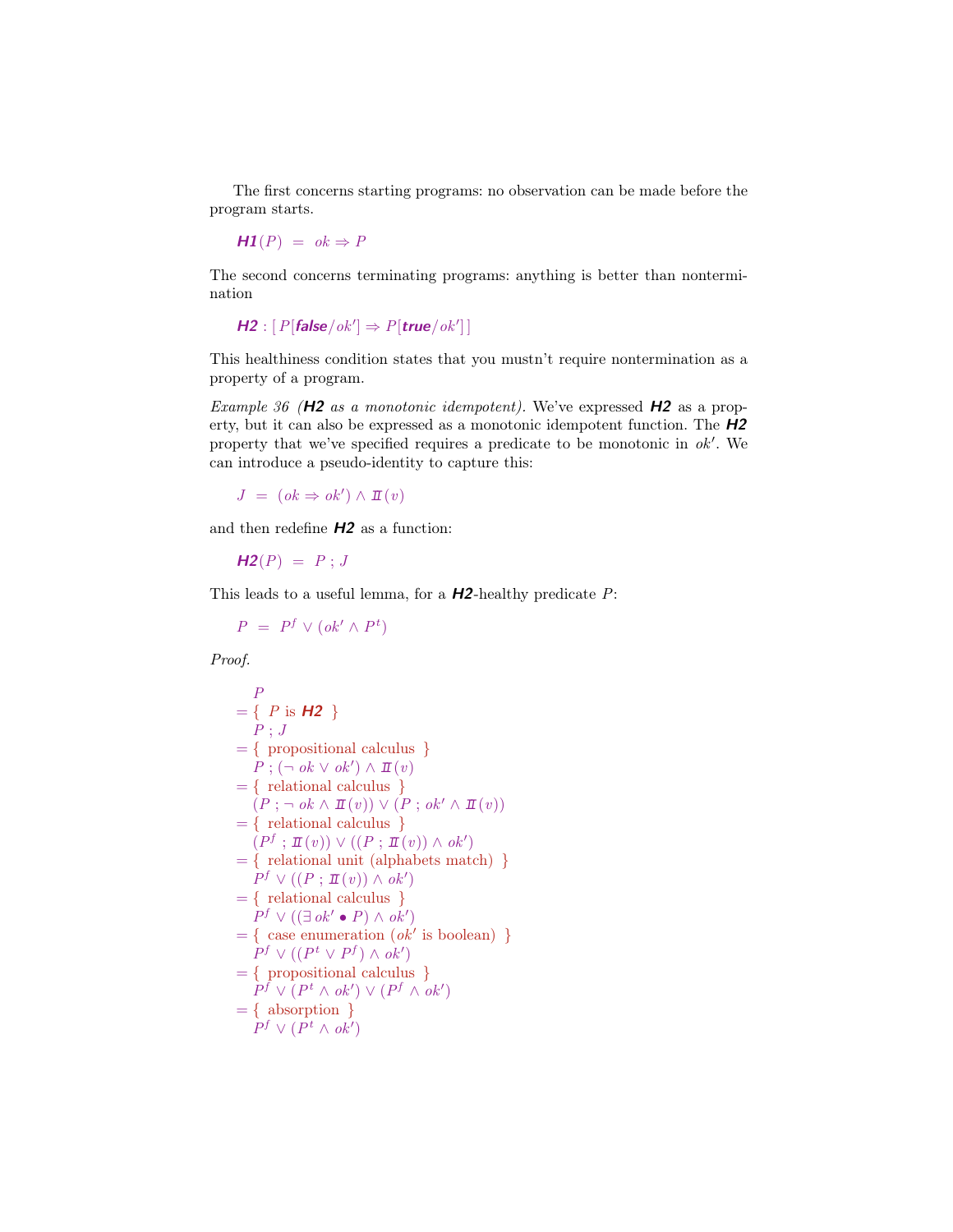This is known as  $J$ -splitting, and it emphasises the asymmetry in the use of  $ok'$ : you can observe when a program terminates, but not when it doesn't.

Example 37 (**H1** relations). We give four examples of **H1** relations.

- 1. The bottom of the design lattice is **false**  $\vdash$  **true**, which is equivalent to **true**, which, by the propositional calculus, is a fixed point of the  $H1$  healthiness condition:  $(\rho k \Rightarrow \text{true}) = \text{true}.$
- 2. The top of the design lattice is **true** ⊢ **false**, which is equivalent to  $\neg$  ok, which, by the propositional calculus, is also a fixed point of the  $H1$  healthiness condition:  $(\overrightarrow{ok} \Rightarrow \neg \overrightarrow{ok}) = \neg \overrightarrow{ok}$ .
- 3. A property of implication means that any predicate with  $ok$  as an implicative antecedent must be **H1**-healthy. For example:  $(\alpha k \wedge x \neq 0 \Rightarrow x' < x)$ .
- 4. Finally, every design must be  $H1$ -healthy, since  $ok$  is an implicit assumption. For example:  $(x \neq 0 \mid x' < x)$ .

Example 38 (H2 predicates). We give four examples of H2 relations.

- 1. The bottom of the design lattice is  $H2$ -healthy:
	- $\perp_D^f$  $=$  true<sup>f</sup>  $= true$  $=$  true<sup>t</sup>  $= \perp_D^t$
- 2. The top of the design lattice is also  $H2$ -healthy:

$$
\begin{aligned}\n\mathbb{T}_D^f &= (\neg \text{ } ok)^f \\
&= \neg \text{ } ok \\
&= (\neg \text{ } ok)^t \\
&= \top_b^t\n\end{aligned}
$$

- 3. Any predicate that insists on termination is H2-healthy. For example:
	- $(\alpha k' \wedge (x' = 0))^f$  $=$  false  $\Rightarrow$   $(x'=0)$  $= (ok' \wedge x' = 0)^t$
- 4. Finally, any design is  $H2$ -healthy. For example:
	- $(x \neq 0 \vdash x' < x)^f$  $=(ok \wedge x \neq 0 \Rightarrow ok' \wedge x' < x)'$  $=(ok \wedge x \neq 0 \Rightarrow false)$  $\Rightarrow$   $(\alpha k \land x \neq 0 \Rightarrow x' < x)$  $=(ok \wedge x \neq 0 \Rightarrow ok' \wedge x' < x)^t$  $=(x \neq 0 \vdash x' < x)^t$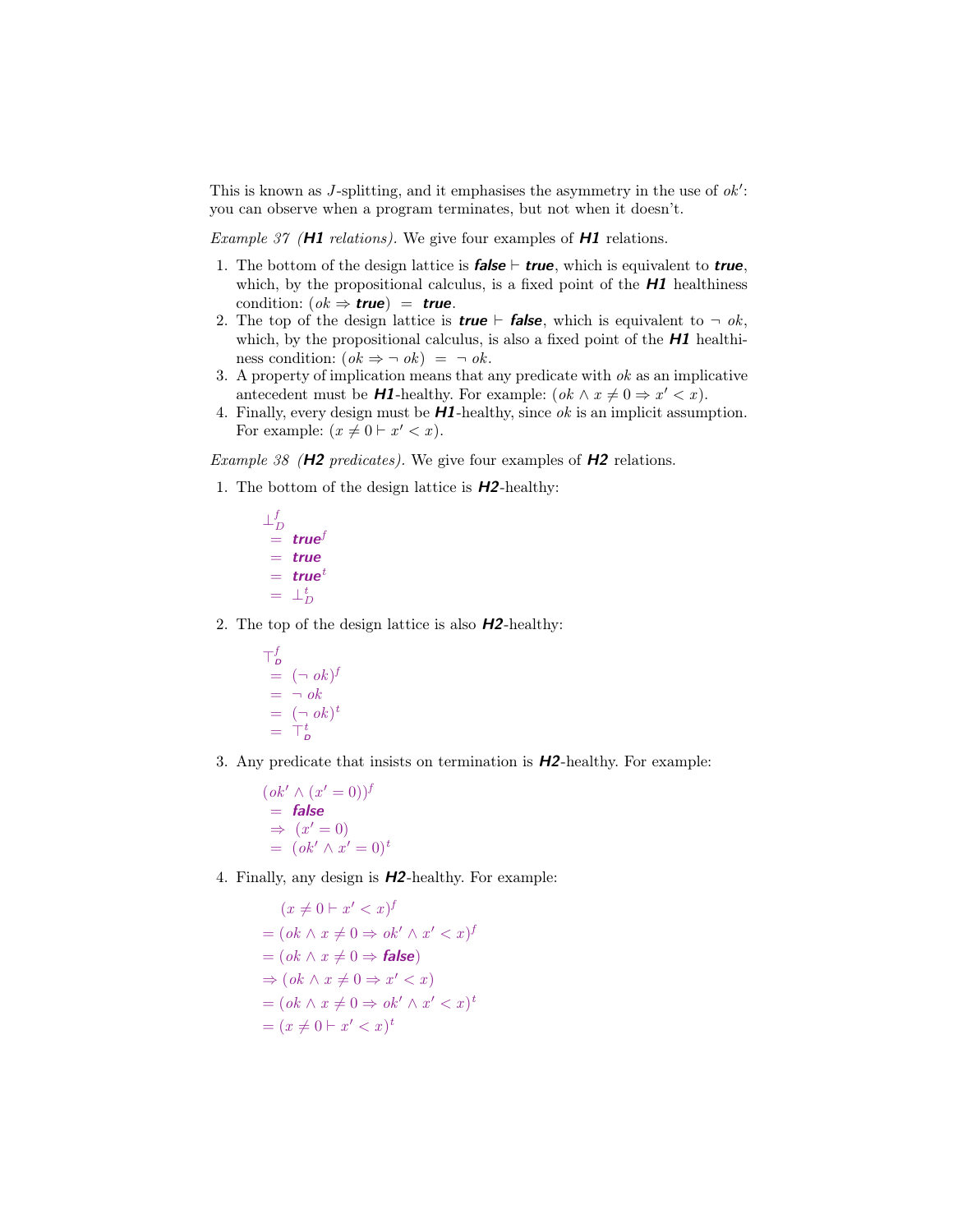#### 12 In conclusion

This concludes our tutorial introduction to the theories of relations and designs in UTP. Other tutorial introductions may be found in [72, 14]. Of course, the interested reader is encouraged to go back to the source of the ideas and read the book.

## References

- 1. J.-R. Abrial. *The B Book Assigning Programs to Meanings*. Cambridge University Press, 1996.
- 2. Hugh Anderson, Gabriel Ciobanu, and Leo Freitas. UTP and temporal logic model checking. In *[11]*, pages 22–41, 2008.
- 3. Ralph-Johan Back and Joakim Wright. *Refinement Calculus: A Systematic Introduction*. Graduate Texts in Computer Science. Springer, 1998.
- 4. Roland Carl Backhouse. Galois connections and fixed point calculus. In Roland Carl Backhouse, Roy L. Crole, and Jeremy Gibbons, editors, *Algebraic and Coalgebraic Methods in the Mathematics of Program Construction, International Summer School and Workshop, Oxford, UK, April 10–14, 2000, Revised Lectures*, volume 2297 of *Lecture Notes in Computer Science*, pages 89–148. Springer, 2000.
- 5. Victor Bandur and Jim Woodcock. Unifying theories of logic and specification. In Juliano Iyoda and Leonardo Mendonca de Moura, editors, *Formal Methods: Foundations and Applications — 16th Brazilian Symposium, SBMF 2013, Brasilia, 29 September–4 October 2013*, volume 8195 of *Lecture Notes in Computer Science*, pages 18–33. Springer, 2013.
- 6. Michael J. Banks and Jeremy L. Jacob. On modelling user observations in the UTP. In *[57]*, pages 101–119, 2010.
- 7. Michael J. Banks and Jeremy L. Jacob. Unifying theories of confidentiality. In *[57]*, pages 120–136, 2010.
- 8. A. Beg and A. Butterfield. Linking a state-rich process algebra to a state-free algebra to verify software/hardware implementation. In *FIT 2010, Proceedings of the 8th International Conference on Frontiers of Information Technology*, 2010.
- 9. Riccardo Bresciani and Andrew Butterfield. A probabilistic theory of designs based on distributions. In *[68]*, pages 105–123, 2012.
- 10. Andrew Butterfield. Saoithín: A theorem prover for UTP. In *[57]*, pages 137–156, 2010.
- 11. Andrew Butterfield, editor. *Unifying Theories of Programming, Second International Symposium, UTP 2008, Dublin, 8–10 September 2008, Revised Selected Papers*, volume 5713 of *Lecture Notes in Computer Science*. Springer, 2010.
- 12. Andrew Butterfield. The logic of *u* ·(*tp*) 2 . In *[68]*, pages 124–143, 2012.
- 13. Andrew Butterfield, Adnan Sherif, and Jim Woodcock. Slotted Circus. In Jim Davies and Jeremy Gibbons, editors, *Integrated Formal Methods, 6th International Conference, IFM 2007, Oxford, 2–5 July 2007*, volume 4591 of *Lecture Notes in Computer Science*, pages 75–97. Springer, 2007.
- 14. A. Cavalcanti and J. Woodcock. A tutorial introduction to CSP in Unifying Theories of Programming. In Ana Cavalcanti, Augusto Sampaio, and Jim Woodcock, editors, *Refinement Techniques in Software Engineering, First Pernambuco Summer School on Software Engineering, PSSE 2004*, volume 3167 of *LNCS*, pages 220–268. Springer, 2006.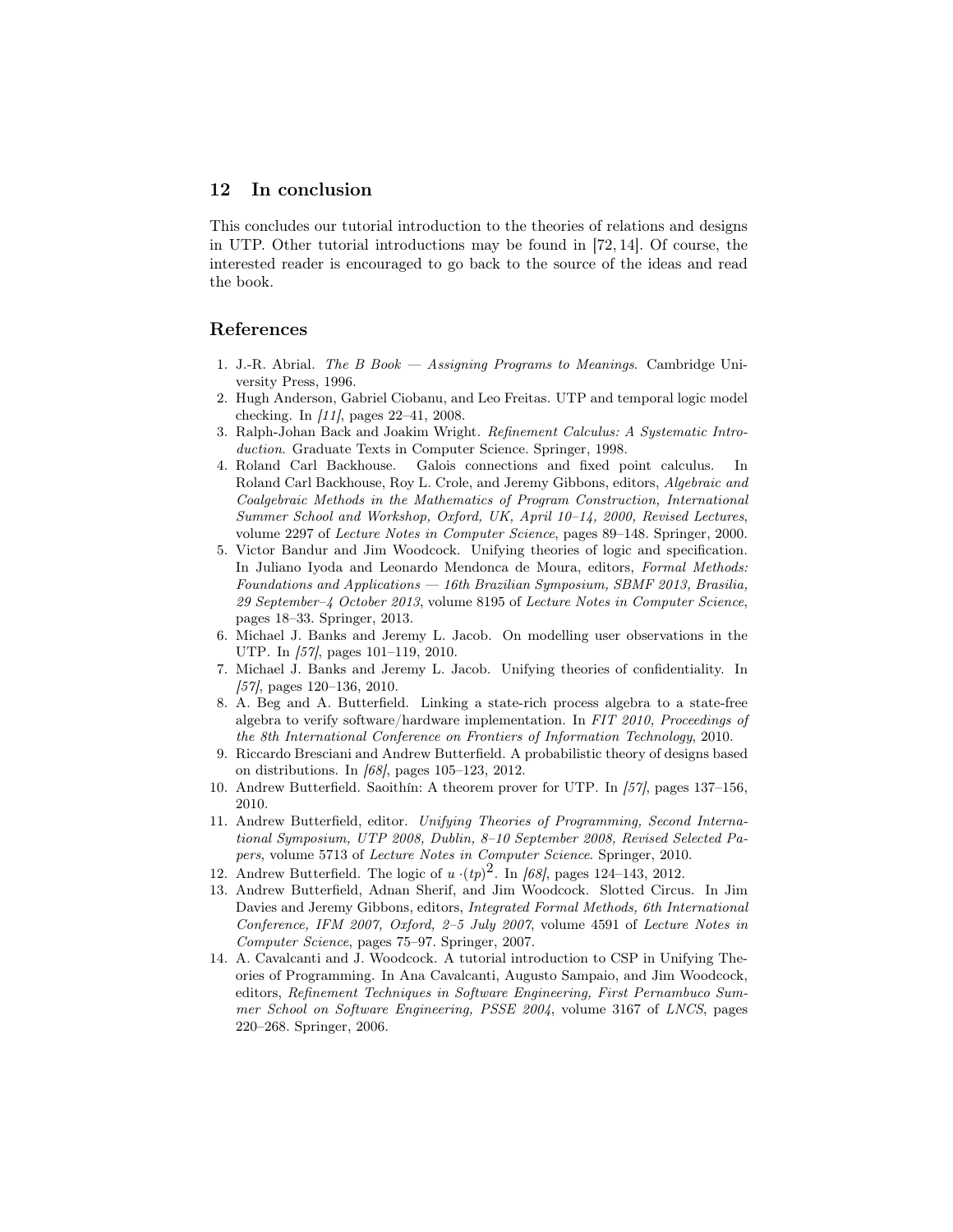- 15. Ana Cavalcanti and Marie-Claude Gaudel. A note on traces refinement and the *conf* relation in the Unifying Theories of Programming. In *[11]*, pages 42–61, 2008.
- 16. Ana Cavalcanti and Marie-Claude Gaudel. Specification coverage for testing in Circus. In *[57]*, pages 1–45, 2010.
- 17. Ana Cavalcanti, Alexandre Mota, and Jim Woodcock. Simulink timed models for program verification. In Zhiming Liu, Jim Woodcock, and Huibiao Zhu, editors, *Theories of Programming and Formal Methods — Essays Dedicated to Jifeng He on the Occasion of His 70th Birthday*, volume 8051 of *Lecture Notes in Computer Science*, pages 82–99. Springer, 2013.
- 18. Ana Cavalcanti, Augusto Sampaio, and Jim Woodcock. Unifying classes and processes. *Software and System Modeling*, 4(3):277–296, 2005.
- 19. Ana Cavalcanti, Andy J. Wellings, and Jim Woodcock. The Safety-critical Java memory model: A formal account. In Michael Butler and Wolfram Schulte, editors, *FM 2011: Formal Methods — 17th International Symposium on Formal Methods, Limerick, 20–24 June 2011*, volume 6664 of *Lecture Notes in Computer Science*, pages 246–261. Springer, 2011.
- 20. Ana Cavalcanti, Andy J. Wellings, and Jim Woodcock. The Safety-critical Java memory model formalised. *Formal Asp. Comput.*, 25(1):37–57, 2013.
- 21. Ana Cavalcanti, Andy J. Wellings, Jim Woodcock, Kun Wei, and Frank Zeyda. Safety-critical Java in Circus. In Andy J. Wellings and Anders P. Ravn, editors, *The 9th International Workshop on Java Technologies for Real-time and Embedded Systems, JTRES'11, York, 26–28 September 2011*, pages 20–29. ACM, 2011.
- 22. Ana Cavalcanti and Jim Woodcock. Angelic nondeterminism and Unifying Theories of Programming. *Electr. Notes Theor. Comput. Sci.*, 137(2):45–66, 2005.
- 23. Ana Cavalcanti, Jim Woodcock, and Steve Dunne. Angelic nondeterminism in the Unifying Theories of Programming. *Formal Asp. Comput.*, 18(3):288–307, 2006.
- 24. Ana Cavalcanti, Frank Zeyda, Andy J. Wellings, Jim Woodcock, and Kun Wei. Safety-critical Java programs from Circus models. *Real-Time Systems*, 49(5):614– 667, 2013.
- 25. Xin Chen, Nan Ye, and Wenxu Ding. A formal approach to analyzing interference problems in aspect-oriented designs. In *[57]*, pages 157–171, 2010.
- 26. Yifeng Chen. Programmable verifiers in imperative programming. In *[57]*, pages 172–187, 2010.
- 27. Moshe Deutsch and Martin C. Henson. A relational investigation of UTP designs and prescriptions. In *[30]*, pages 101–122, 2006.
- 28. Steve Dunne. Conscriptions: A new relational model for sequential computations. In *[68]*, pages 144–163, 2012.
- 29. Steve Dunne, Ian J. Hayes, and Andy Galloway. Reasoning about loops in total and general correctness. In *[11]*, pages 62–81, 2008.
- 30. Steve Dunne and Bill Stoddart, editors. *Unifying Theories of Programming, First International Symposium, UTP 2006, Walworth Castle, County Durham, 5– 7 February 2006, Revised Selected Papers*, volume 4010 of *Lecture Notes in Computer Science*. Springer, 2006.
- 31. Abderrahmane Feliachi, Marie-Claude Gaudel, and Burkhart Wolff. Unifying Theories in Isabelle/HOL. In *[57]*, pages 188–206, 2010.
- 32. S. Foster, F. Zeyda, and J. Woodcock. Isabelle/UTP: A mechanised theory engineering framework. In *5th International Symposium on Unifying Theories of Programming (To appear)*, 2014.
- 33. Simon Foster and Jim Woodcock. Unifying Theories of Programming in Isabelle. In Zhiming Liu, Jim Woodcock, and Huibiao Zhu, editors, *Unifying Theories of*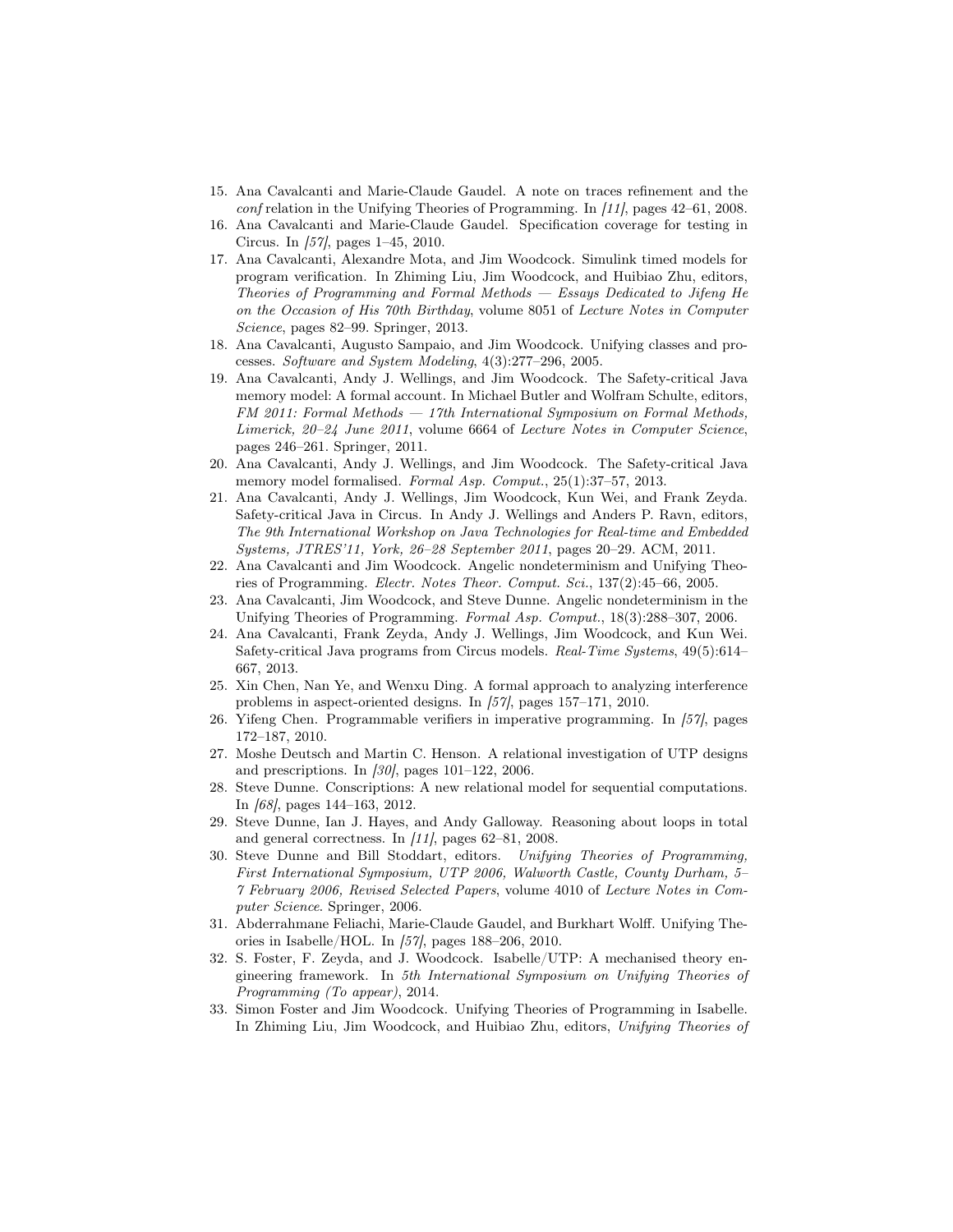*Programming and Formal Engineering Methods — International Training School on Software Engineering, Held at ICTAC 2013, Shanghai, 26–30 August 2013, Advanced Lectures*, volume 8050 of *Lecture Notes in Computer Science*, pages 109– 155. Springer, 2013.

- 34. Simon Foster, Frank Zeyda, and Jim Woodcock. Unifying heterogeneous statespaces with lenses. In Augusto Sampaio and Farn Wang, editors, *Theoretical Aspects of Computing — ICTAC 2016 - 13th International Colloquium, Taipei, Taiwan, ROC, October 24–31, 2016, Proceedings*, volume 9965 of *Lecture Notes in Computer Science*, pages 295–314, 2016.
- 35. Walter Guttmann. Lazy UTP. In *[11]*, pages 82–101, 2008.
- 36. Walter Guttmann. Unifying recursion in partial, total and general correctness. In *[57]*, pages 207–225, 2010.
- 37. Will Harwood, Ana Cavalcanti, and Jim Woodcock. A theory of pointers for the UTP. In John S. Fitzgerald, Anne Elisabeth Haxthausen, and Hüsnü Yenigün, editors, *Theoretical Aspects of Computing — ICTAC 2008, 5th International Colloquium, Istanbul, 1–3 September 2008*, volume 5160 of *Lecture Notes in Computer Science*, pages 141–155. Springer, 2008.
- 38. Ian J. Hayes. Termination of real-time programs: Definitely, definitely not, or maybe. In *[30]*, pages 141–154, 2006.
- 39. Jifeng He. Transaction calculus. In *[11]*, pages 2–21, 2008.
- 40. Jifeng He. A probabilistic BPEL-like language. In *[57]*, pages 74–100, 2010.
- 41. Jifeng He and C. A. R. Hoare. Csp is a retract of CCS. In *[30]*, pages 38–62, 2006.
- 42. Jifeng He, Shengchao Qin, and Adnan Sherif. Constructing property-oriented models for verification. In *[30]*, pages 85–100, 2006.
- 43. Jifeng He and Jeff W. Sanders. Unifying probability. In *[30]*, pages 173–199, 2006.
- 44. Eric C. R. Hehner. Retrospective and prospective for unifying theories of programming. In *[30]*, pages 1–17, 2006.
- 45. C. A. R. Hoare and He Jifeng. *Unifying Theories of Programming*. Prentice Hall, 1998.
- 46. C. B. Jones. *Systematic Software Development Using VDM*. Prentice-Hall International, 1986.
- 47. Alistair A. McEwan and Jim Woodcock. Unifying theories of interrupts. In *[11]*, pages 122–141, 2008.
- 48. Carroll Morgan. *Programming from Specifications*. Prentice-Hall International, 2nd edition, 1994.
- 49. J. M. Morris. A theoretical basis for stepwise refinement and the programming calculus. *Science of Computer Programming*, 9:287–306, 1987.
- 50. Gift Nuka and Jim Woodcock. Mechanising a unifying theory. In *[30]*, pages 217–235, 2006.
- 51. Marcel Oliveira, Ana Cavalcanti, and Jim Woodcock. Unifying Theories in ProofPower-Z. In *[30]*, pages 123–140, 2006.
- 52. Marcel Oliveira, Ana Cavalcanti, and Jim Woodcock. A denotational semantics for Circus. *Electr. Notes Theor. Comput. Sci.*, 187:107–123, 2007.
- 53. Marcel Oliveira, Ana Cavalcanti, and Jim Woodcock. A UTP semantics for Circus. *Formal Asp. Comput.*, 21(1–2):3–32, 2009.
- 54. Marcel Oliveira, Ana Cavalcanti, and Jim Woodcock. Unifying theories in ProofPower-Z. *Formal Asp. Comput.*, 25(1):133–158, 2013.
- 55. Juan Ignacio Perna and Jim Woodcock. A denotational semantics for Handel-C hardware compilation. In Michael Butler, Michael G. Hinchey, and María M. Larrondo-Petrie, editors, *Formal Methods and Software Engineering, 9th International Conference on Formal Engineering Methods, ICFEM 2007, Boca Raton,*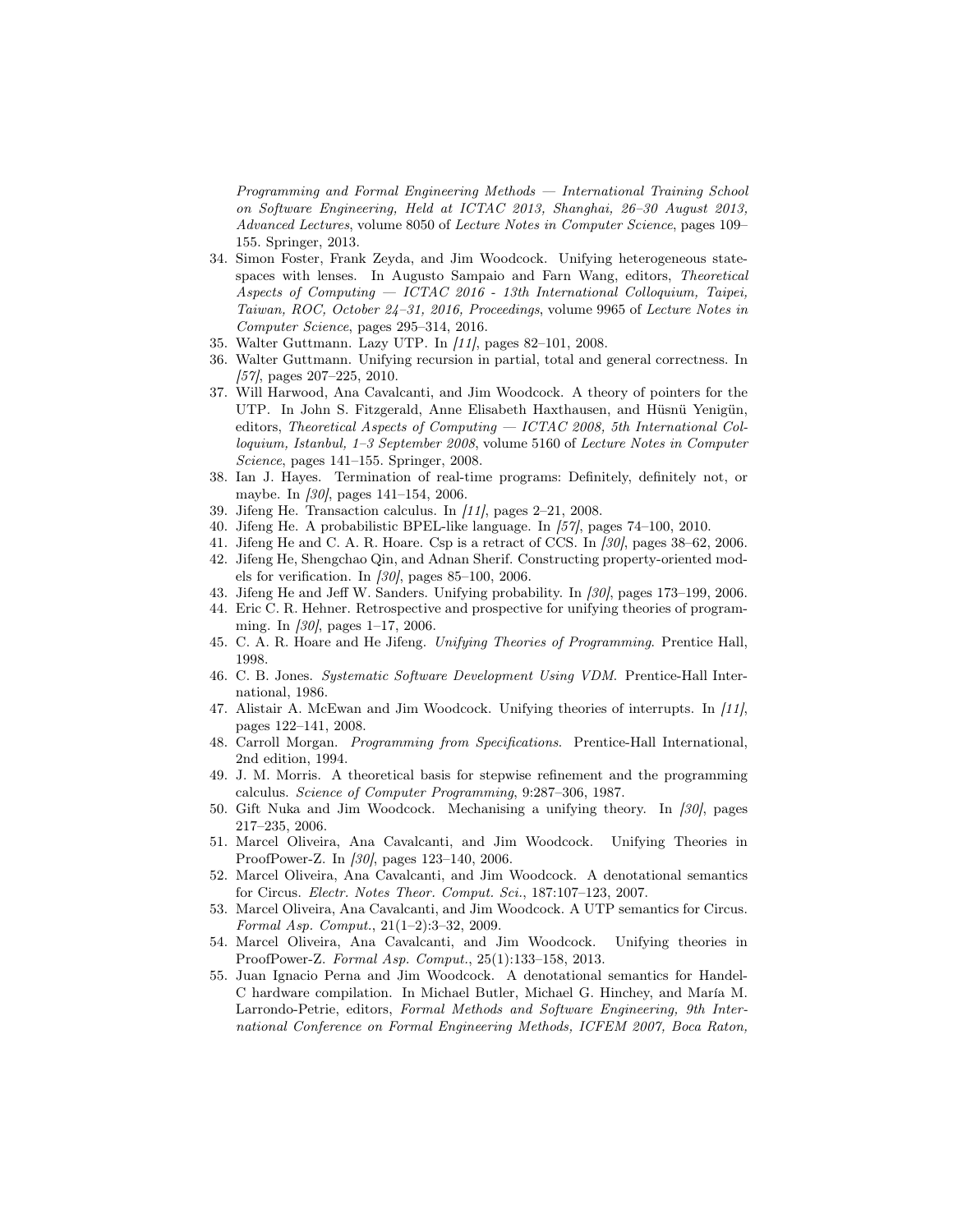*14–15 September 2007*, volume 4789 of *Lecture Notes in Computer Science*, pages 266–285. Springer, 2007.

- 56. Juan Ignacio Perna and Jim Woodcock. UTP semantics for Handel-C. In *[11]*, pages 142–160, 2008.
- 57. Shengchao Qin, editor. *Unifying Theories of Programming Third International Symposium, UTP 2010, Shanghai, 15–16 November 2010*, volume 6445 of *Lecture Notes in Computer Science*. Springer, 2010.
- 58. Pedro Ribeiro and Ana Cavalcanti. Designs with angelic nondeterminism. In *Seventh International Symposium on Theoretical Aspects of Software Engineering, TASE 2013, 1–3 July 2013, Birmingham*, pages 71–78. IEEE, 2013.
- 59. Thiago L. V. L. Santos, Ana Cavalcanti, and Augusto Sampaio. Object-orientation in the UTP. In *[30]*, pages 18–37, 2006.
- 60. Adnan Sherif, Ana Cavalcanti, Jifeng He, and Augusto Sampaio. A process algebraic framework for specification and validation of real-time systems. *Formal Asp. Comput.*, 22(2):153–191, 2010.
- 61. Adnan Sherif and Jifeng He. Towards a time model for Circus. In Chris George and Huaikou Miao, editors, *Formal Methods and Software Engineering, 4th International Conference on Formal Engineering Methods, ICFEM 2002 Shanghai, 21–25 October 2002*, volume 2495 of *Lecture Notes in Computer Science*, pages 613–624. Springer, 2002.
- 62. Adnan Sherif, Jifeng He, Ana Cavalcanti, and Augusto Sampaio. A framework for specification and validation of real-time systems using Circus actions. In Zhiming Liu and Keijiro Araki, editors, *Theoretical Aspects of Computing — ICTAC 2004, First International Colloquium, Guiyang, 20–24 September 2004, Revised Selected Papers*, volume 3407 of *Lecture Notes in Computer Science*, pages 478–493. Springer, 2005.
- 63. Michael Anthony Smith and Jeremy Gibbons. Unifying theories of locations. In *[11]*, pages 161–180, 2008.
- 64. Bill Stoddart and Pete Bell. Probabilistic choice, reversibility, loops, and miracles. In *[57]*, pages 253–270, 2010.
- 65. Bill Stoddart, Frank Zeyda, and Robert Lynas. A design-based model of reversible computation. In *[30]*, pages 63–83, 2006.
- 66. Kun Wei, Jim Woodcock, and Ana Cavalcanti. Circus Time with reactive designs. In *[68]*, pages 68–87, 2012.
- 67. Martin Weiglhofer and Bernhard K. Aichernig. Unifying input output conformance. In *[11]*, pages 181–201, 2008.
- 68. Burkhart Wolff, Marie-Claude Gaudel, and Abderrahmane Feliachi, editors. *Unifying Theories of Programming, 4th International Symposium, UTP 2012, Paris, 27–28 August 2012, Revised Selected Papers*, volume 7681 of *Lecture Notes in Computer Science*. Springer, 2013.
- 69. Jim Woodcock. The miracle of reactive programming. In *[11]*, pages 202–217, 2008.
- 70. Jim Woodcock. Engineering UToPiA formal semantics for CML. In Cliff B. Jones, Pekka Pihlajasaari, and Jun Sun, editors, *FM 2014: Formal Methods — 19th International Symposium, Singapore, 12–16 May 2014*, volume 8442 of *Lecture Notes in Computer Science*, pages 22–41. Springer, 2014.
- 71. Jim Woodcock and Victor Bandur. Unifying theories of undefinedness in UTP. In *[68]*, pages 1–22, 2012.
- 72. Jim Woodcock and Ana Cavalcanti. A tutorial introduction to designs in Unifying Theories of Programming. In Eerke A. Boiten, John Derrick, and Graeme Smith,